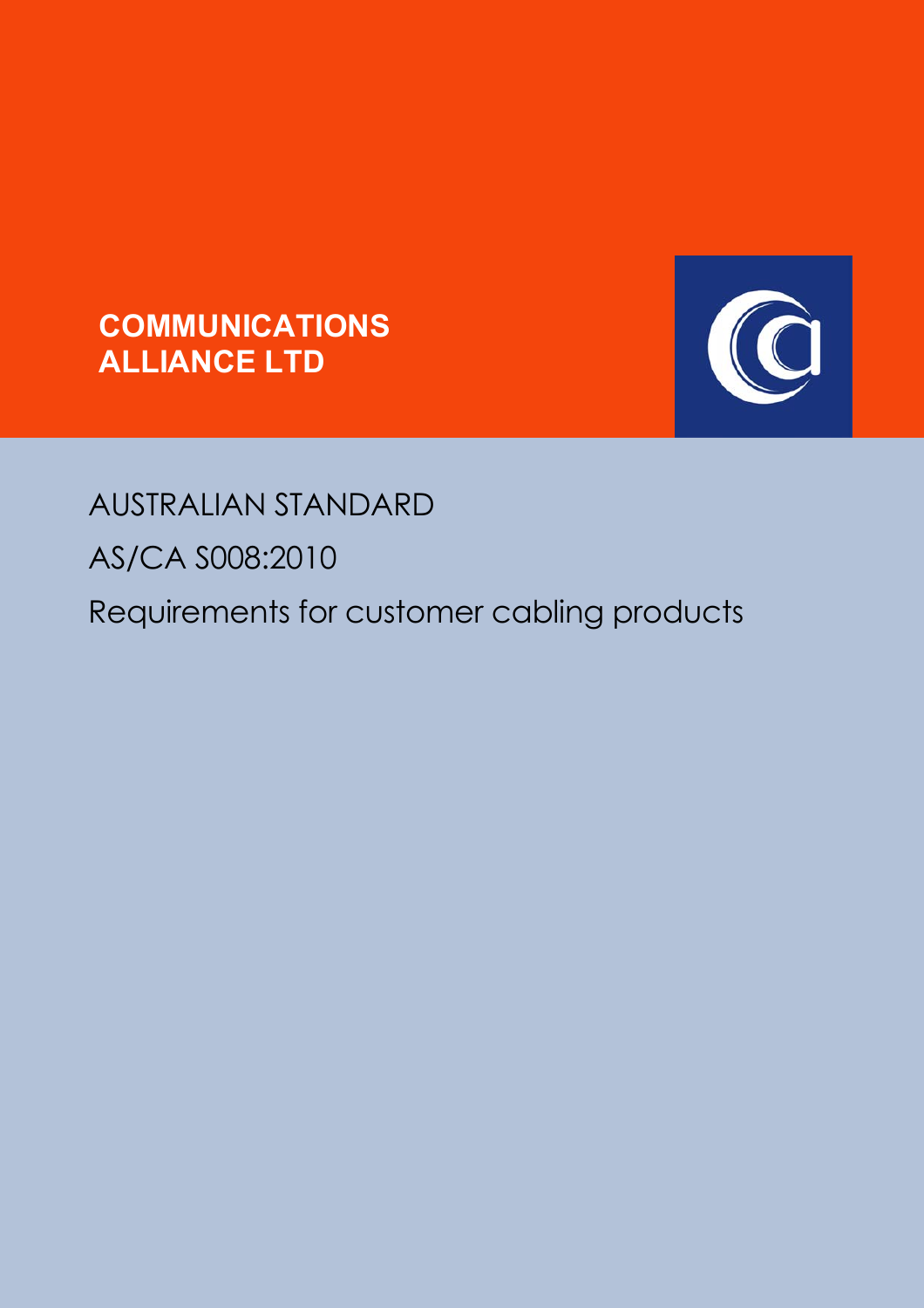#### **Australian Standard –** *Requirements for customer cabling products*

This Standard was issued in draft form for public comment as DR AS/CA S008:2010

First Publication AS/ACIF S008:2001 Second edition AS/ACIF S008:2006 Third edition AS/CA S008:2010

ISBN: 1 74000 405 1

**Communications Alliance Ltd (formerly Australian Communications Industry Forum Ltd) was formed in 2006 to provide a unified voice for the Australian communications industry and to lead it into the next generation of converging networks, technologies and services.**

#### **Disclaimers**

- 1. Notwithstanding anything contained in this Standard:
	- (a) Communications Alliance disclaims responsibility (including where Communications Alliance or any of its officers, employees, agents or contractors has been negligent) for any direct or indirect loss, damage, claim, or liability any person may incur as a result of any:
		- (i) reliance on or compliance with this Standard;
		- (ii) inaccuracy or inappropriateness of this Standard; or
		- (iii) inconsistency of this Standard with any law; and
	- (b) Communications Alliance disclaims responsibility (including where Communications Alliance or any of its officers, employees, agents or contractors has been negligent) for ensuring compliance by any person with this Standard.
- 2. The above disclaimers will not apply to the extent they are inconsistent with any relevant legislation.

#### **Copyright**

© Communications Alliance Ltd 2010

This document is copyright and must not be used except as permitted below or under the Copyright Act 1968. You may reproduce and publish this document in whole or in part for your or your organisation's own personal or internal compliance, educational or non-commercial purposes. You must not alter or amend this document in any way. You must not reproduce or publish this document for commercial gain without the prior written consent of Communications Alliance. Organisations wishing to reproduce or publish this document for commercial gain (i.e. for distribution to subscribers to an information service) may apply to subscribe to the Communications Alliance Publications Subscription Service by contacting the Communications Alliance Commercial Manager at info@commsalliance.com.au. If you publish any part of this document for any purpose, you must also publish this copyright notice as part of that publication.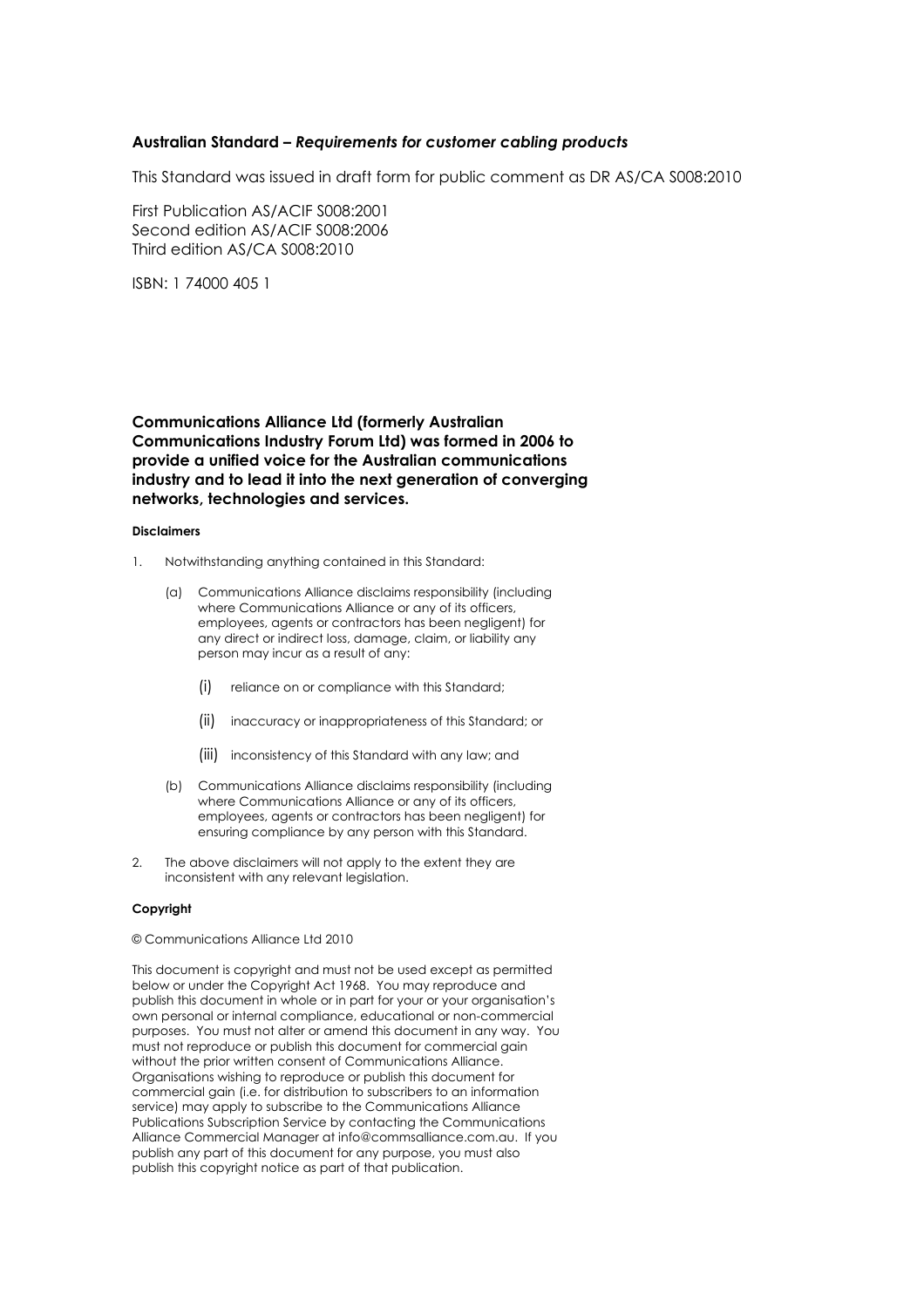# **FOREWORD**

# **General**

This Standard was prepared by the *CECRP/WC18 Cabling Standards* Working Committee and most recently revised by the WC24 : *Customer Cabling Products Revision* Working Committee. It is one of a series of Telecommunication Standards developed under the Memorandum of Understanding between the Australian Communications Authority (ACA) and the Australian Communications Industry Forum (ACIF).

Note: On 1 July 2005 the ACA became the Australian Communications and Media Authority (ACMA) and the Memorandum of Understanding continues in effect as if the reference to the ACA were a reference to ACMA.

Communications Alliance was formed in 2006 and continues the functions previously fulfilled by ACIF.

This Standard is a revision of AS/ACIF S008:2006 *Requirements for customer cabling products.* 

This Standard is the result of a consensus among representatives on the Communications Alliance Working Committee to produce it as an Australian Standard.

The requirements in this Standard are intended to be consistent with the aims of s376 of the *Telecommunications Act 1997*. Specifically these aims are—

- (a) protecting the integrity of a telecommunications network or facility;
- (b) protecting the health and safety of persons;
- (c) ensuring access to emergency services; and
- (d) ensuring interoperability with a standard telephone service.

It should be noted that some Customer Equipment (CE) may also need to comply with requirements in other Standards.

Applicable electrical safety Standards, EMC and EMR Standards may apply under Commonwealth or State/Territory laws, or both.

# **Intellectual property rights**

Equipment, which is manufactured to comply with this Standard may require the use of technology which is protected by patent rights in Australia. Questions about the availability of such technology, under licence or otherwise, should be directed to the patent holder or Australian licensee (if known) or through inquiry at IP Australia which incorporates the Patent, Trade Marks and Designs Offices. Further information can be found at www.ipaustralia.gov.au.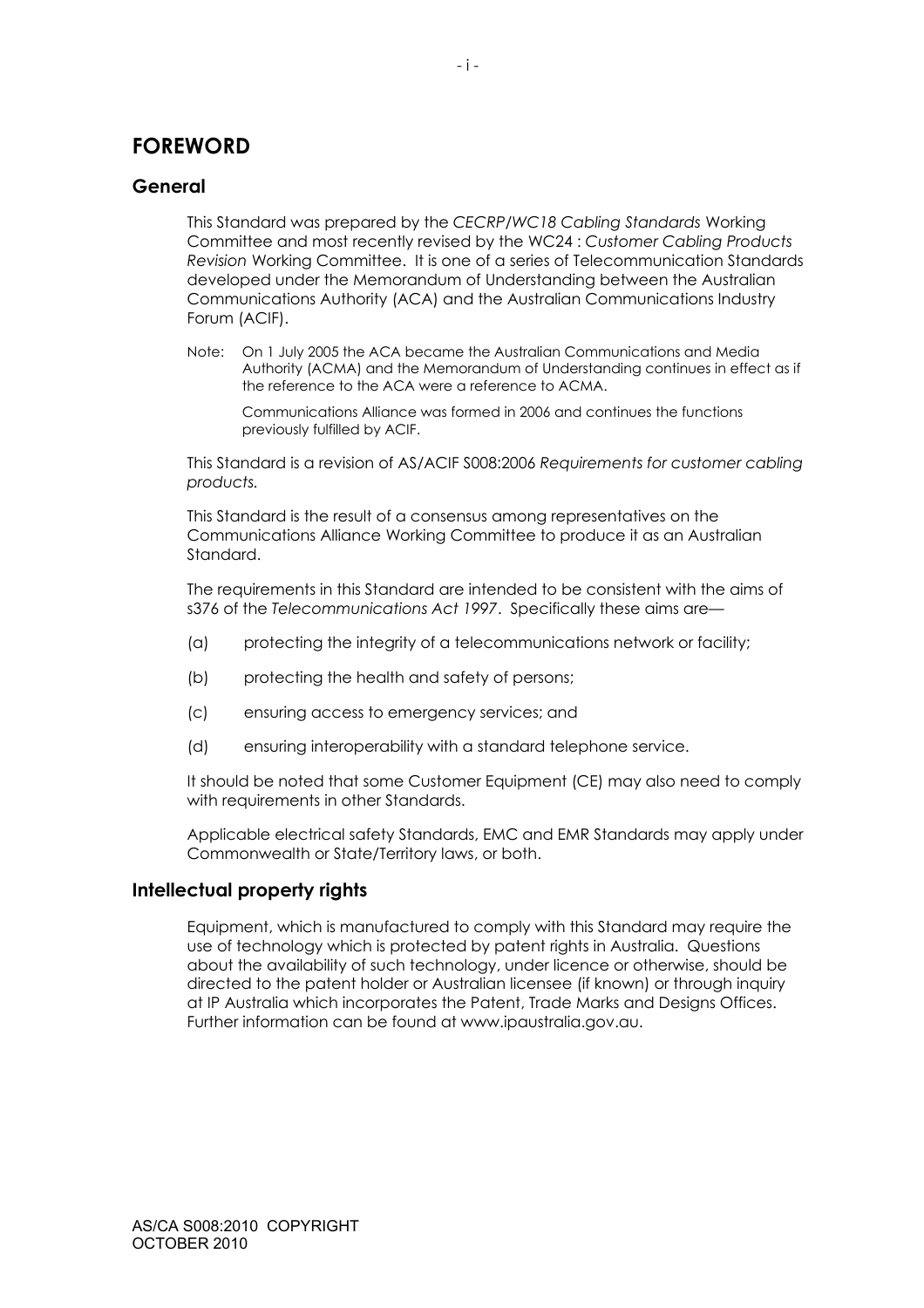## **Standards revision**

Australian Standards (AS/ACIF and AS/CA Standards) developed by the Communications Alliance are updated according to the needs of the industry, by amendments or revision. Users of these Standards should make sure that they possess the latest amendments or editions. Representations concerning the need for a change to this AS/CA Standard should be addressed to—

The Project Manager Customer Equipment and Cable Reference Panel Communications Alliance PO Box 444 Milsons Point NSW 1565

#### **Regulatory notice**

This document will be submitted to the ACMA, for making as a technical standard under s376 of the *Telecommunications Act 1997*. Until it is made by the ACMA compliance with this Standard is voluntary.

The Standard as made by the ACMA will commence on the day after it registered under the *Legislative Instruments Act 2003* (LIA) and it will be a disallowable instrument within the meaning of s46A of the *Acts Interpretation Act 1901*.

The ACMA is a Commonwealth authority with statutory powers to impose requirements concerning telecommunications Customer Equipment and Customer Cabling.

The ACMA requires Australian manufacturers and importers, or their Australian agents, of specified items of Customer Equipment and Customer Cabling to establish compliance with Standards such as this. Items are required to be labelled in accordance with the applicable labelling notices.

Details on current compliance arrangements can be obtained from the ACMA website at http://www.acma.gov.au or by contacting the ACMA below at:

Australian Communications and Media Authority PO Box 13112 Law Courts PO Melbourne VIC 8010 Australia

Telephone: +61 3 9963 6800 Facsimile: +61 3 9963 6899 TTY: +61 3 9963 6948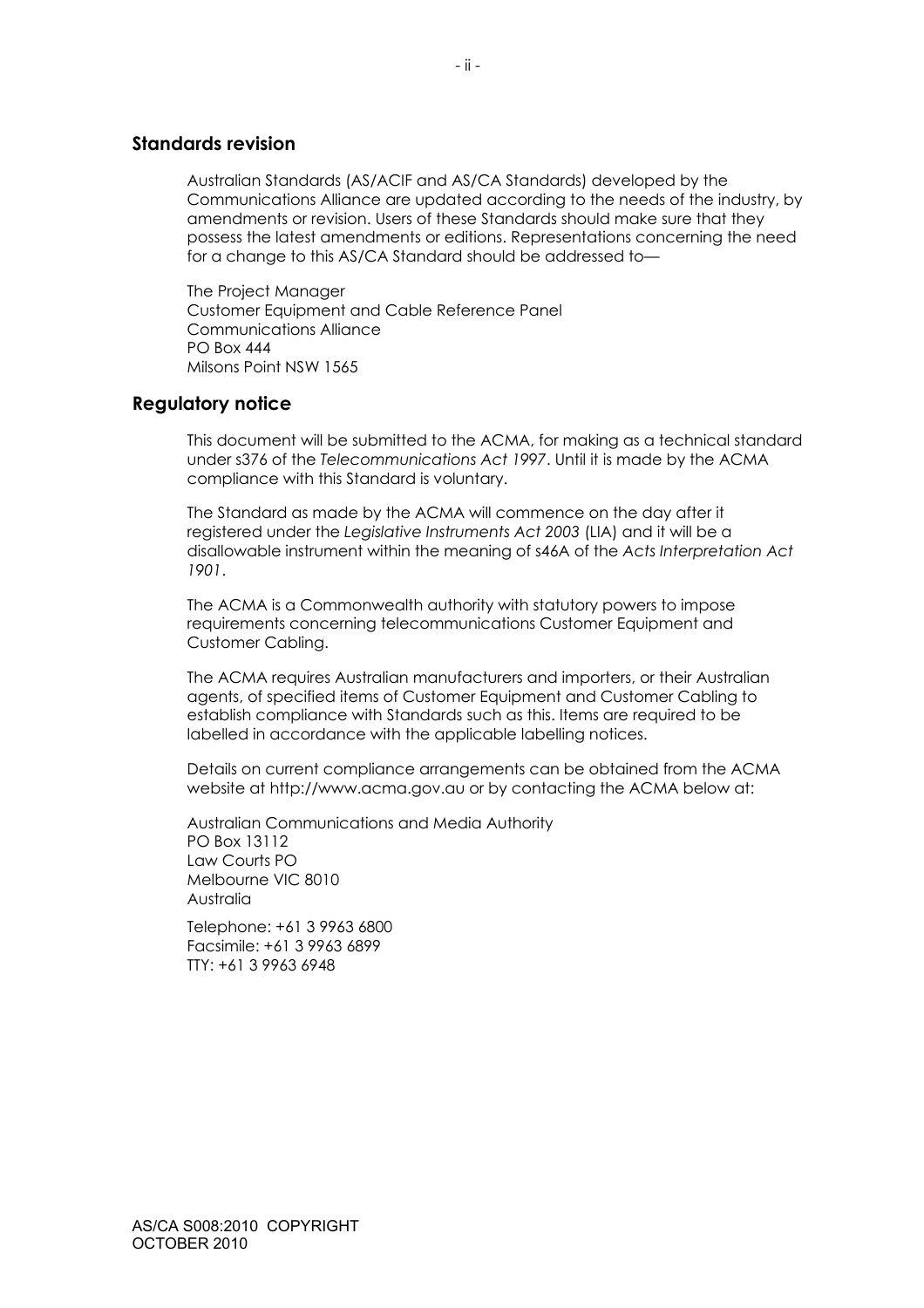# **Introduction**

This introduction for the AS/ACIF S008:2010 *Requirements for customer cabling*  **products** Standard is not an authoritative section of this Standard and is only provided as guidance for the user of the Standard to outline its objectives, the factors that have been taken into account in its development and to list the principle differences between the new and the previous edition.

The reader is directed to the clauses of this Standard for the specific requirements and to the Australian Communications and Media Authority (ACMA) for the applicable telecommunications labelling and compliance arrangements.

Note: Further information on the telecommunications labelling and compliance arrangements can be found in *The Telecommunications Labelling (Customer Equipment and Customer Cabling) Notice* (the TLN). The TLN can be obtained from the Australian Communications and Media Authority (ACMA) website at www.acma.gov.au.

The objective of this Standard is to provide the requirements for cabling products and related customer equipment for safety and interoperability in order to meet the regulatory arrangements in Australia.

The objective of this revision is to update the requirements of customer cabling products to reflect product supply in Australia and to update referenced Standards that have been revised since the previous edition of this Standard.

The requirements for surge suppression devices have been removed from this edition of the Standard as they are specified in AS/NZS 4117 *Surge Protection Devices for Telecommunication Applications* as referenced under the ACMA *Telecommunications Labelling (Customer Equipment and Customer Cabling) Notice 2001.*

The principle differences between this edition of AS/ACIF S008 and the previous edition are—

- (i) the references to other Standards have been updated.
- (ii) the requirements for insulating (Clause 5.4.1.4.1) and accessing (Clause 5.4.1.4.3) earthing/bonding bars and terminals have been amended.
- (iii) the requirements for accessing earthing/bonding bars and terminals have been amended (Clause 5.4.1.4.3).
- (iv) the requirements for surge suppression devices (SSDs) have been removed (the former Clause 5.4.1.5 in the 2006 edition).
- (v) the requirements for PVC insulation and sheath (Tables 1 and 2) have been updated to align with values in the 2008 edition of AS 1049.
- (vi) coax cables with a copper-clad aluminium centre conductor greater than 2 mm have been excluded from the conductor composition requirements of Clause 5.6.6.1.
- (vii) the requirements for special applications cables (Clause 5.6.18) have been amended to include the requirements for insulation, sheath and jacket material in AS 1049.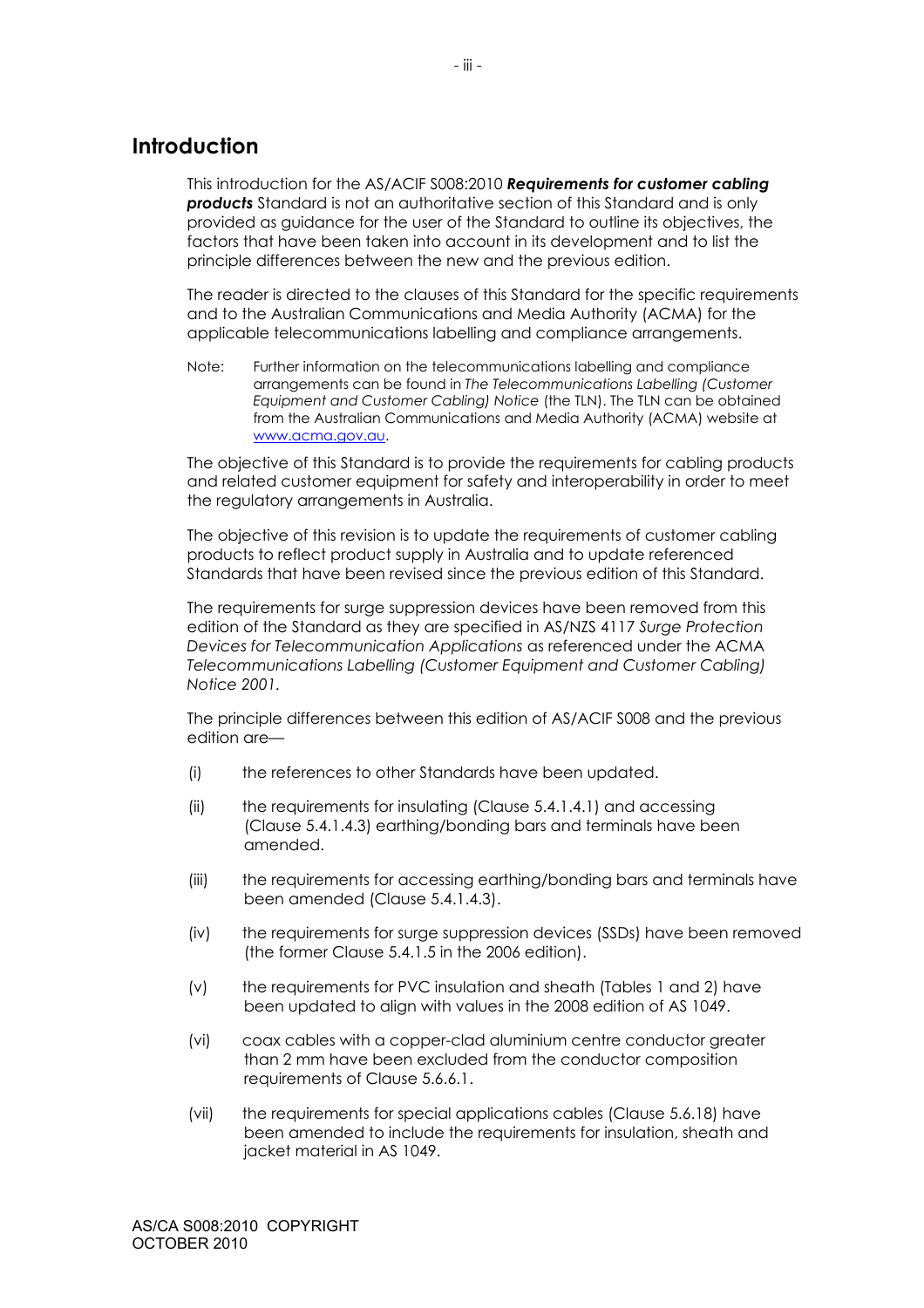- (viii) requirements for access to cable terminations has been added (Clause 5.7.1.6).
- (ix) fixed telecommunications socket-outlets have been disallowed from mounting on faceplates containing low voltage socket outlets or switches (Clause 5.7.1.7).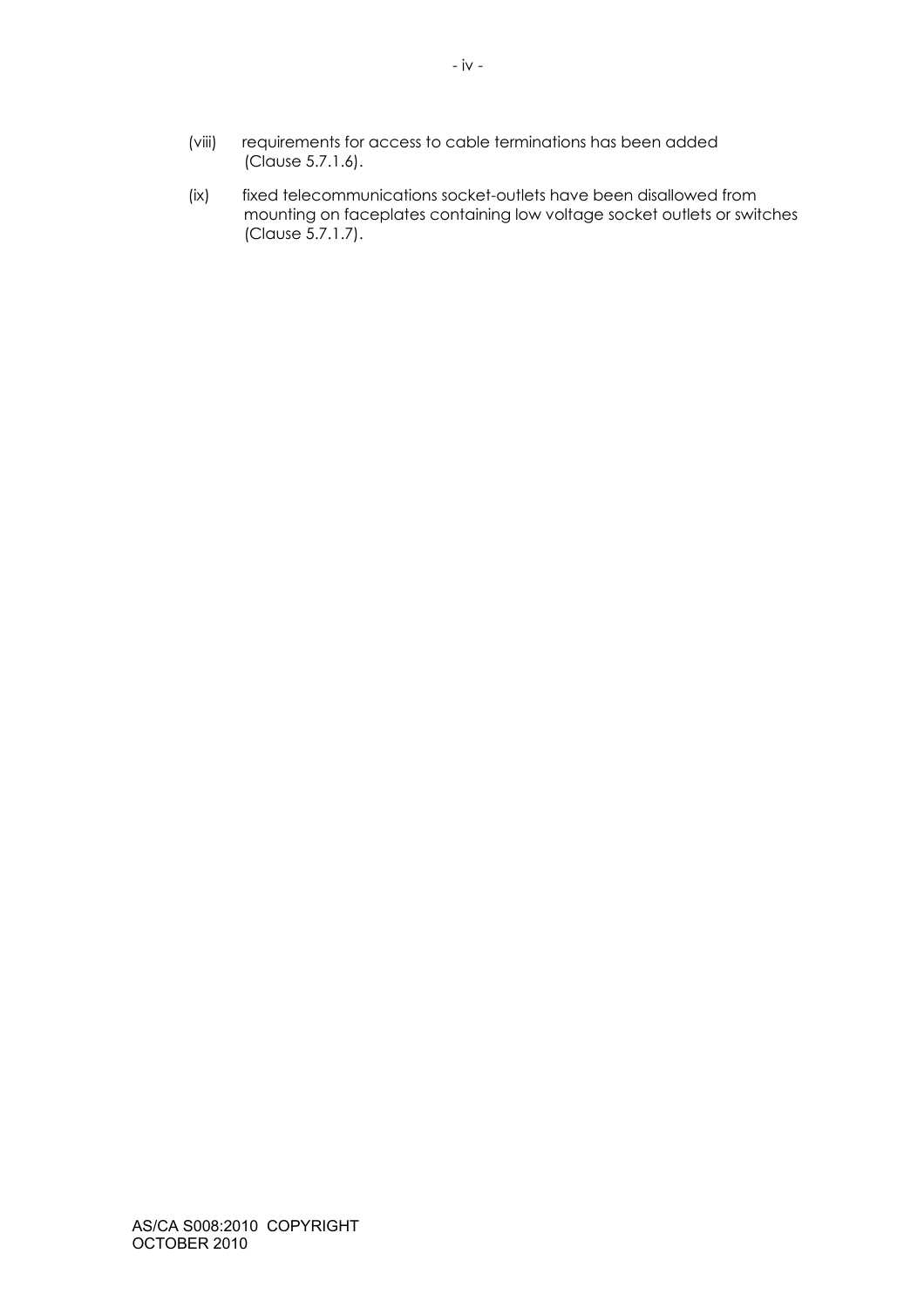# **TABLE OF CONTENTS**

|              | <b>INTERPRETATION</b>        |                                        | 1                       |  |  |
|--------------|------------------------------|----------------------------------------|-------------------------|--|--|
| 1.1          |                              | <b>Categories of requirements</b>      | $\mathbf{1}$            |  |  |
| 1.2          | <b>Compliance statements</b> |                                        |                         |  |  |
| 1.3          |                              | Definitions, expressions and terms     | $\mathbf{1}$            |  |  |
| 1.4          | <b>Notes</b>                 |                                        | 1                       |  |  |
| 1.5          | <b>References</b>            |                                        | 1                       |  |  |
|              |                              | 1.6 Units and symbols                  | $\mathbf{1}$            |  |  |
| <b>SCOPE</b> |                              |                                        | $\boldsymbol{2}$        |  |  |
|              | <b>REFERENCES</b>            |                                        | $\mathbf{3}$            |  |  |
|              |                              | <b>ABBREVIATIONS AND DEFINITIONS</b>   | 5                       |  |  |
| 4.1          | <b>Abbreviations</b>         |                                        | $\overline{\mathbf{5}}$ |  |  |
| 4.2          | <b>Definitions</b>           |                                        | $\boldsymbol{6}$        |  |  |
|              | 4.2.1                        | AC mains supply                        | 6                       |  |  |
|              | 4.2.2                        | Aerial cable                           | 6                       |  |  |
|              | 4.2.3                        | Cable                                  | 6                       |  |  |
|              | 4.2.4                        | Cabling product                        | 6                       |  |  |
|              | 4.2.5                        | Carriage Service                       | 6                       |  |  |
|              | 4.2.6                        | Carriage service provider              | 6                       |  |  |
|              | 4.2.7                        | Carrier                                | 6                       |  |  |
|              | 4.2.8                        | Certified Components List (CCL)        | 7                       |  |  |
|              | 4.2.9                        | Communications Earth System (CES)      | 7                       |  |  |
|              | 4.2.10                       | Compliant                              | 7                       |  |  |
|              | 4.2.11                       | Conduit                                | 7                       |  |  |
|              | 4.2.12                       | <b>Connecting Hardware</b>             | 7                       |  |  |
|              | 4.2.13                       | Cord                                   | 7                       |  |  |
|              | 4.2.14                       | Cordage                                | 7                       |  |  |
|              | 4.2.15                       | <b>Customer Access Equipment (CAE)</b> | Γ                       |  |  |
|              | 4.2.16                       | Customer cabling                       | 8                       |  |  |
|              | 4.2.17                       | Customer Equipment (CE)                | 8                       |  |  |
|              | 4.2.18                       | Distributor                            | 8                       |  |  |
|              | 4.2.19                       | Duct                                   | 8                       |  |  |
|              | 4.2.20                       | Enclosure                              | 8                       |  |  |
|              | 4.2.21                       | Extra Low Voltage (ELV)                | 9                       |  |  |
|              | 4.2.22                       | Facility                               | 9                       |  |  |
|              | 4.2.23                       | Hazardous voltage                      | 9                       |  |  |
|              | 4.2.24                       | High Voltage (HV)                      | 9                       |  |  |
|              | 4.2.25                       | Hybrid cable                           | 9                       |  |  |
|              | 4.2.26                       | Indoor cabling                         | 9                       |  |  |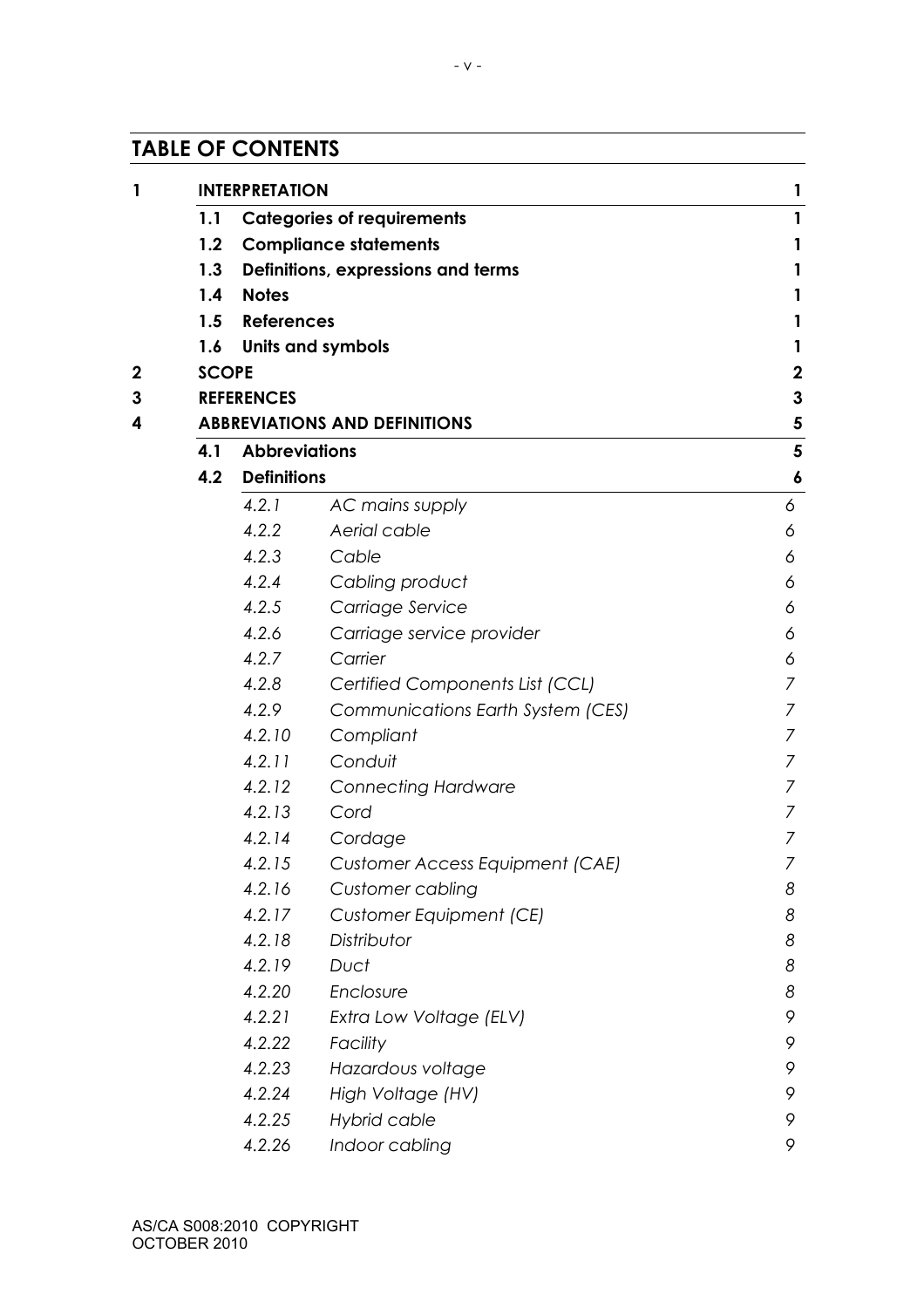|     | 4.2.27              | Jumper                                                   | 9              |
|-----|---------------------|----------------------------------------------------------|----------------|
|     | 4.2.28              | Lead-in cabling                                          | 9              |
|     | 4.2.29              | Line                                                     | 10             |
|     | 4.2.30              | Low Voltage (LV)                                         | 10             |
|     | 4.2.31              | Multidiscipline cable                                    | 10             |
|     | 4.2.32              | Main Distribution Frame (MDF)                            | 10             |
|     | 4.2.33              | <b>Network Termination Device (NTD)</b>                  | 10             |
|     | 4.2.34              | Outdoor cable                                            | 10             |
|     | 4.2.35              | Pigtail                                                  | 10             |
|     | 4.2.36              | Power feeding                                            | 11             |
|     | 4.2.37              | SELV circuit                                             | 11             |
|     | 4.2.38              | Special application cable                                | 11             |
|     | 4.2.39              | Telecommunications network                               | 11             |
|     | 4.2.40              | Telecommunications Network Voltage (TNV) circuit         | 11             |
|     | 4.2.41              | Telephone cable                                          | 11             |
|     | 4.2.42              | Trunking                                                 | 11             |
|     | 4.2.43              | Underground cable                                        | 12             |
|     | 4.2.44              | Voltage classifications                                  | 12             |
|     | <b>REQUIREMENTS</b> |                                                          | 14             |
| 5.1 | General             |                                                          | 14             |
| 5.2 | <b>Markings</b>     |                                                          | 14             |
|     | 5.2.1               | Labelling Notice                                         | 14             |
|     | 5.2.2               | Inappropriate markings                                   | 14             |
|     | 5.2.3               | Additional markings (excluding cable markings)           | 14             |
| 5.3 |                     | <b>Underground conduit</b>                               | 14             |
|     | 5.3.1               | Colour                                                   | 14             |
|     | 5.3.2               | Underground conduit properties                           | 15             |
|     | 5.3.3               | Underground conduit markings                             | 15             |
| 5.4 |                     | <b>Cable distribution devices</b>                        | 15             |
|     |                     |                                                          |                |
|     | 5.4.1               |                                                          | 15             |
|     | 5.4.2               | Common requirements<br>Main distribution frame (MDF)     | 18             |
| 5.5 |                     |                                                          |                |
| 5.6 | <b>Cables</b>       | <b>Optical fibre distribution devices and enclosures</b> |                |
|     |                     |                                                          |                |
|     | 5.6.1               | General                                                  | 19             |
|     | 5.6.2               | Conductor and optical fibre identification               | 19<br>19       |
|     | 5.6.3               | Insulation and sheath material                           |                |
|     | 5.6.4               | Flammability                                             | 19<br>19<br>20 |
|     | 5.6.5<br>5.6.6      | UV resistance<br>Metallic conductors                     | 20<br>21       |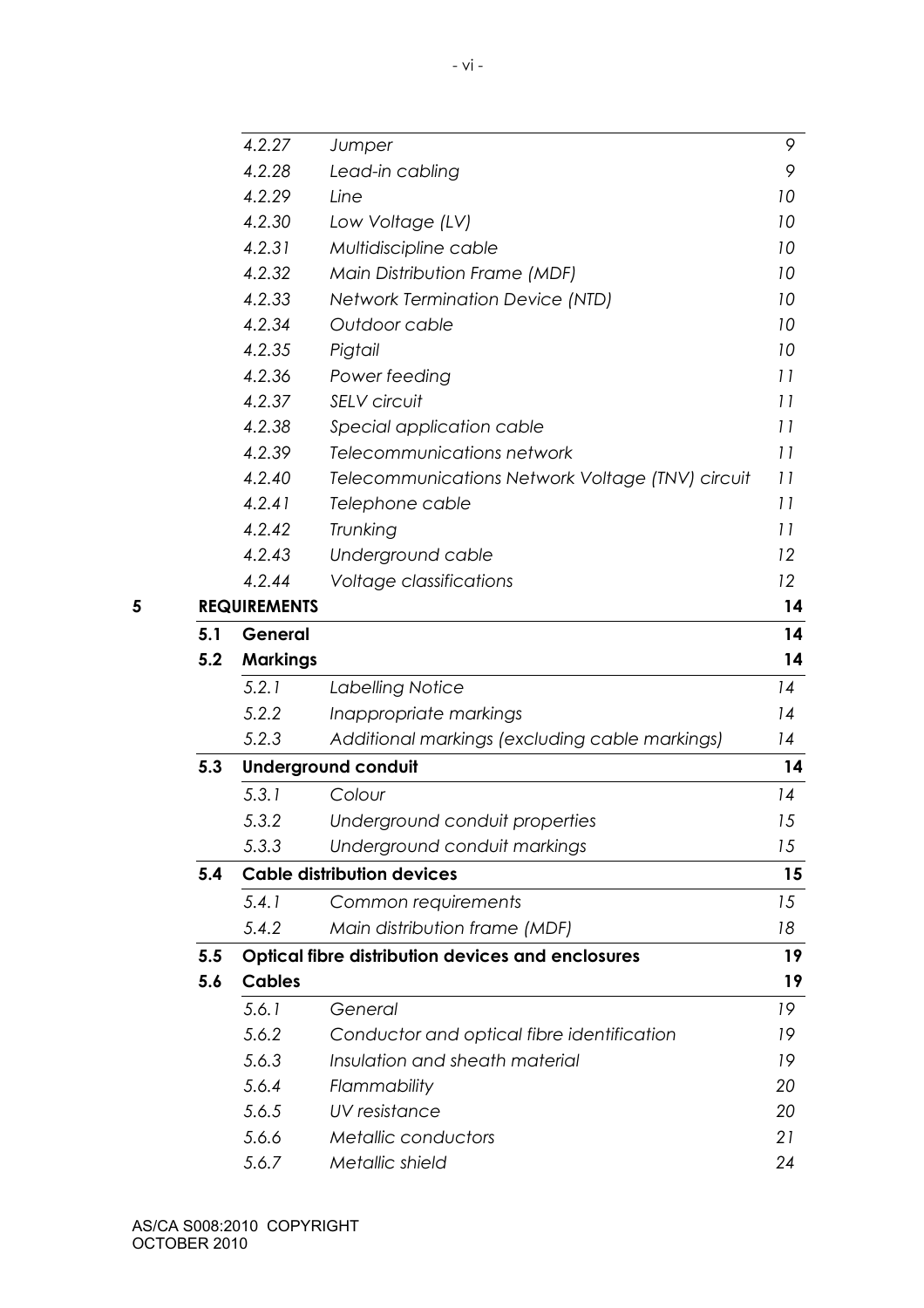|     | 5.6.8  | Water penetration test                                             | 25 |
|-----|--------|--------------------------------------------------------------------|----|
|     | 5.6.9  | Integral bearer or strengthener                                    | 25 |
|     | 5.6.10 | Cable with specific attributes                                     | 26 |
|     | 5.6.11 | Metallic paired cable                                              | 26 |
|     | 5.6.12 | Cordage with metallic conductors                                   | 27 |
|     | 5.6.13 | Cords with metallic conductors                                     | 27 |
|     | 5.6.14 | Metallic jumper wire and jumper cable                              | 28 |
|     | 5.6.15 | Coaxial cable                                                      | 28 |
|     | 5.6.16 | Optical fibre cable                                                | 29 |
|     | 5.6.17 | Blown fibre tube systems                                           | 30 |
|     | 5.6.18 | Special application cables                                         | 30 |
| 5.7 |        | Connecting hardware, including plugs and sockets of all designs 33 |    |
|     | 5.7.1  | General                                                            | 33 |
|     | 5.7.2  | Eight (8) position modular plugs and sockets                       | 34 |
|     | 5.7.3  | Six (6) position modular plugs and sockets                         | 34 |
|     | 5.7.4  | 600 series plugs and sockets                                       | 35 |
| 5.8 |        | Cabling products for underground and aerial installations          | 35 |
|     | 5.8.1  | Pits                                                               | 35 |
|     |        |                                                                    | 35 |
|     | 5.8.2  | Underground joint/termination enclosures                           |    |
|     | 5.8.3  | Underground and aerial cable terminations                          | 36 |
|     | 5.8.4  | Pillars and cabinets                                               | 36 |
|     | 5.8.5  | Aerial joint/termination enclosures                                | 36 |

# **APPENDICES**

|  | <b>600 SERIES PLUGS AND SOCKETS</b> | 38 |
|--|-------------------------------------|----|
|  | <b>CABLE COLOUR CODES</b>           | 40 |
|  |                                     |    |

# **FIGURES**

| <b>MATING DIMENSIONS FOR 600 SERIES PLUGS AND SOCKETS</b> |  |
|-----------------------------------------------------------|--|
|                                                           |  |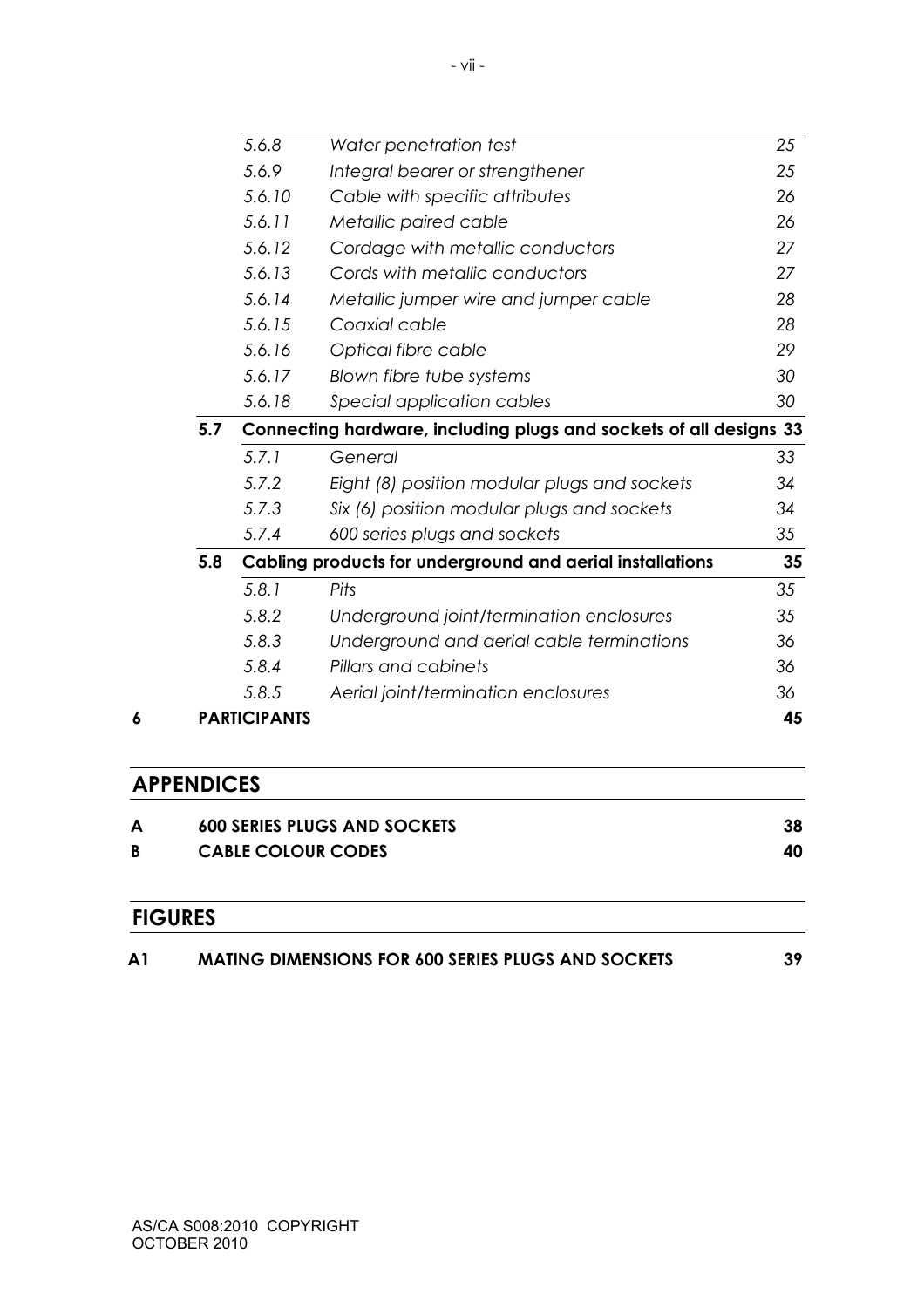# **TABLES**

|              | <b>PVC INSULATION REQUIREMENTS</b>                                                       | 20 |
|--------------|------------------------------------------------------------------------------------------|----|
| $\mathbf{2}$ | <b>PVC SHEATH REQUIREMENTS</b>                                                           | 21 |
| 3            | <b>CONDUCTOR RESISTANCE</b>                                                              | 22 |
| 4            | <b>CABLE WITHSTAND VOLTAGES</b>                                                          | 22 |
| 5            | <b>METALLIC CABLE PERFORMANCE PARAMETERS</b>                                             | 24 |
| 6            | <b>AUSTRALIAN STANDARDS APPLICABLE FOR CABLES USED IN SPECIAL</b><br><b>APPLICATIONS</b> | 32 |
| <b>B1</b>    | 2-PAIR (QUAD) AND 3-PAIR TELEPHONE CABLE COLOUR CODE                                     | 40 |
| <b>B2</b>    | <b>1-PAIR TO 5-PAIR CABLE COLOUR CODE</b>                                                | 40 |
| <b>B3</b>    | <b>COLOUR CODE FOR 5-PAIR TO 100-PAIR CABLES (20-PAIR UNITS)</b>                         | 41 |
| <b>B4</b>    | COLOUR CODE FOR 25-PAIR TO 100-PAIR CABLES (25-PAIR UNITS)                               | 42 |
| <b>B5</b>    | COLOUR CODE FOR 5-PAIR TO 100-PAIR CABLES (10-PAIR UNITS)                                | 43 |
| <b>B6</b>    | COLOUR CODE FOR 5-PAIR TO 200-PAIR CABLES (10-PAIR UNITS)                                | 43 |
| <b>B7</b>    | <b>OPTICAL FIBRE COLOUR CODE</b>                                                         | 44 |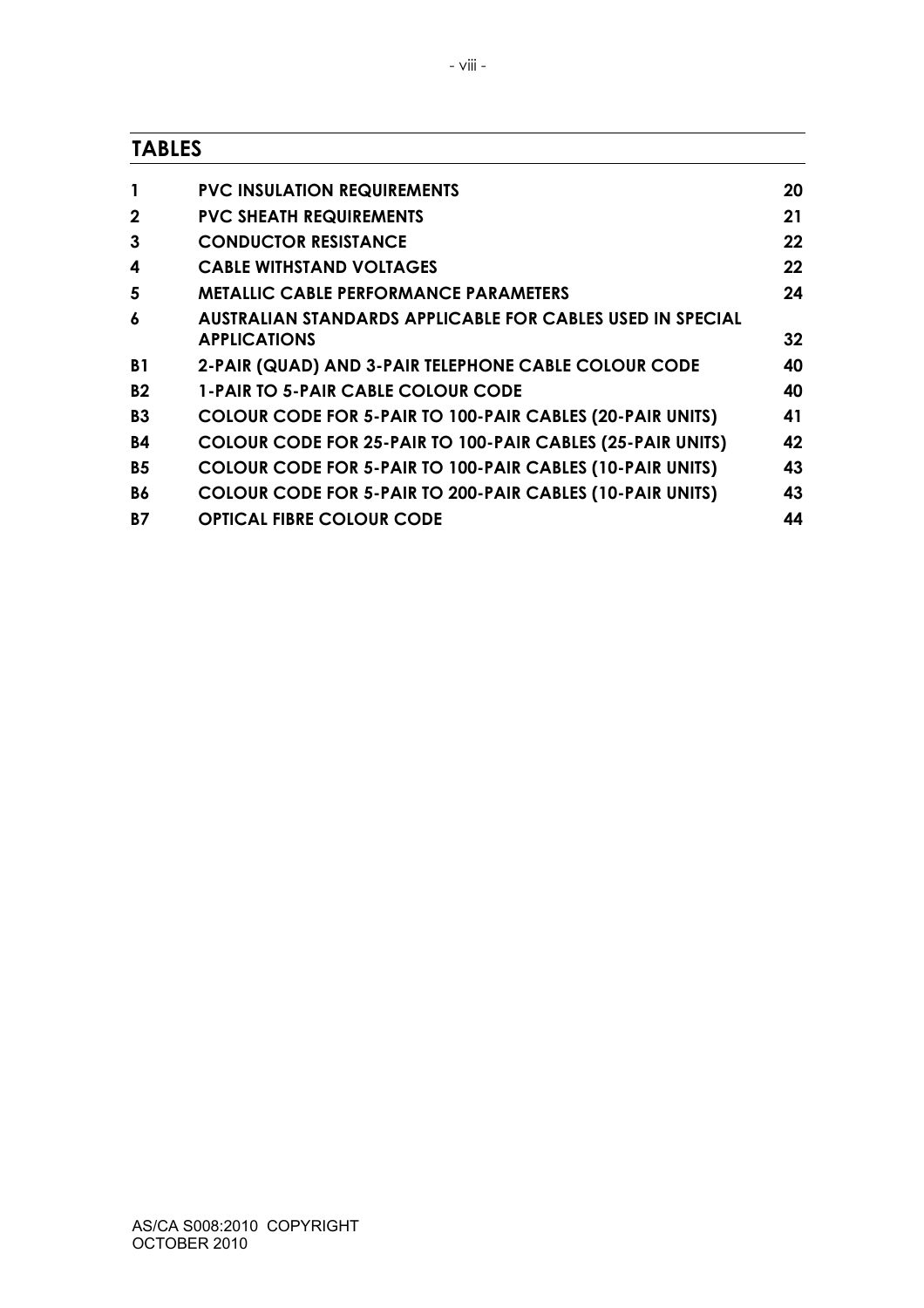# **1 INTERPRETATION**

# **1.1 Categories of requirements**

This Standard contains mandatory requirements as well as provisions that are recommendations only. Mandatory requirements are designated by the words '**shall**' or '**shall not**'. All other provisions are voluntary.

# **1.2 Compliance statements**

Compliance statements, in italics, suggest methodologies for demonstrating Customer Cabling and related Customer Equipment compliance with the requirements.

# **1.3 Definitions, expressions and terms**

If there is any conflict between the definitions used in this Standard and the definitions used in the *Telecommunications Act 1997*, the definitions in the *Act* take precedence.

# **1.4 Notes**

Text denoted as 'Note' is for guidance in interpretation and is shown in smaller size type.

# **1.5 References**

- (a) Applicable editions (or versions) of other documents referred to in this Standard are specified in Section 3: REFERENCES.
- (b) If a document refers to another document, the other document is a sub-referenced document.
- (c) Where the edition (or version) of the sub-referenced document is uniquely identified in the reference document, then that edition (or version) applies.
- (d) Where the edition (or version) of the sub-referenced document is not uniquely identified in the reference document, then the applicable edition (or version) is that which is current at the date the reference document is legislated under the applicable regulatory framework, or for a non- legislated document, the date upon which the document is published by the relevant standards organisation.
- (e) A number in square brackets '[ ]' refers to a document listed in Section 3: REFERENCES.

# **1.6 Units and symbols**

In this Standard the International System (SI) of units and symbols is used in accordance with Australian Standard AS ISO 1000 [1].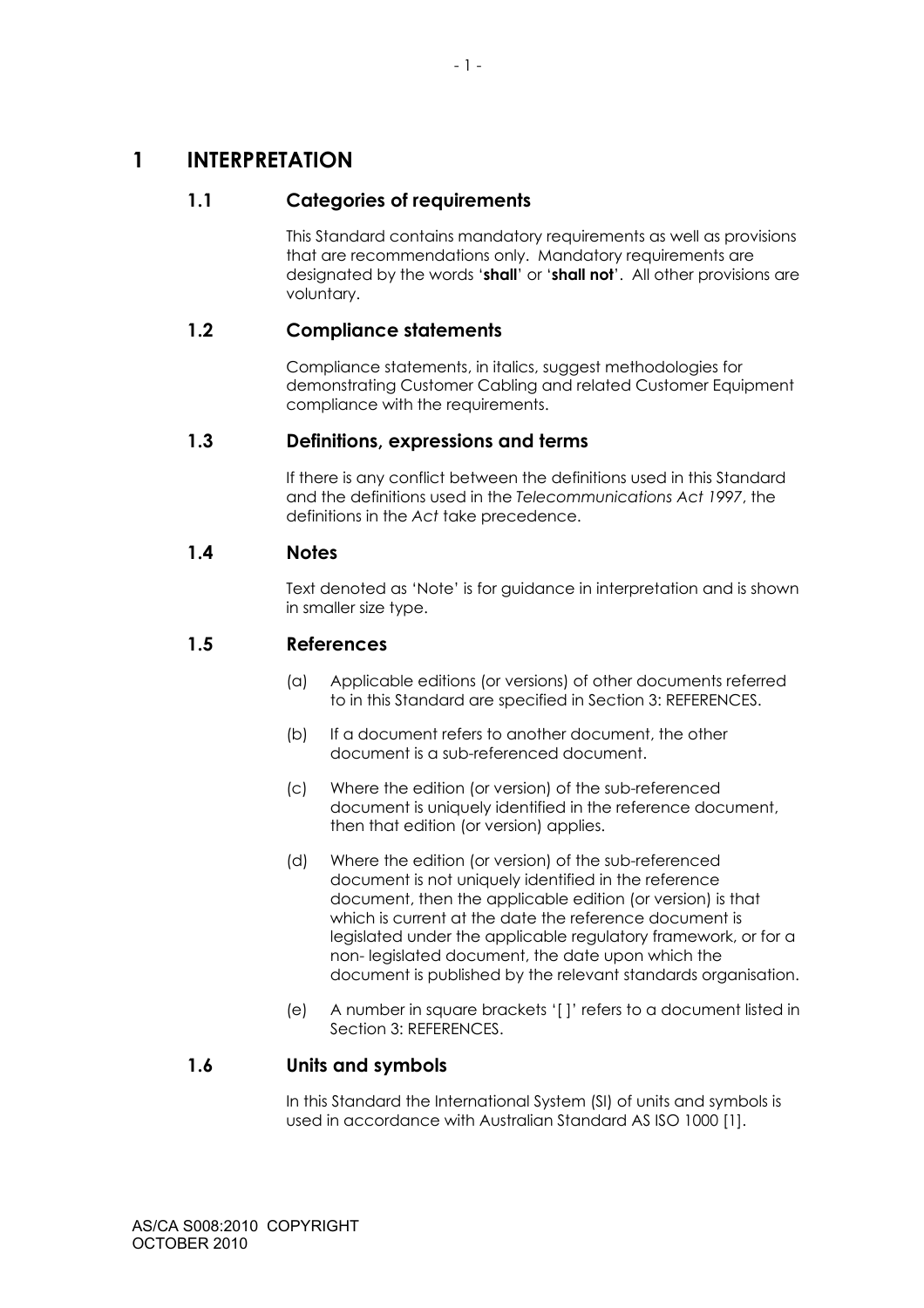# **2 SCOPE**

- 2.1 This Standard applies to cabling products (including cable and related customer equipment) intended for connection to the customer side of the boundary of a telecommunications network.
- 2.2 This Standard does not apply to cabling products intended primarily for the distribution of AC mains supply.
- 2.3 This Standard does not apply to products intended to be used for telecommunications earthing systems or telecommunications power distribution (e.g. earthing/power conductors, earthing bars, busbars, earthing/power terminals, line tap devices, earth electrodes and associated fittings, batteries, fuses and circuit breakers).
- 2.4 This Standard does not apply to surge suppression devices.
	- Note: Requirements for surge suppression devices are specified in AS/NZS 4117 *Surge Protection Devices for Telecommunication Applications*. Refer to the ACMA *Telecommunications Labelling (Customer Equipment and Customer Cabling) Notice 2001*.
- 2.5 A cabling product is not excluded from the scope of this Standard by reason only that it forms part of equipment that is subject to another Standard, for example, distribution frames or cable tails that form part of Customer Access Equipment (CAE).
	- Note 1: The connection of cabling products includes connection otherwise than by means of physical contact, e.g. a connection by means of radiocommunication.
	- Note 2: This Standard should be read in conjunction with AS/ACIF S009 [20] which specifies the requirements for the installation and maintenance of fixed or concealed cabling or equipment that is connected or is intended to be connected to a telecommunications network.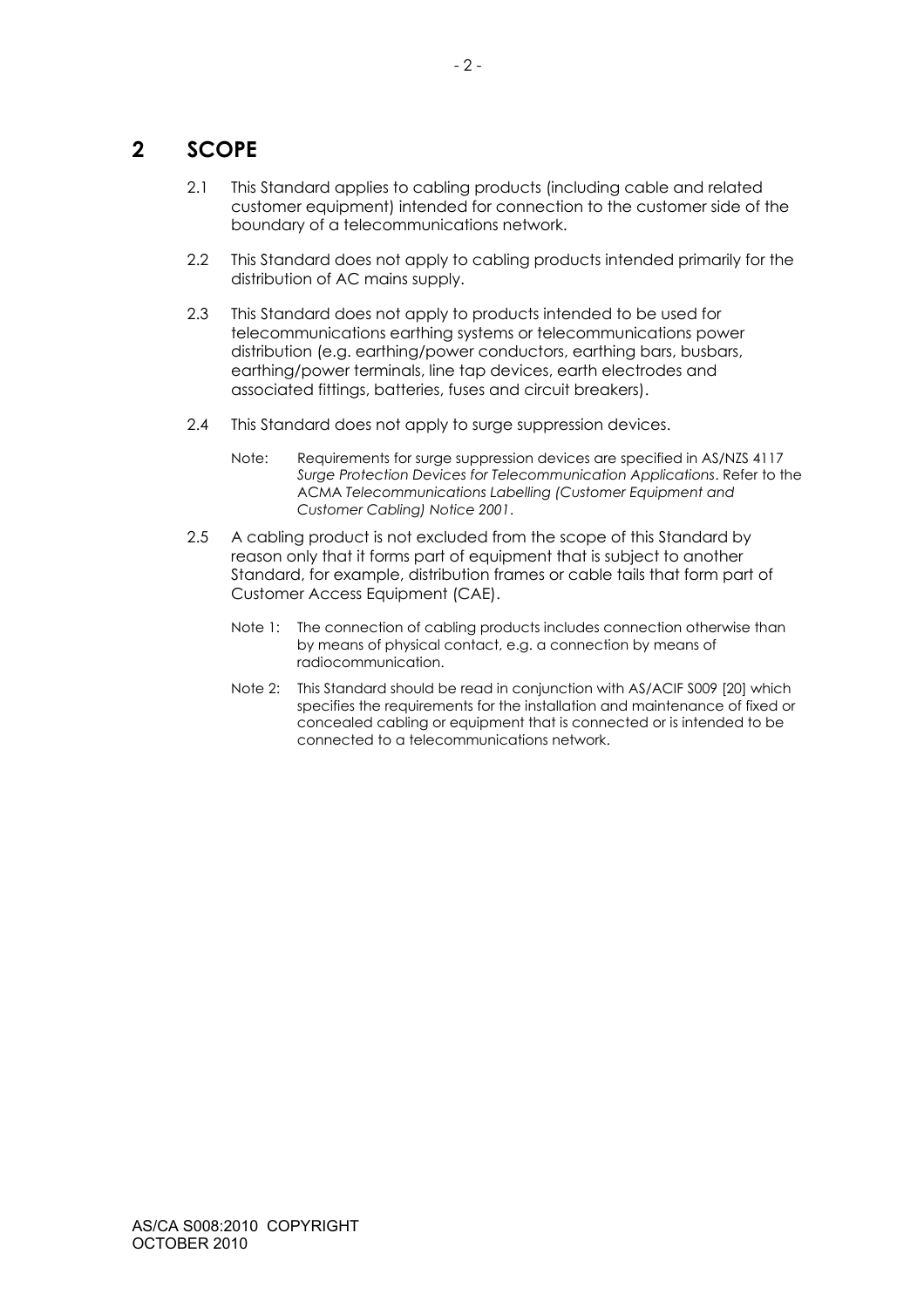# **3 REFERENCES**

|        | <b>Publication</b>          | <b>Title</b>                                                                                          |
|--------|-----------------------------|-------------------------------------------------------------------------------------------------------|
|        | <b>Australian Standards</b> |                                                                                                       |
| $[1]$  | AS ISO 1000:1998            | The international System of Units (SI) and its<br>application                                         |
| $[2]$  | AS 1049-2008                | Telecommunication cables-Insulation,<br>sheath and jacket                                             |
|        |                             | Part 1: Materials                                                                                     |
|        |                             | Part 2: Test methods                                                                                  |
| $[3]$  | AS/NZS 1574:1996            | Copper and copper alloys - Wires for<br>electrical purposes                                           |
|        | AS/NZS 1660                 | Test methods for electric cables, cords and<br>conductors                                             |
| $[4]$  | AS/NZS 1660.3:1998          | Part 3: Electrical tests (including<br>Amdt 1: 2001)                                                  |
|        | AS/NZS 1660                 | Test methods for electric cables, cords and<br>conductors                                             |
| $[5]$  | AS/NZS 1660.5.6:2005        | Part 5.6: Fire Tests - Test for vertical flame<br>propagation for a single insulated wire or<br>cable |
| [6]    | AS/NZS 1802:2003            | Electric cables - Reeling and trailing - For<br>underground coal mining purposes                      |
|        | AS/NZS 2053                 | Conduits and fittings for electrical<br>installations                                                 |
| $[7]$  | AS/NZS 2053.1:2001          | Part 1: General requirements                                                                          |
|        | AS/NZS 2211                 | Safety of laser products                                                                              |
| [8]    | AS/NZS 2211.1:2004          | Part 1: Equipment classification<br>requirements and user's guide<br>(IEC 60852-1: 2001 MOD)          |
| [9]    | AS/NZS 2373:2003            | Electric cables - twisted pair for control<br>and protection circuits                                 |
| $[10]$ | AS/NZS 3000:2007            | Electrical installations (known as the<br>Australian/New Zealand Wiring Rules)                        |
| $[11]$ | AS/NZS 3112:2004            | Approval and test specification - Plugs and<br>socket-outlets                                         |
| $[12]$ | AS/NZS 3191:2008            | Electric flexible cords                                                                               |
|        | AS/NZS 5000                 | Electric cables - polymeric insulated                                                                 |
| $[13]$ | AS/NZS 5000.1:2005          | Part 1: For working voltages up to and<br>including 0.6/1 (1.2) kV                                    |
| $[14]$ | AS/NZS 5000.2:2006          | Part 2: For working voltages up to and<br>including 450/750 V                                         |
| $[15]$ | AS/NZS 5000.3:2003          | Part 3: Multicore control cables                                                                      |
| $[16]$ | AS 60529:2004               | Degrees of protection provided by<br>enclosures (IP Code)                                             |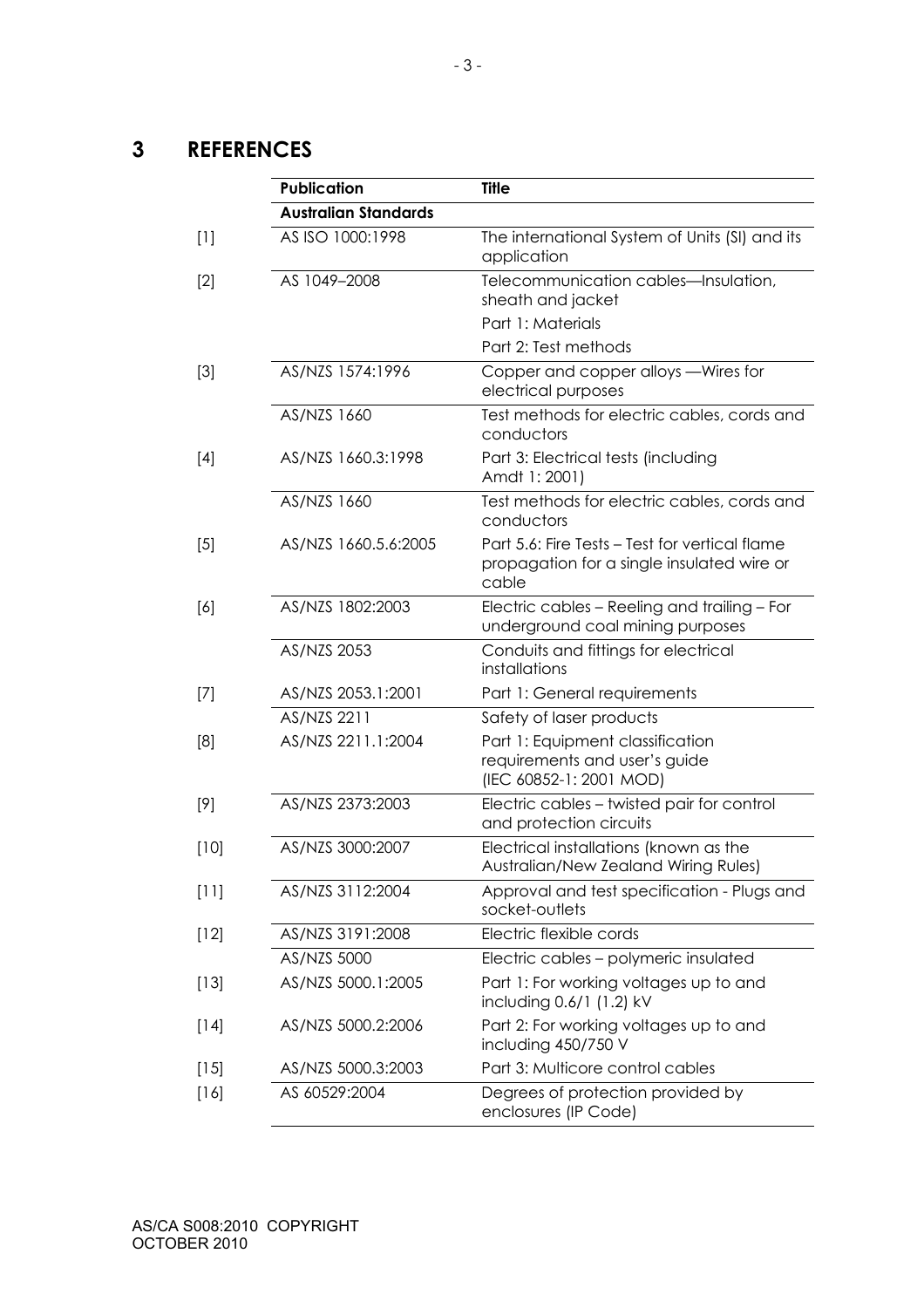| $[17]$ | AS/NZS 60695.2.13:2001                      | Fire hazard testing - glowing/hot wire<br>based test methods - glow-wire ignitability<br>test method for materials                                                                                                                                         |
|--------|---------------------------------------------|------------------------------------------------------------------------------------------------------------------------------------------------------------------------------------------------------------------------------------------------------------|
| $[18]$ | AS/NZS 60702.2:2005                         | Approval and test specification-<br>Terminations and glands for mineral<br>insulated metal-sheathed cables                                                                                                                                                 |
|        | AS/NZS 60950                                | Information Technology Equipment -<br>Safety                                                                                                                                                                                                               |
| $[19]$ | AS/NZS 60950.1:2003                         | Part 1: General requirements                                                                                                                                                                                                                               |
|        | <b>AS/ACIF Standards</b>                    |                                                                                                                                                                                                                                                            |
| $[20]$ | AS/ACIF S009:2006                           | Installation requirements for customer<br>cabling - Wiring Rules                                                                                                                                                                                           |
|        | <b>IEC Publications</b>                     |                                                                                                                                                                                                                                                            |
| [2]    | IEC 60096-1:1986                            | Radio-frequency cables. Part 1: General<br>requirements and measuring methods                                                                                                                                                                              |
| $[22]$ | IEC 60189-1:1986                            | Low-frequency cables and wires with PVC<br>insulation and PVC sheath. Part 1: General<br>test and measuring methods                                                                                                                                        |
| $[23]$ | IEC 60352-4:1994                            | Solderless non-accessible insulation<br>displacement connections - General<br>requirements, test methods and practical<br>guidance                                                                                                                         |
| $[24]$ | IEC 60512-3-1 Edition 1.0<br>$(2002 - 02)$  | Connectors for electronic equipment -<br>Tests and measurements - Part 3-1:<br>Insulation tests - Test 3a: Insulation<br>resistance                                                                                                                        |
| $[25]$ | IEC 60603-7 Edition 3.0<br>$(2008-07)$      | Connectors for electronic equipment -<br>Part 7: Detail specification for 8-way,<br>unshielded, free and fixed connectors                                                                                                                                  |
| $[26]$ | IEC 60793-2 Edition 6.0<br>$(2007 - 11)$    | Optical fibres. Part 2: Product specification<br>- General                                                                                                                                                                                                 |
| $[27]$ | IEC 60794-1-1:2001                          | Optical fibre cables - Part 1-1 - General                                                                                                                                                                                                                  |
| $[28]$ | IEC 60794-1-2:2003                          | Optical fibre cables - Part 1-2 - Basic<br>optical cable test procedures. (for Water<br>Penetration Test)                                                                                                                                                  |
|        | <b>Other References</b>                     |                                                                                                                                                                                                                                                            |
| $[29]$ | CFR FCC 47-<br>Part 68.500: October<br>2000 | Code of Federal Regulations<br><b>Federal Communications Commission</b><br>Title 47: Telecommunications<br>Part 68: Connection of terminal equipment<br>to the telephone network<br>Sub part F: Connector Specifications.<br>Paragraph 500: Specifications |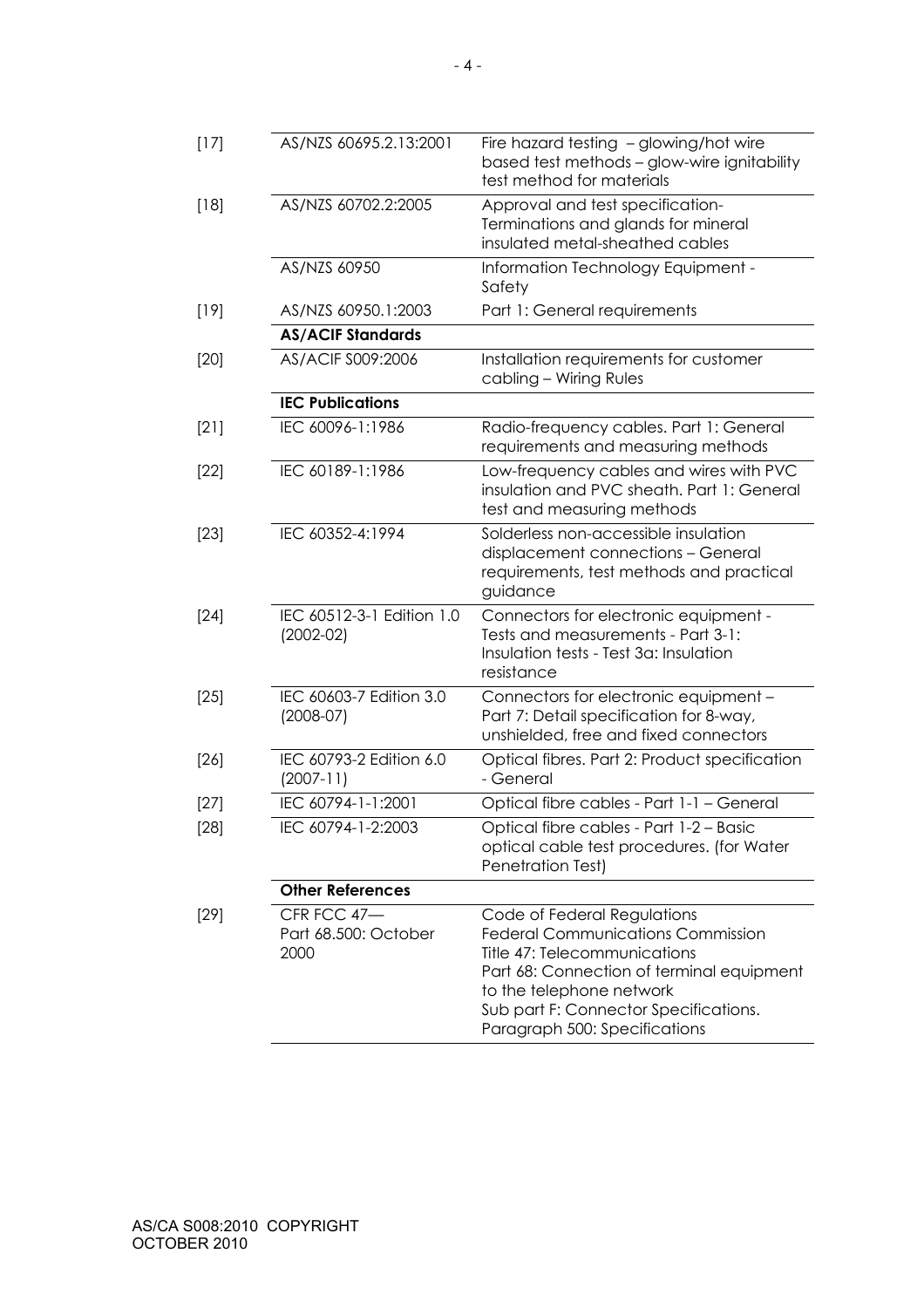# **4 ABBREVIATIONS AND DEFINITIONS**

For the purposes of this Standard, the following abbreviations and definitions apply.

# **4.1 Abbreviations**

| $AC$ (or a.c.) | alternating current (in r.m.s. value unless stated<br>otherwise)   |
|----------------|--------------------------------------------------------------------|
| <b>ACIF</b>    | <b>Australian Communications Industry Forum</b>                    |
| <b>ACMA</b>    | Australian Communications and Media Authority                      |
| AS             | Australian Standard                                                |
| CAE            | <b>Customer Access Equipment</b>                                   |
| <b>CE</b>      | <b>Customer Equipment</b>                                          |
| <b>CES</b>     | <b>Communications Earth System</b>                                 |
| $DC$ (or d.c.) | direct current                                                     |
| <b>ELV</b>     | Extra-Low Voltage                                                  |
| <b>FCC</b>     | Federal Communications Commission USA                              |
| HV             | <b>High Voltage</b>                                                |
| <b>IEC</b>     | International Electrotechnical Commission                          |
| IP             | International Protection (rating)                                  |
|                | (sometimes referred to as Ingress Protection)                      |
| <b>IPXn</b>    | rated for protection against ingress of water only                 |
|                | $(n = 0 to 8, according to the degree of$<br>protection specified) |
| <b>ISDN</b>    | Integrated Services Digital Network                                |
| I AN           | <b>Local Area Network</b>                                          |
| LV             | Low Voltage                                                        |
| <b>MDF</b>     | Main Distribution Frame                                            |
| <b>MIMS</b>    | Mineral Insulated Metal Sheath                                     |
| <b>NTD</b>     | <b>Network Termination Device</b>                                  |
| <b>NZS</b>     | <b>New Zealand Standard</b>                                        |
| <b>PVC</b>     | Polyvinyl Chloride                                                 |
| <b>SELV</b>    | Safety Extra-Low Voltage                                           |
| <b>SWA</b>     | Steel Wire Armouring                                               |
| <b>TNV</b>     | <b>Telecommunications Network Voltage</b>                          |
| TO             | Telecommunications Outlet                                          |
| <b>TRC</b>     | Telecommunications Reference Conductor                             |
| <b>TS</b>      | <b>Technical Standard</b>                                          |
| UV             | UltraViolet (radiation/light)                                      |
| Z <sub>0</sub> | Characteristic Impedance                                           |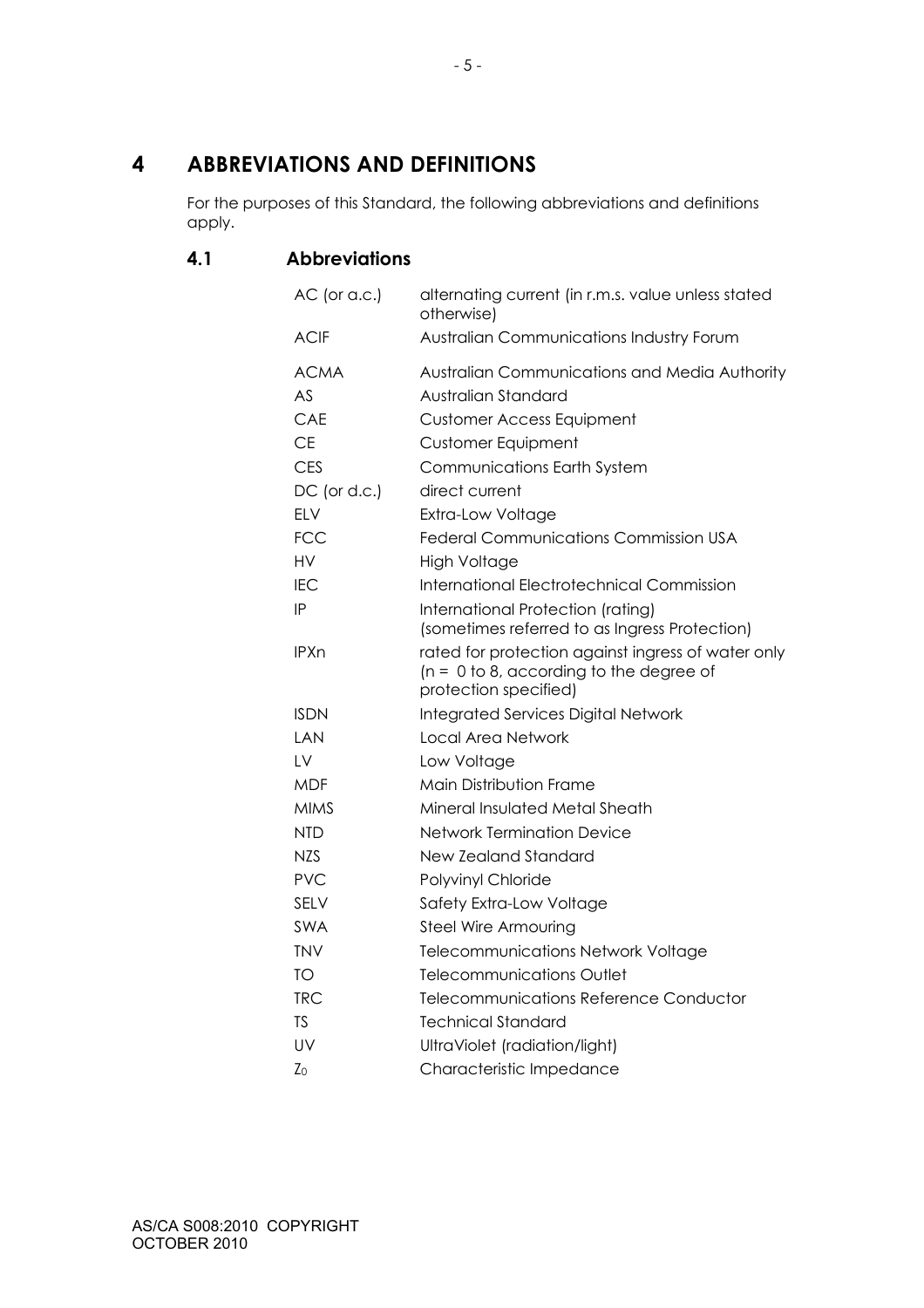**4.2 Definitions** 

#### 4.2.1 AC mains supply

An AC power distribution system external to the equipment for supplying power to AC powered equipment

- Note 1: Power sources may include public or private utilities and equivalent sources such as motor-driven generators and uninterruptible power supplies.
- Note 2: Adapted from AS/NZS 60950.1 [19].

#### 4.2.2 Aerial cable

Cable that is suspended between poles, buildings or other supporting structures external to a building.

#### 4.2.3 Cable

An assembly of one or more cable units (e.g. pairs, quads, coaxial tubes, fibres) in an overall sheath.

Note: The assembly may include such things as a shield, moisture barrier, filling compound, strengthener or bearer wire.

#### 4.2.4 Cabling product

A passive device (including any cable or connecting hardware) that is intended for use on the customer side of the boundary of a telecommunications network.

# 4.2.5 Carriage Service

A service for carrying communications by means of guided and/or unguided electromagnetic energy.

# 4.2.6 Carriage service provider

If a person supplies, or proposes to supply, a listed carriage service to the public using:

- (a) a network unit owned by one or more carriers; or
- (b) a network unit in relation to which a nominated carrier declaration is in force;

the person is a carriage service provider.

## 4.2.7 Carrier

The holder of a carrier licence.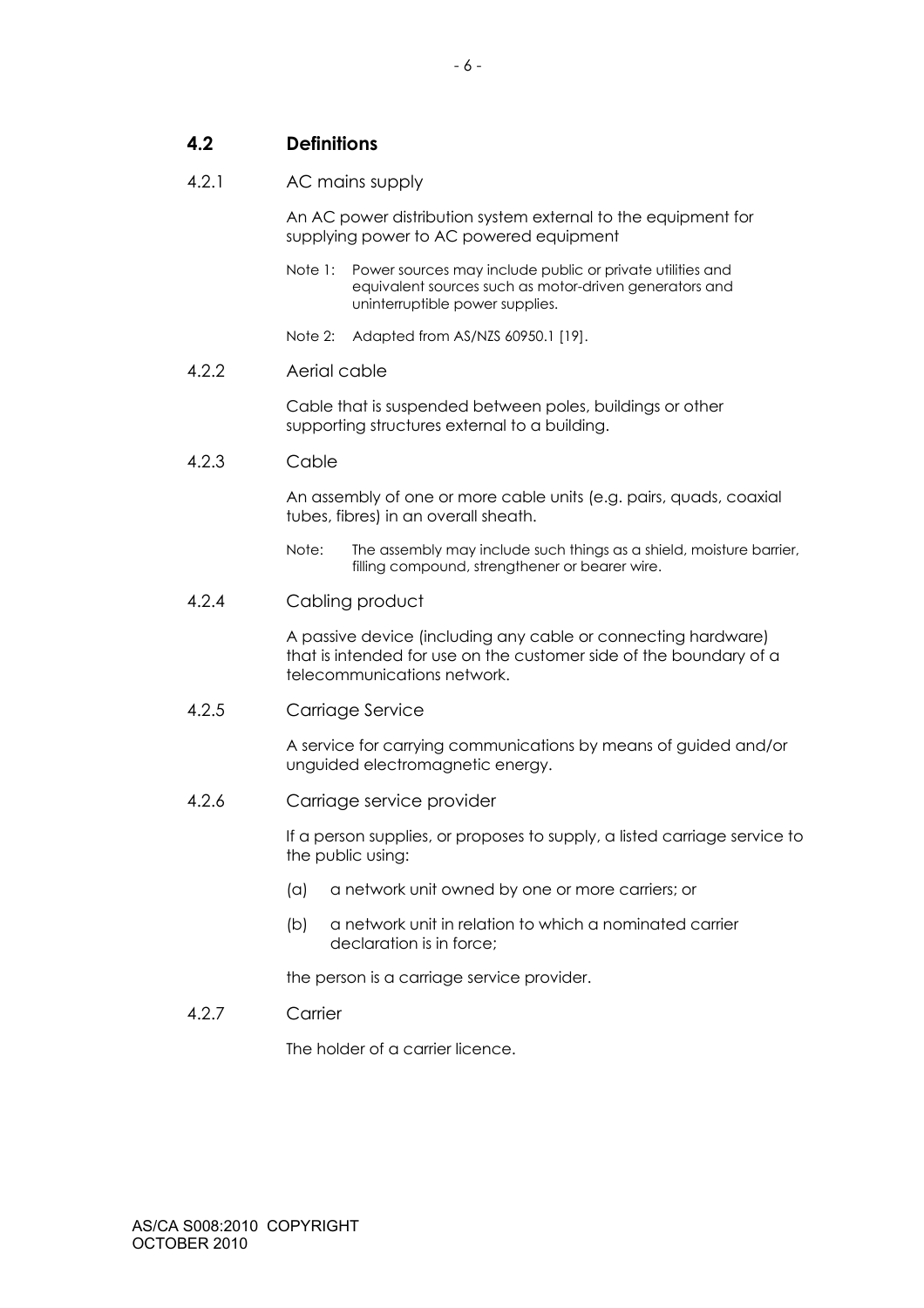4.2.8 Certified Components List (CCL)

The list that was established by AUSTEL and is published by ACMA on its website.

- Note 1: AUSTEL and the Spectrum Management Agency merged in the creation of the Australian Communications Authority (ACA) on 1 July 1997. The ACA and the Australian Broadcasting Authority (ABA) merged in the creation of the Australian Communications and Media Authority (ACMA) on 1 July 2005.
- Note 2: The use of the CCL was discontinued on 1 July 1997, but remains in force in accordance with ACA TS 102–1998 *Telecommunications Technical Standard (Customer Equipment and Customer Cabling).*
- 4.2.9 Communications Earth System (CES)

A system of earthing using common elements to provide for earthing of electrical and communications equipment within a premises.

Note: A CES may be used for protective and functional earthing for telecommunications purposes.

#### 4.2.10 Compliant

An item that has been labelled in accordance with the Telecommunications Labelling Notice.

4.2.11 Conduit

A tube or pipe that physically accommodates cables.

- Note: In this Standard, conduit and pipe have the same meaning. See also 'Duct' and 'Trunking'
- 4.2.12 Connecting Hardware

A passive device used to join or interconnect lines, or to connect customer equipment to a line.

4.2.13 Cord

A flexible cable with a minimum of one termination (e.g. on a plug).

Note: Cords are used for connection of moveable customer equipment or to afford flexibility, e.g. includes patch cords, fly leads and pigtails.

# 4.2.14 Cordage

A flexible cable that is not fitted with connectors, which may be used in the assembly of cords.

4.2.15 Customer Access Equipment (CAE)

Customer equipment with multiple ports (local or network) that provides access (gateway functions) to a telecommunications network and is capable of switching, storage, processing,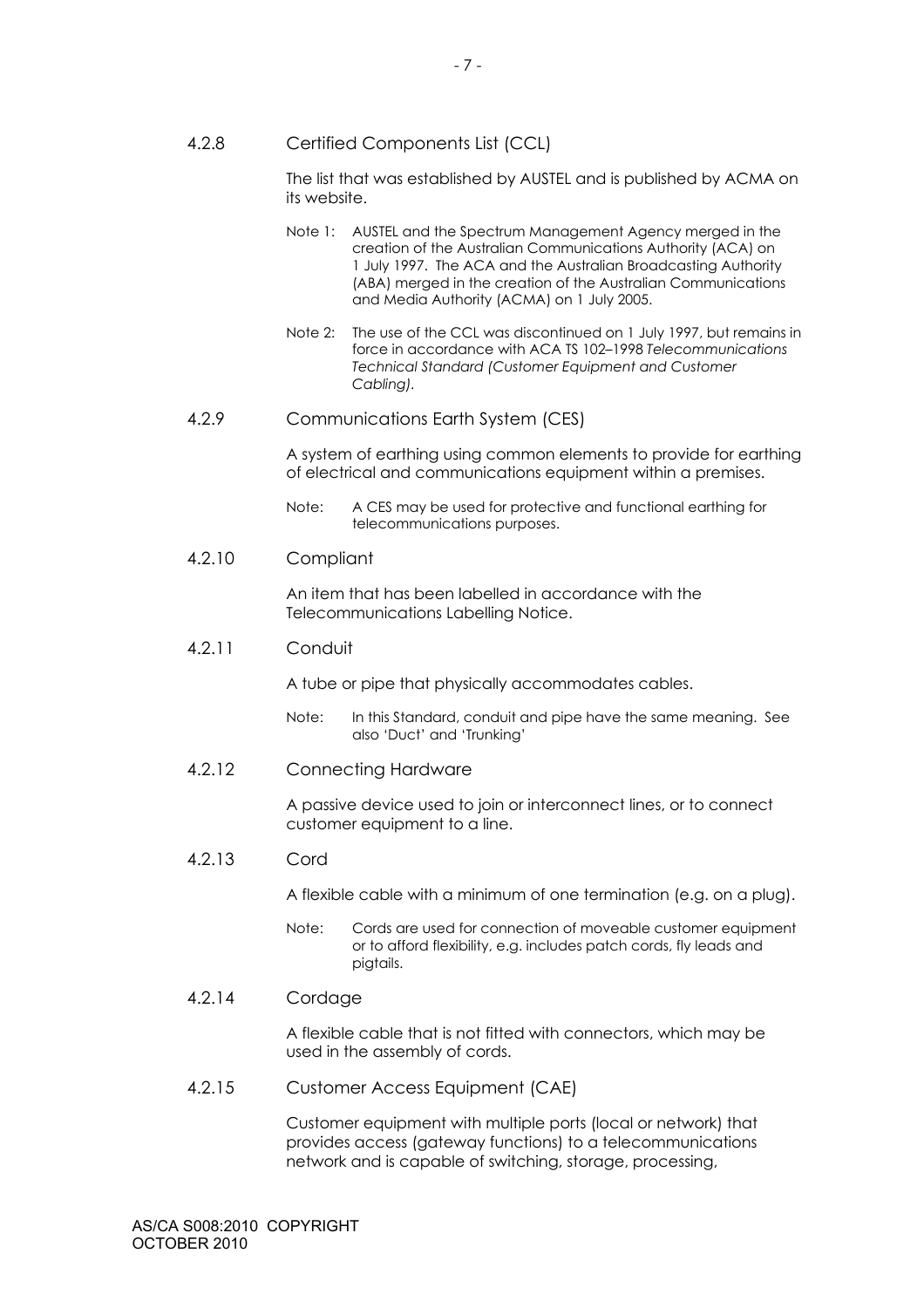conversion, integration, line isolation/coupling or multiplexing of analogue or digital voice or voice equivalent communication

- Note 1: Examples of CAE include, but are not limited to, PABX or key systems, line isolators, ISDN terminal adapters, echo cancellers, interactive voice response systems, voice/packet gateway, integrated access devices and voice messaging systems.
- Note 2: CAE was formerly referred to as CSS (customer switching system).

#### 4.2.16 Customer cabling

A line that is used, installed ready for use or intended for use on the customer side of the boundary of a telecommunications network.

- Note: In the context of this Standard a reference to customer cabling is a reference to cable including cord and cordage.
- 4.2.17 Customer Equipment (CE)
	- (a) any equipment, apparatus, tower, mast, antenna or other structure or thing; or
	- (b) any system (whether software-based or otherwise);

that—

- (1) is used, installed ready for use or intended for use in connection with a carriage service; and
- (2) under the regulations, is treated as customer equipment;

but does not include a line.

Note: In the context of this Standard a reference to customer equipment is a reference to all products excluding cable, cord and cordage.

#### 4.2.18 Distributor

A collection of components used to terminate cables and which provide for cross-connection of lines.

- Note 1: An example of a distributor is a jumperable distribution frame or a patch panel.
- Note 2: Where cable termination equipment is used to interconnect two or more cables without cross-connection, for the purposes of this Standard, it is not regarded as a distributor.

#### 4.2.19 Duct

A closed passage for housing and protecting cables and conductors. See also 'Conduit' and 'Trunking'.

## 4.2.20 Enclosure

A housing or covering for cables or equipment providing an appropriate degree of protection against external influences or end-user contact with hazardous voltages, ELV or TNV.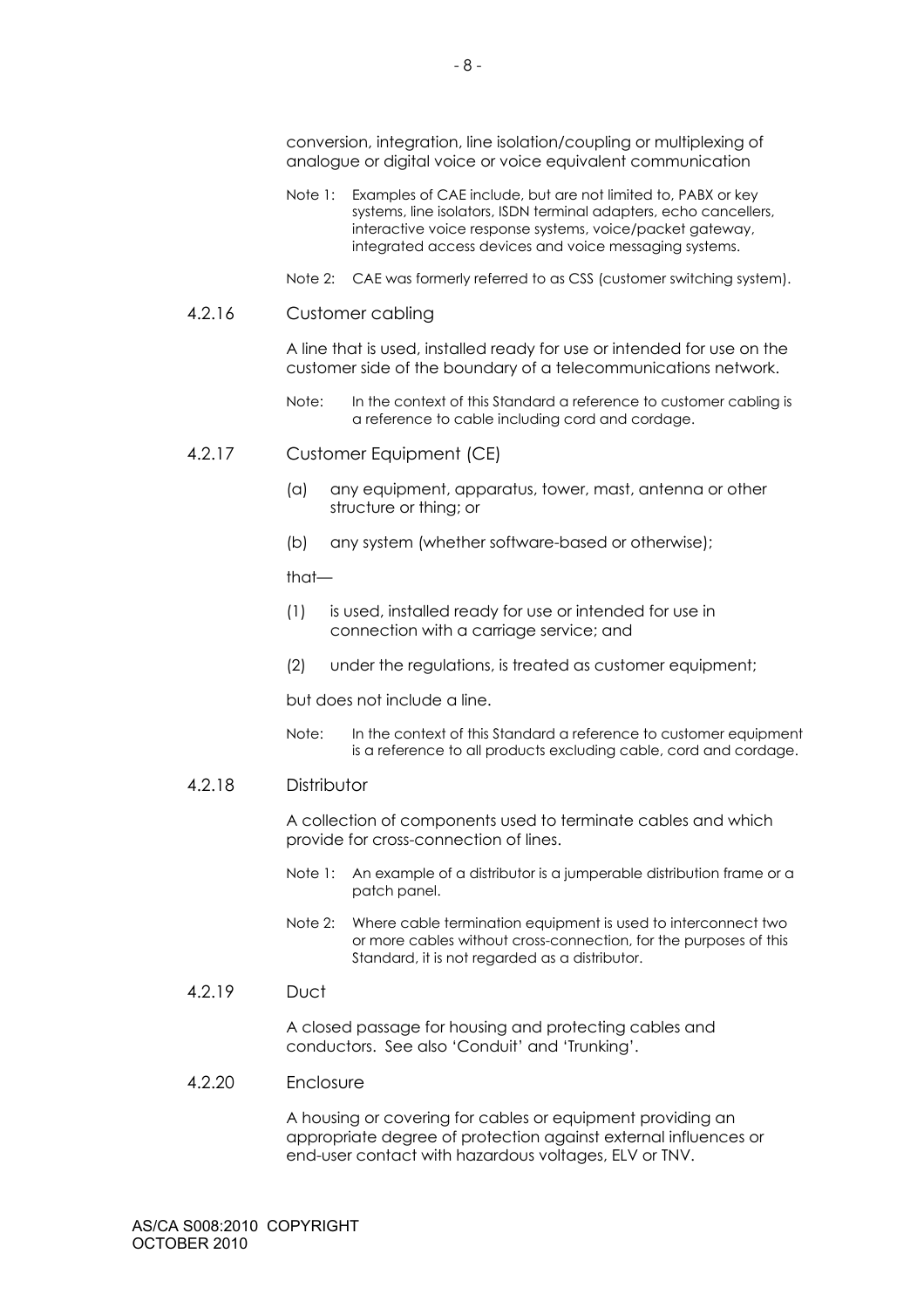4.2.21 Extra Low Voltage (ELV)

See 'Voltage classifications'.

- 4.2.22 Facility
	- (a) any part of the infrastructure of a telecommunications network; or
	- (b) any line, equipment, apparatus, tower, mast, antenna, tunnel, duct, hole, pit, pole or other structure or thing used, or for use, in or in connection with a telecommunications network.
- 4.2.23 Hazardous voltage

See 'Voltage classifications'.

4.2.24 High Voltage (HV)

See 'Voltage classifications'.

4.2.25 Hybrid cable

A composite cable that—

- (a) uses separate telecommunications technologies; or
- (b) is used simultaneously for telecommunications and an application other than telecommunications.
- Note 1: The telecommunications component of a hybrid cable is required to meet the applicable requirements of this Standard.
- Note 2: An example of a hybrid cable is a cable composed of a coaxial tube and twisted pairs contained under the same sheath.
- Note 3: Another example of a hybrid cable is a cable that is used for distribution or connection of ELV power and that also contains an optical fibre, coaxial tube or metallic conductors for control purposes.
- 4.2.26 Indoor cabling

Customer cabling that is intended for use inside a building, but not underground or exposed to the elements.

4.2.27 Jumper

A cable unit or cable element without connectors, typically one to four twisted pairs, either unsheathed or sheathed, used to make a cross connection within a distributor.

4.2.28 Lead-in cabling

A carrier's telecommunications network cabling from the carrier's distribution point to the boundary of a telecommunications network.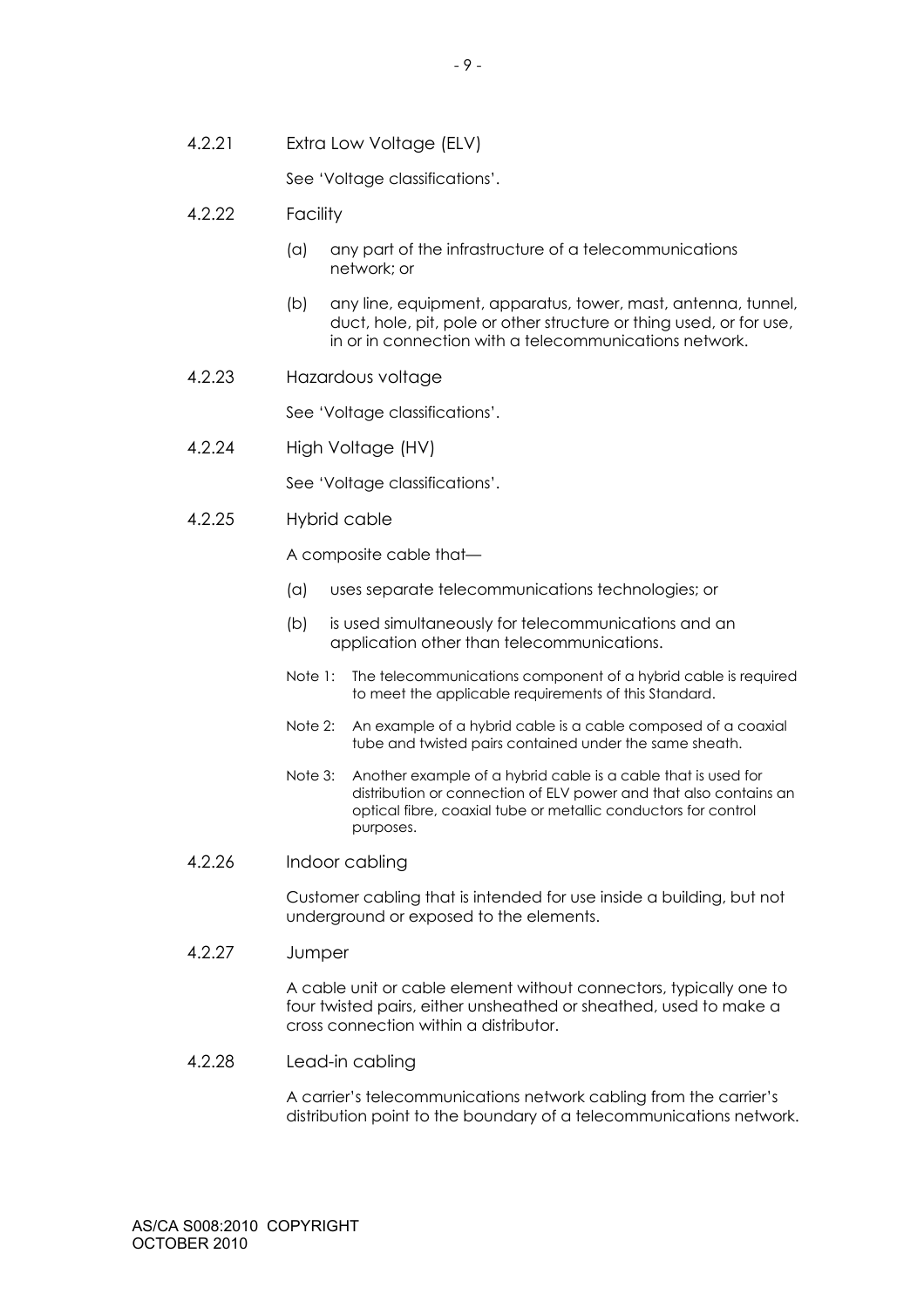#### 4.2.29 Line

A wire, cable, optical fibre, tube, conduit, waveguide or other physical medium used, or for use, as a continuous artificial guide for or in connection with carrying communications by means of guided electromagnetic energy.

## 4.2.30 Low Voltage (LV)

See 'Voltage classifications'.

## 4.2.31 Multidiscipline cable

A cable that is intended to be used for an application other than telecommunications but excluding any cable normally used for distribution or connection of AC mains supply.

- Note: An example of a multidiscipline cable is a cable that may be used for telecommunications or may be used for such other things as—
	- (a) emergency lighting (e.g. MIMS cable);
	- (b) distribution or connection of ELV power (e.g. 'figure 8' twin conductor cable); or
	- (c) control purposes (e.g. a travelling lift or hoist cable).

## 4.2.32 Main Distribution Frame (MDF)

A distributor that provides, or is intended to provide, an electrical termination point for a carrier's lead-in cabling.

Note: There may be more than one MDF within a building.

#### 4.2.33 Network Termination Device (NTD)

A device meeting the carrier's requirements and which is provided by the carrier to establish a demarcation point between the carrier's telecommunications network and customer cabling or customer equipment. An NTD is permanently marked at manufacture with the words 'Network Termination Device' or the letters 'NTD'.

- Note: Any device that is not identified as described above is not a network termination device.
- 4.2.34 Outdoor cable

Cable that is intended for use external to a building and is either underground or exposed to the elements, including aerial cable.

#### 4.2.35 Pigtail

A length of metallic or optical fibre cordage with a connector fitted at one end only. The other end is free for terminating or splicing to customer equipment or customer cabling.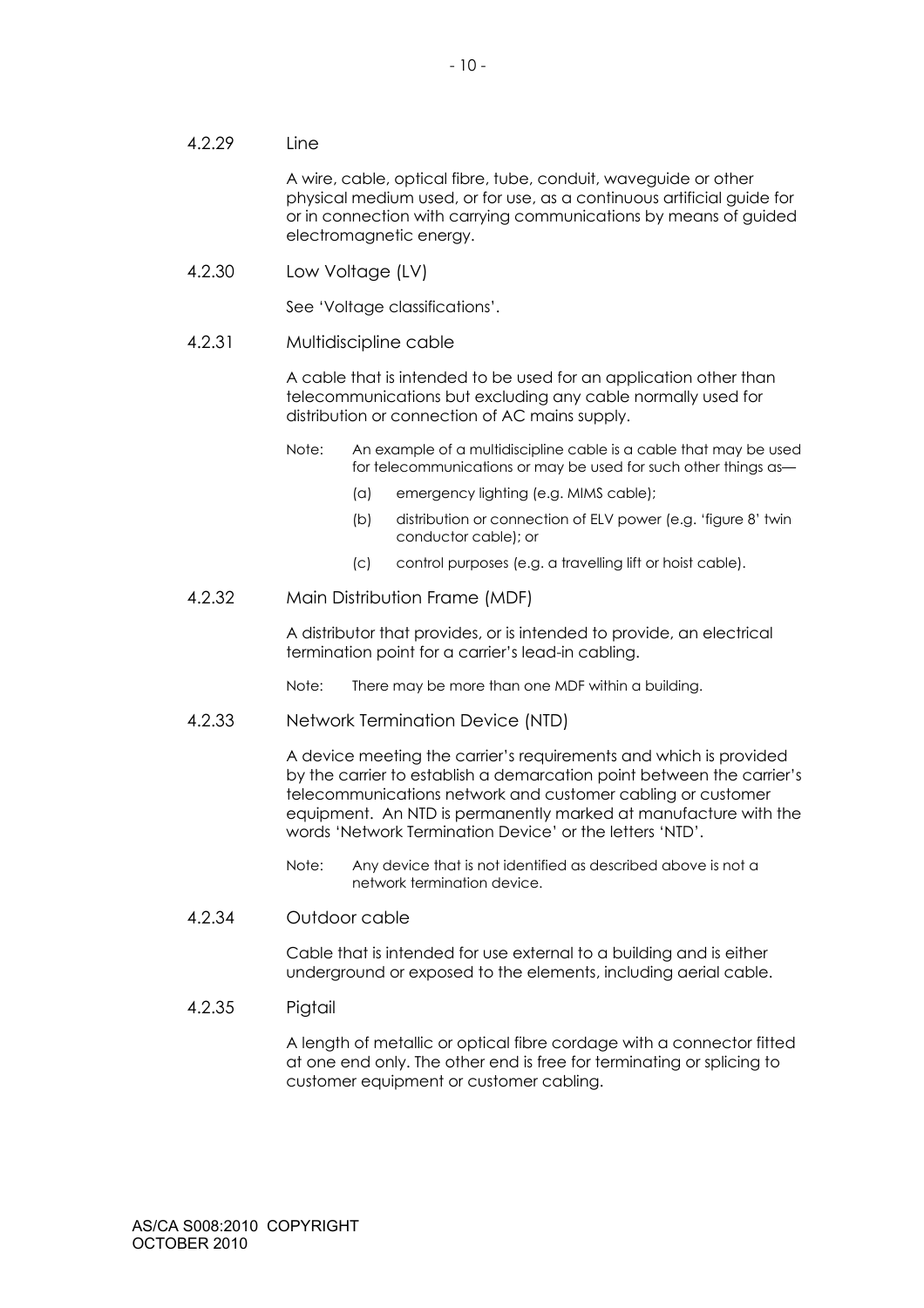4.2.36 Power feeding

The transfer of electrical power (usually DC) over a telecommunications line for telecommunications purposes to operate a powered device.

4.2.37 SELV circuit

See 'Voltage classifications'.

4.2.38 Special application cable

A cable that—

- (a) is intended to carry steady-state or change-of-state DC signals or AC signals less than 300 Hz between devices;
- (b) is a cable intended to carry an industrial data signalling protocol, e.g. RS232 or RS485;
- (c) is intended for multidiscipline use; or
- (d) is a hybrid cable.
- Note: A special application cable may include, but is not limited to—
	- (a) a cable used for connection of telecommunications power (usually SELV) and associated status and alarm circuits;
	- (b) a MIMS, EWIS or other fire detection or fire warning system cable;
	- (c) a security or control system cable; or
	- (d) a travelling lift or hoist cable.
- 4.2.39 Telecommunications network

A system, or series of systems that is operated by a carrier or carriage service provider and which carries, or is capable of carrying, communications by means of guided and/or unguided electromagnetic energy.

4.2.40 Telecommunications Network Voltage (TNV) circuit

See 'Voltage classifications'

4.2.41 Telephone cable

A cable with metallic conductors (including cordage or a cord) designed to carry signals only in the 300 Hz to 100 kHz bandwidth.

4.2.42 Trunking

A tray or trough system with removable cover(s) along its length for housing and protecting cables.

Note: See also 'Conduit' and 'Duct'.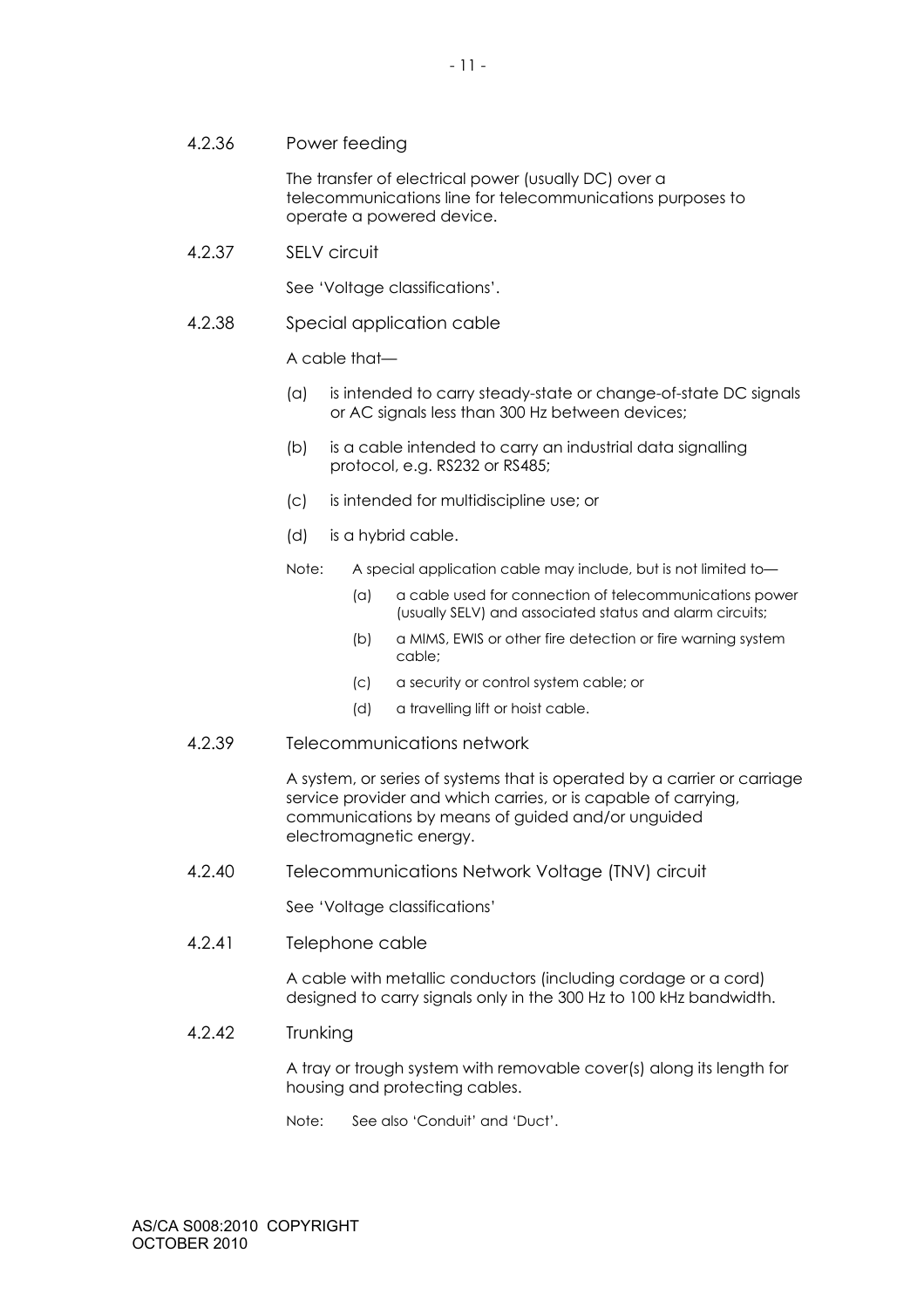4.2.43 Underground cable

Cable that is intended to be buried underground either directly or in conduit.

- 4.2.44 Voltage classifications
- 4.2.44.1 Extra-low voltage (ELV)

ELV is a voltage not exceeding 42.4 V peak or 60 V d.c.

- Note: This differs from the ELV definition contained in AS/NZS 3000 [10], which is more closely aligned to the TNV limits described below, i.e. 120 V d.c. or 70.7 V a.c. peak (50 V a.c. r.m.s.).
- 4.2.44.2 Safety Extra Low Voltage (SELV) circuit

An SELV circuit is a secondary circuit which is so designed and protected that:

- (a) under normal operating conditions, its voltages do not exceed ELV limits at any time; and
- (b) under single fault conditions, its voltages do not exceed ELV limits for longer than 200 ms and, in any case, do not exceed 71 V peak or 120 V d.c. at any time.
- Note 1: An example of an SELV circuit is a power feed from a battery or a double insulated 'plug pack'.
- Note 2: Adapted from AS/NZS 60950.1:2003 [19].
- Note 3: A circuit that meets the above requirements, but which is subject to overvoltages from a telecommunications network or a cable distribution system, is classified as a TNV circuit.
- 4.2.44.3 Telecommunications network voltage (TNV)

TNV is a voltage not exceeding—

- (a) when telephone ringing signals are not present—
	- (i) 71 V peak or 120 V d.c.; or
	- (ii) if a combination of AC voltage and DC voltage is present, the sum of the AC peak voltage divided by 71 and the DC voltage divided by 120 must not exceed 1; and
- (b) when telephone ringing signals are present, voltages such that the signal complies with the criteria of either Clause M.2 or Clause M.3 of AS/NZS 60950.1 [19] (the signal is required to be current limited and cadenced).
- Note: Adapted from AS/NZS 60950.1 [19].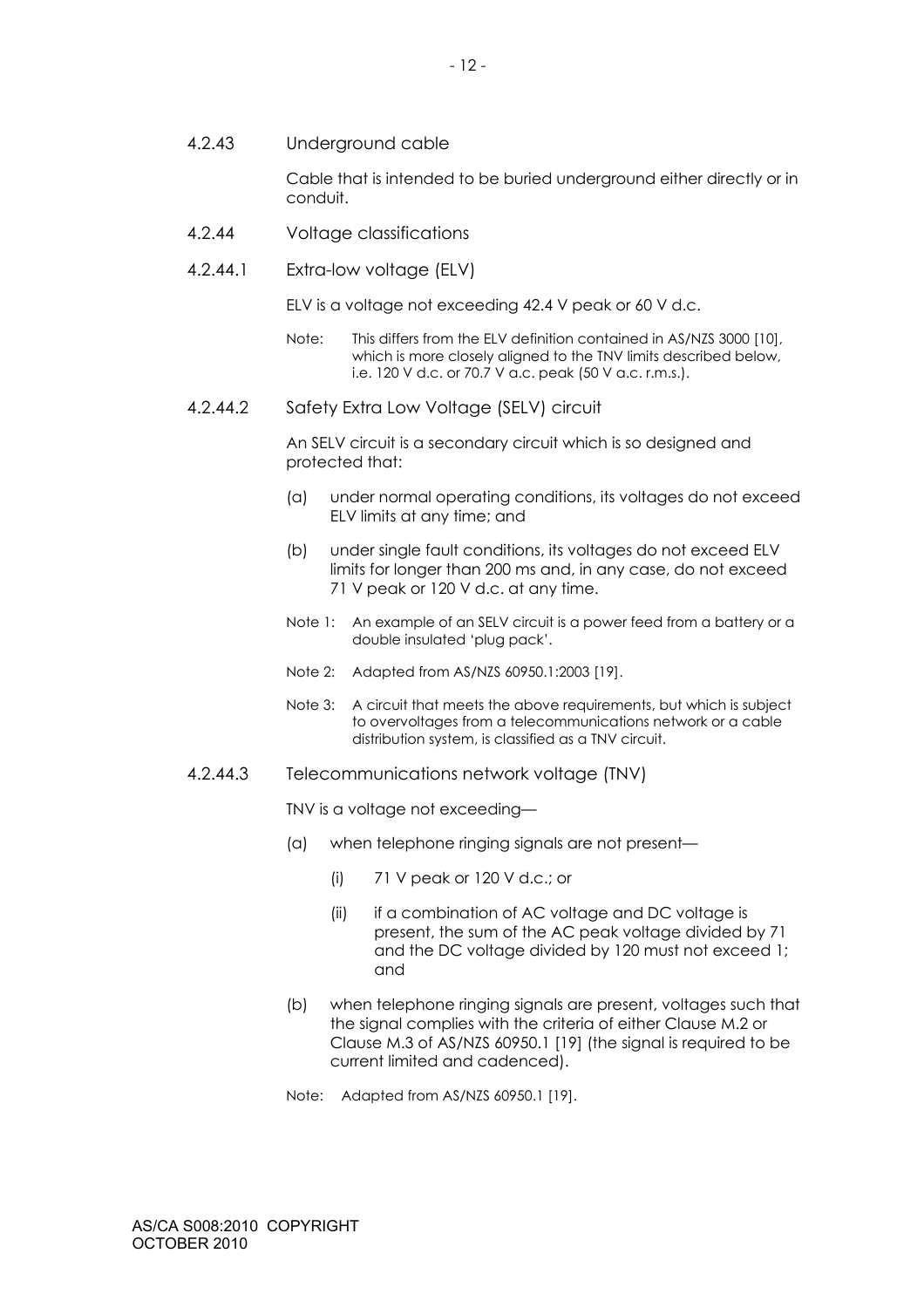4.2.44.4 Low voltage (LV)

LV is a voltage exceeding ELV limits but not exceeding 1000 V a.c. or 1500 V d.c.

4.2.44.5 High voltage (HV)

HV is a voltage exceeding LV limits.

4.2.44.6 Hazardous voltage

A hazardous voltage is a voltage exceeding ELV limits existing in a circuit which does not meet the requirements for either a limited current circuit or a TNV circuit as defined in AS/ACIF S009 [20].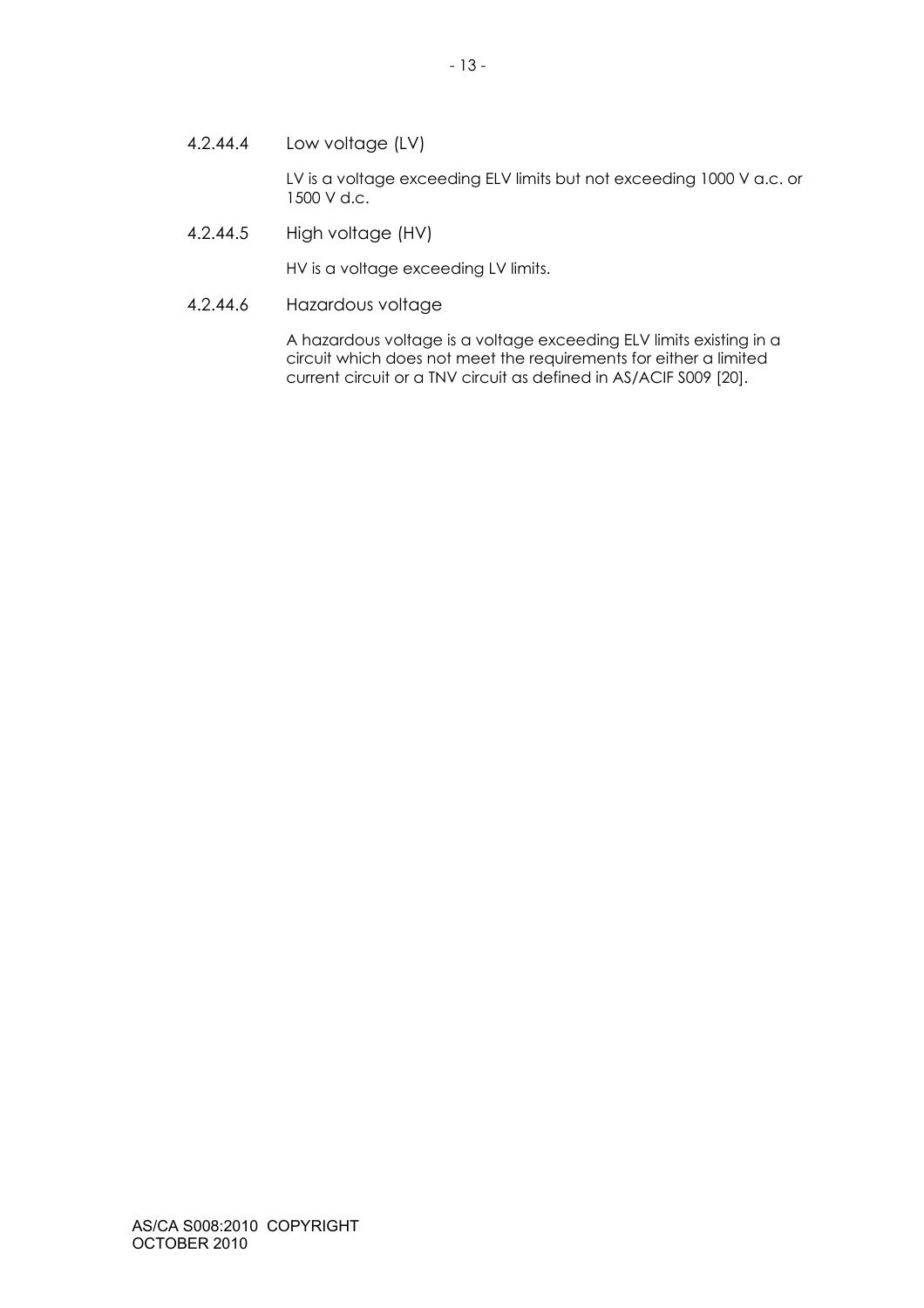# **5 REQUIREMENTS**

# **5.1 General**

Cabling products **shall** be physically distinguishable from products used for distribution or connection of AC mains supply.

# **5.2 Markings**

## 5.2.1 Labelling Notice

The ACMA *Telecommunications Labelling (Customer Equipment and Customer Cabling) Notice 2001* (TLN) requirements apply to customer cable or related CE.

- Note 1: The TLN does not apply to cable and cabling products that are not used for customer cabling or related CE (see category A22 in Part 2 of Schedule 1 of the TLN).
- Note 2: The TLN is available from the ACMA website at www.acma.gov.au.
- 5.2.2 Inappropriate markings

Cabling products intended solely for telecommunications use **shall not** bear markings indicating hazardous services.

- 5.2.3 Additional markings (excluding cable markings)
- 5.2.3.1 International Protection (IP) rating

Cabling products other than cable, which have been assessed against the requirements of AS 60529 [16] **shall** be legibly and durably marked with the relevant International Protection (IP) rating.

- Note: It is recommended that the IP rating along with other markings required by this Standard are located in a visible external or internal position after installation.
- 5.2.3.2 Multidiscipline telecommunications connecting hardware

Products designed for multidiscipline use that have permanent markings to distinguish their usage **shall** have their markings positioned so that they are likely to be visible when the products are installed.

Note: This is to distinguish the cabling products used for telecommunications from those products used for hazardous circuits.

# **5.3 Underground conduit**

5.3.1 Colour

Non-metallic conduit for underground use **shall** be—

(a) coloured white; or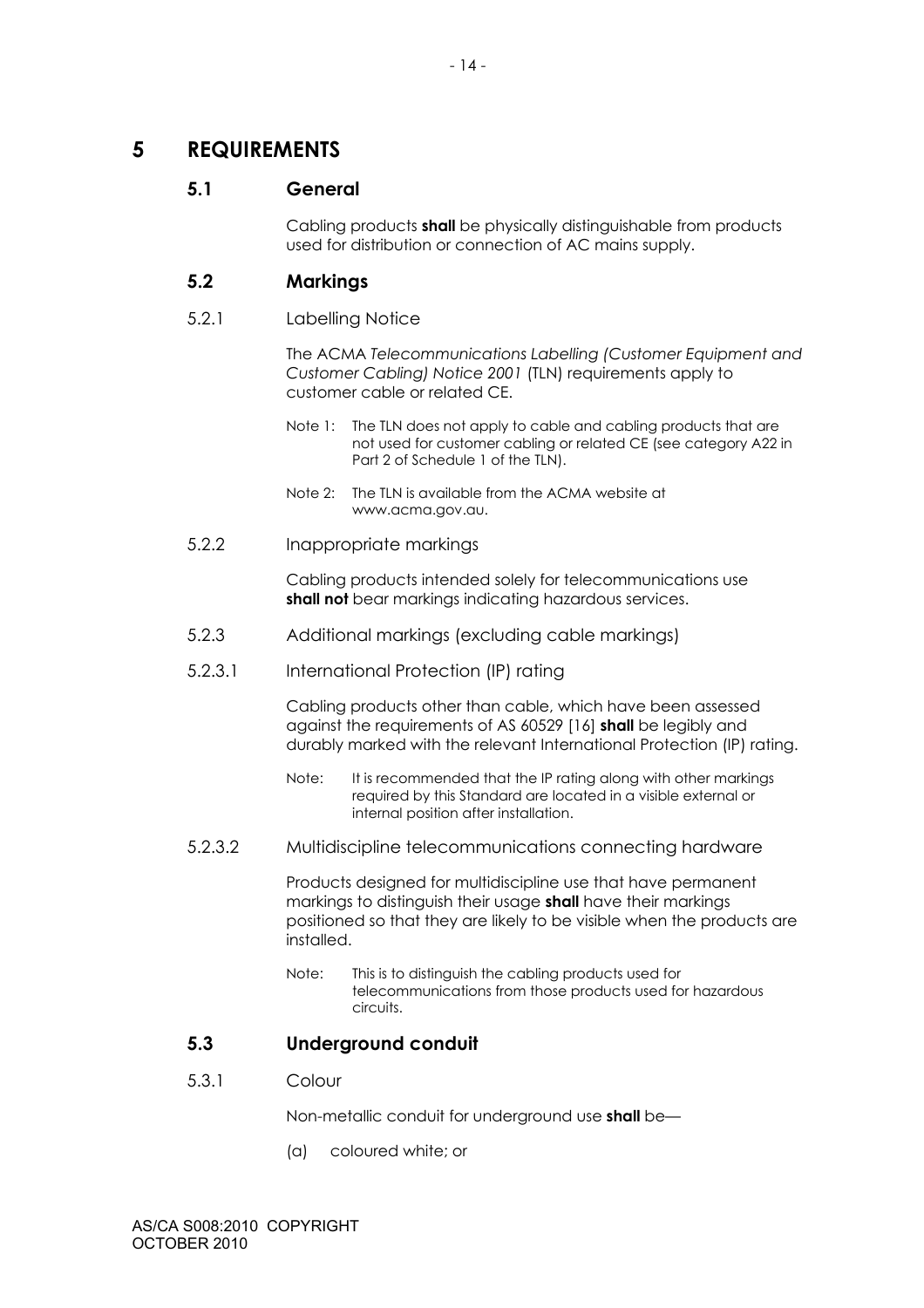5.3.2 Underground conduit properties

Underground conduit **shall** meet the following minimum classifications in accordance with Clause 5 of AS/NZS 2053.1 [7]:

- 5.1 Any of the listed types of material;
- 5.2 Threadable or non-threadable;
- 5.3 Medium mechanical stresses ('medium duty');
- 5.4 Rigid or flexible;
- 5.8.1 & 5.8.2 Rated to IP66; and
- 5.8.5 Non-hygroscopic.
- 5.3.3 Underground conduit markings

## 5.3.3.1 General

Non-metallic conduit for underground use **shall** be legibly and durably marked 'COMMUNICATIONS' at intervals of no less than 1 m and no greater than 3 m.

- Note 1: Conduit fittings such as bends and joiners do not need to be marked.
- Note 2: Suitable methods of marking include stamping, moulding, printed labels and direct printing.

# 5.3.3.2 Marking durability

#### The marking **shall**—

- (a) be durable and easily legible after rubbing the marking by hand; and
- (b) withstand being rubbed by hand for 15 s with a piece of cloth soaked with water and again for 15 s with a piece of cloth soaked with petroleum spirit.
- Note: Petroleum spirit is defined as the aliphatic solvent hexane with a maximum aromatics content of 0.1% by volume, a Kauri-butanol value of 29, an initial boiling point of 65°C, a dry point of 69°C and a density of approximately 0.68 g/cm3.

# **5.4 Cable distribution devices**

- 5.4.1 Common requirements
- 5.4.1.1 Cable entry

Cable entry holes **shall** be free of sharp edges or burrs or have a grommet of insulating material fitted.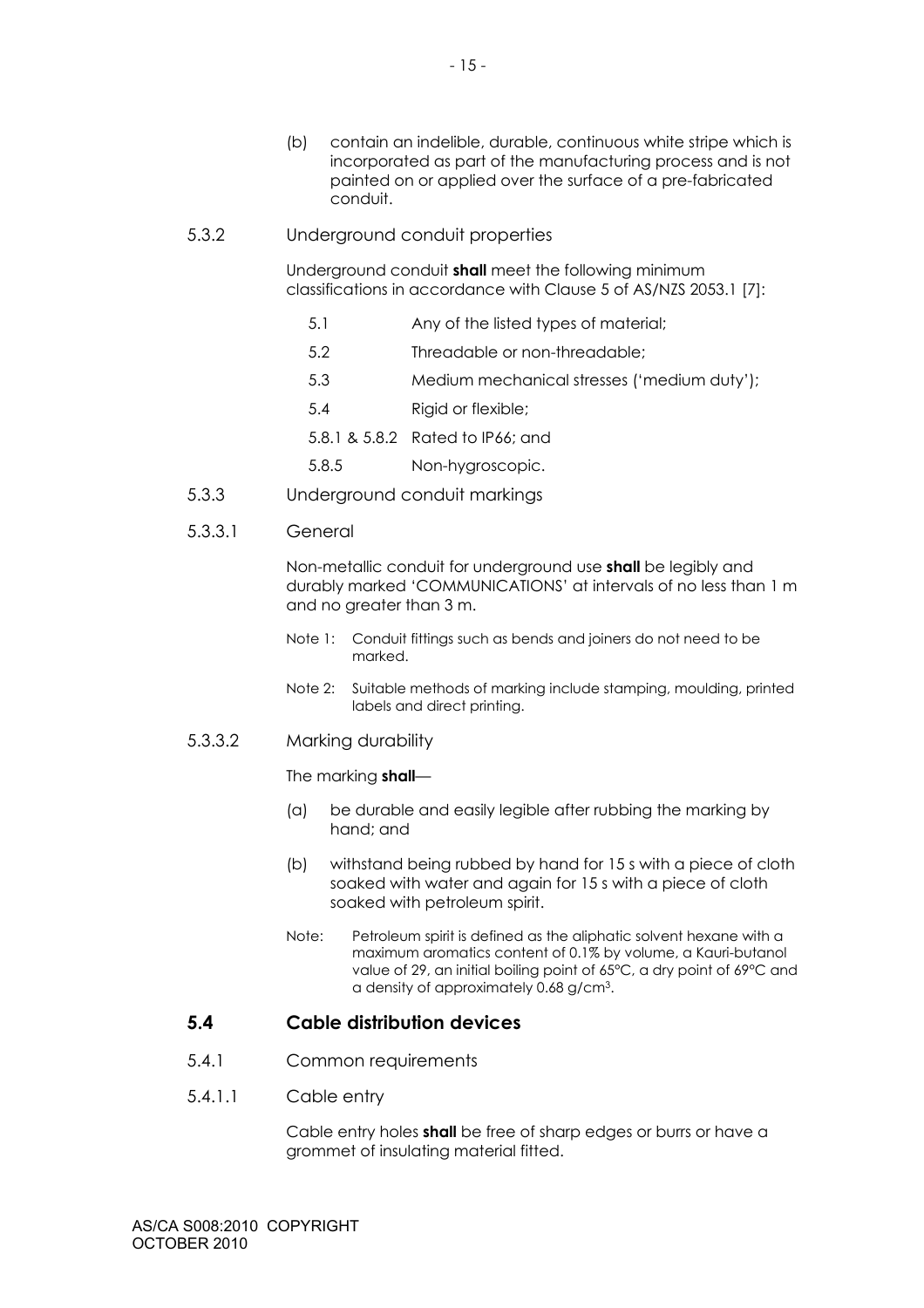- 5.4.1.2 Conductive enclosure
- 5.4.1.2.1 Enclosure, frame and backmount earthing

Provision **shall** be made to enable conductive enclosures, frames and backmounts to be connected to the building electrical earthing system in accordance with the applicable requirements of AS/ACIF S009 [20].

5.4.1.2.2 Insulation

All parts intended to carry voltages up to TNV, except connecting hardware that is tested separately to Clause 5.7, **shall** be electrically insulated to a minimum value of 1.5 kV a.c. (50 Hz) without breakdown for 60 s from any conductive part of enclosures, or terminals provided to make a connection to the enclosure itself.

- Note Face plates and mounting hardware intended for use with generic or proprietary connectors are required to comply with this Clause. Connecting hardware that is separately tested under Clause 5.7 is exempt from this Clause.
- 5.4.1.3 Enclosure requirements
- 5.4.1.3.1 Openings

Any openings, other than cable entries, in enclosures **shall** comply with the physical requirements for electrical enclosures given in Clause 4.6 of AS/NZS 60950.1[19].

5.4.1.3.2 Sharp edges

An enclosure **shall** be free from exposed sharp edges that may cause damage to cable or injury to any person.

5.4.1.3.3 Outdoor enclosures

Enclosures intended for outdoor installation **shall** provide a minimum degree of protection of IPX3 in accordance with AS 60529 [16].

*Compliance with Clause 5.4.1.3.3 should be checked after the enclosure has been opened and closed at least ten (10) times.* 

#### 5.4.1.3.4 Shared enclosures

The conductors and terminations of a customer cable may be located within the same enclosure as the conductors and terminations of an LV power cable subject to the following:

- (a) The conductors and terminations of a customer cable **shall not** be located within the same enclosure as the uninsulated and single-insulated conductors and terminations of an LV power cable unless—
	- (i) accidental access to the LV power conductors and terminations by persons working on the customer cable conductors and terminations is prevented by means of a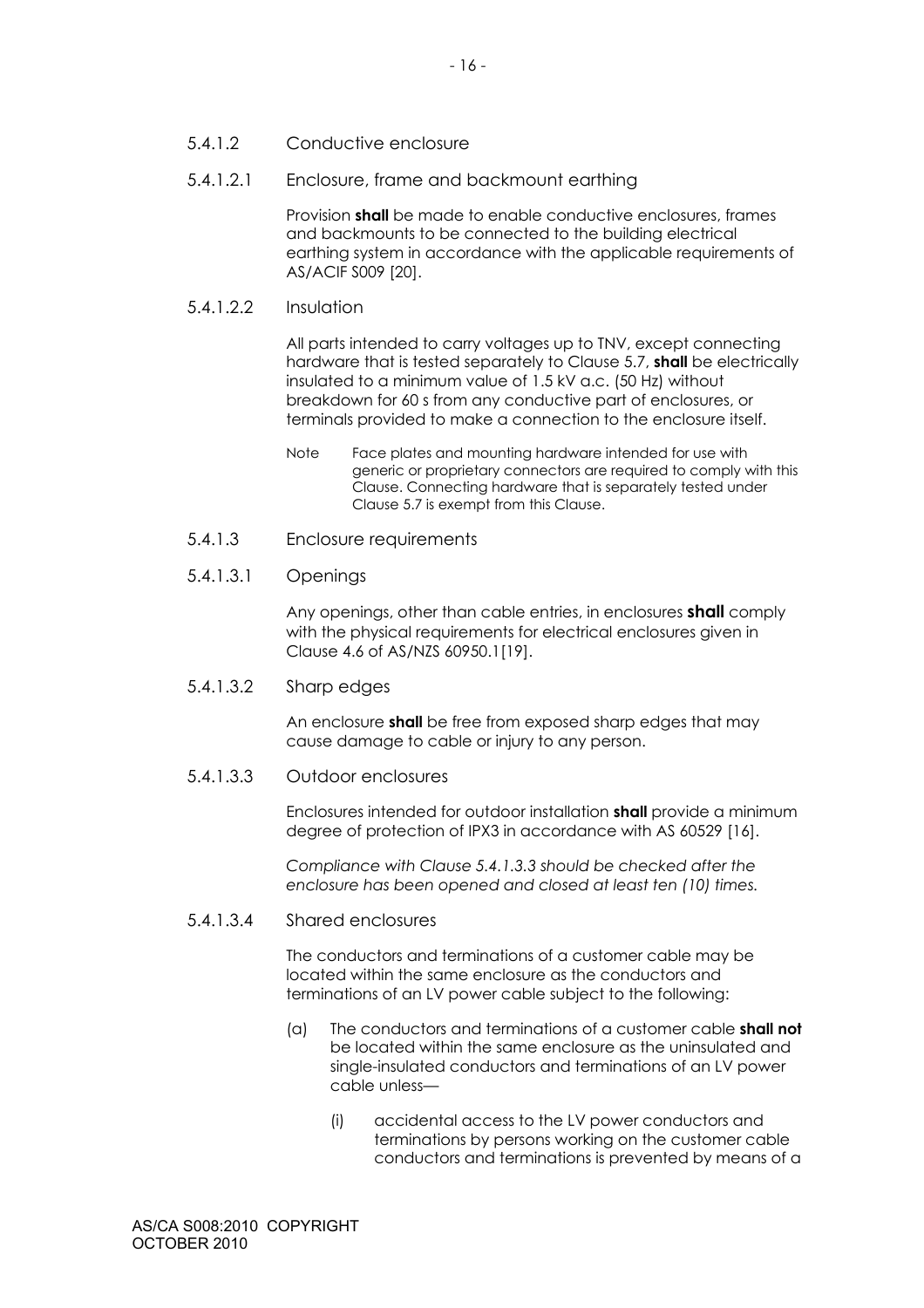physical barrier or obstruction that prevents contact with the LV power conductors or terminations by any part of the body or by any tool being used by the cabling provider; or

- (ii) the customer cable and the LV power cable are to be terminated on building control or monitoring equipment that is to be installed in a restricted access location where only persons who are qualified and authorised to install or maintain both LV power installations and customer cabling can gain access.
	- Note: 'Restricted access location' means a locked room or enclosure where appropriate signage is used to ensure accidental access is not obtained by persons who are not qualified or authorised to gain access.
- (b) The conductors and terminations of a customer cable **shall** be separated from the uninsulated and single-insulated conductors and terminations of an LV power cable by either a minimum distance of 150 mm or by means of a permanent, rigidly-fixed barrier of durable insulating material or metal that is capable of being earthed in accordance with Clause 5.4.1.3.4(c), unless—
	- (i) the customer cable and the LV power cable are to be terminated on building control or monitoring equipment that is to be installed in a restricted access location where only persons who are qualified and authorised to install or maintain both LV power installations and customer cabling will be able to gain access;
	- (ii) separate cables are to be used for LV power and telecommunications; and
	- (iii) any telecommunications circuit that is to be terminated on the building control or monitoring equipment—
		- (A) will not share the same cable sheath as any other telecommunications service; and
		- (B) will only be connected to a telecommunications network via a compliant isolating interface.
	- Note 1: 'Restricted access location' means a locked room or enclosure where appropriate signage is used to ensure accidental access is not obtained by persons who are not qualified or authorised to gain access.
	- Note 2: 'Compliant isolating interface' means carrier equipment or customer equipment that meets the requirements of AS/NZS 60950.1[19] for a TNV 1, TNV 2 or TNV 3 interface, as applicable to the circumstances. Examples are a modem or a line isolation unit (LIU).

AS/CA S008:2010 COPYRIGHT OCTOBER 2010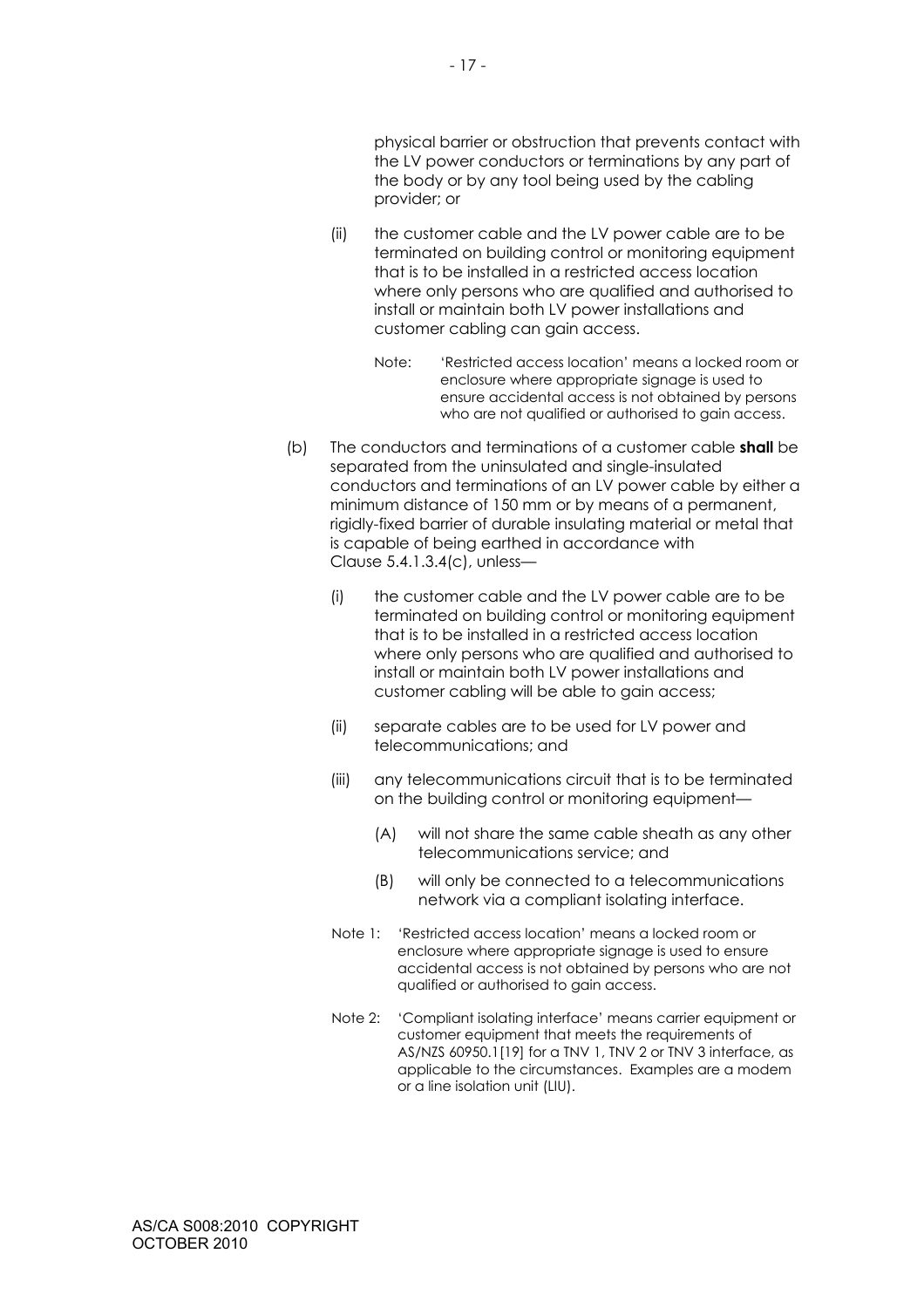- (d) Conductors and terminations of telecommunications cables **shall not** be located within the same enclosure as those of HV cables.
- 5.4.1.4 Earthing or bonding bars and terminals
- 5.4.1.4.1 Insulation

Where an earthing/bonding bar or terminal is provided other than for the purpose of Clause 5.4.1.2.1, it **shall** be insulated from any conductive material of the enclosure, backmount or frame to withstand a potential difference of 1.5 kV a.c. (50 Hz) for 60 s.

5.4.1.4.2 Earthing or bonding conductor connections

An earthing/bonding bar or terminal intended for connection of earthing or bonding conductors **shall** comply with the requirements of AS/ACIF S009 [20] for earthing/bonding bars and terminals used for connection of earthing or bonding conductors.

5.4.1.4.3 Access to earthing or bonding bars or terminals

An earthing/bonding bar or terminal **shall** be enclosed or located to prevent unintentional contact by a person who is not doing cabling work (e.g. an end-user).

5.4.1.5 Access to cable terminations

All telecommunications terminations **shall** be enclosed or located to prevent unintentional contact with voltages other than SELV by a person who is not doing cabling work (e.g. an end-user).

- Note: It is permissible to allow end-users to come into personal contact with SELV circuits although this should be prevented where practicable.
- 5.4.2 Main distribution frame (MDF)
- 5.4.2.1 Flame propagation

The MDF enclosure case materials **shall** be tested and meet the minimum requirements of—

- (a) a resistance to heat to 120°C in accordance with AS/NZS 2053.1 [7];
- (b) non-flame propagating in accordance with AS/NZS 2053.1 [7]; and
- (c) if made of insulating material, the glow wire test of AS/NZS 60695.2.13 [17] at 850°C.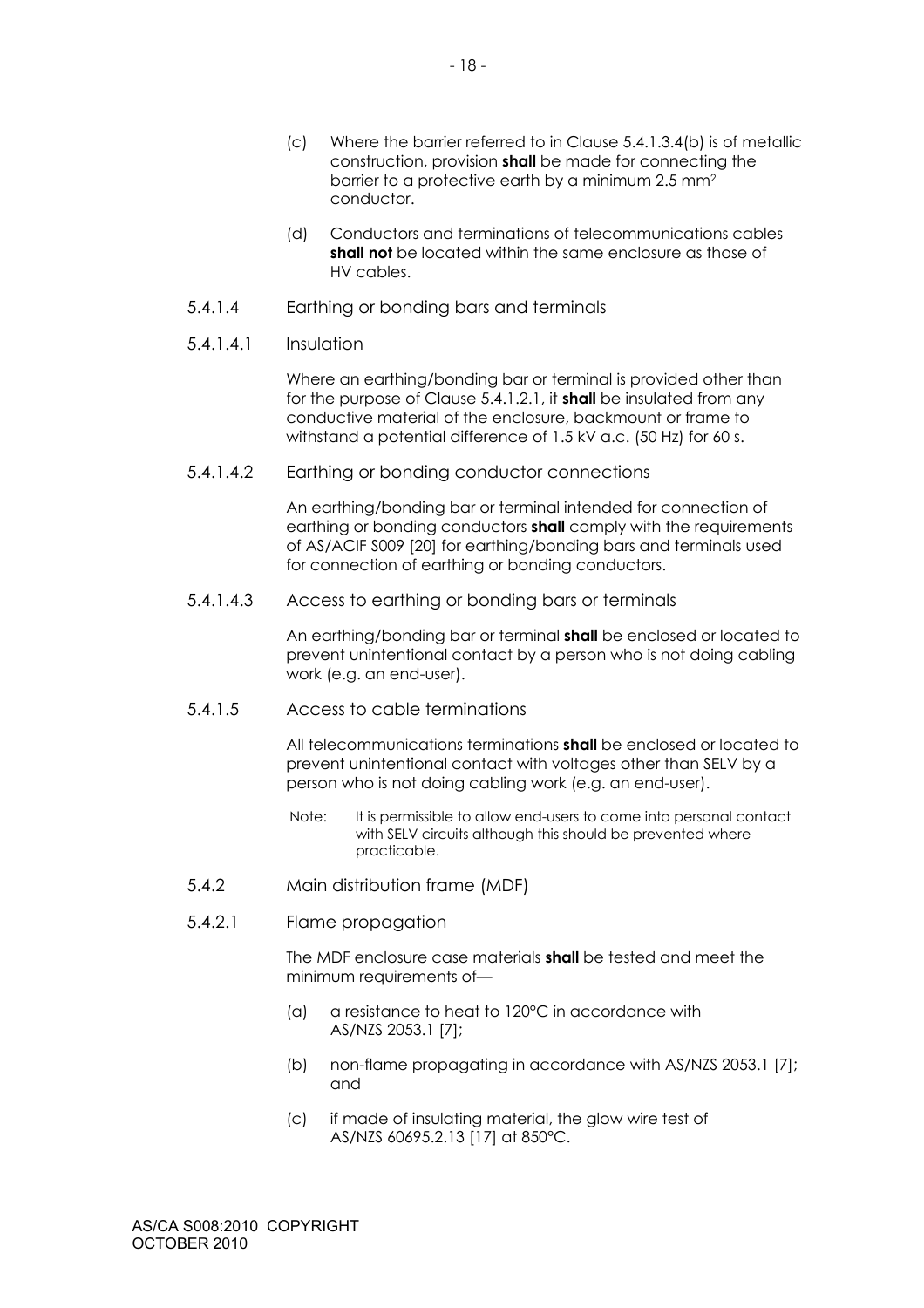Note This requirement is to allow for the installation of surge suppression fittings within the MDF, which may become a source of ignition during overvoltage conditions.

#### 5.4.2.2 Security

The MDF **shall** have provision for securing with a key, lock or tool.

#### 5.4.2.3 Terminations

The MDF should be suitable for mounting the carrier's standard terminating modules for lead-in cabling on the carrier's side of the distributor.

Note: Manufacturers should be aware that the carrier may deny access to their network if they are unable to mount their terminating modules for termination of their lead-in cabling in the MDF.

#### 5.4.2.4 Space for surge suppression devices

Allowance **shall** be made for a minimum clearance of 30 mm between the carrier's standard termination modules and the inside face of the front cover or door of the MDF in the fully closed position, to allow for the fitting of surge suppression devices.

Note: Appropriate clearance should be provided on the customer's side to fit surge suppression, test devices or other devices.

# **5.5 Optical fibre distribution devices and enclosures**

Optical fibre distribution devices and splice enclosures **shall** comply with the applicable laser class and labelling requirements as specified in AS/NZS 2211.1 [8].

# **5.6 Cables**

# 5.6.1 General

A customer cable **shall** meet the requirements of Clauses 5.6.2 to 5.6.9 where specified in Clauses 5.6.10 to 5.6.18 of this Standard, in addition to any other requirements specified for the particular type of cable or cable application.

# 5.6.2 Conductor and optical fibre identification

A cable that is required to comply with this Clause by any of Clauses 5.6.10 to 5.6.18 of this Standard, and which contains more than one metallic conductor, coaxial tube or optical fibre, **shall** use a system of identification such that all conductors, coaxial tubes or optical fibres within the cable are readily distinguishable visually from one another.

Note: Examples of colour codes are set out in Appendix B.

# 5.6.3 Insulation and sheath material

A cable that is required to comply with this Clause by any of Clauses 5.6.10 to 5.6.18 of this Standard—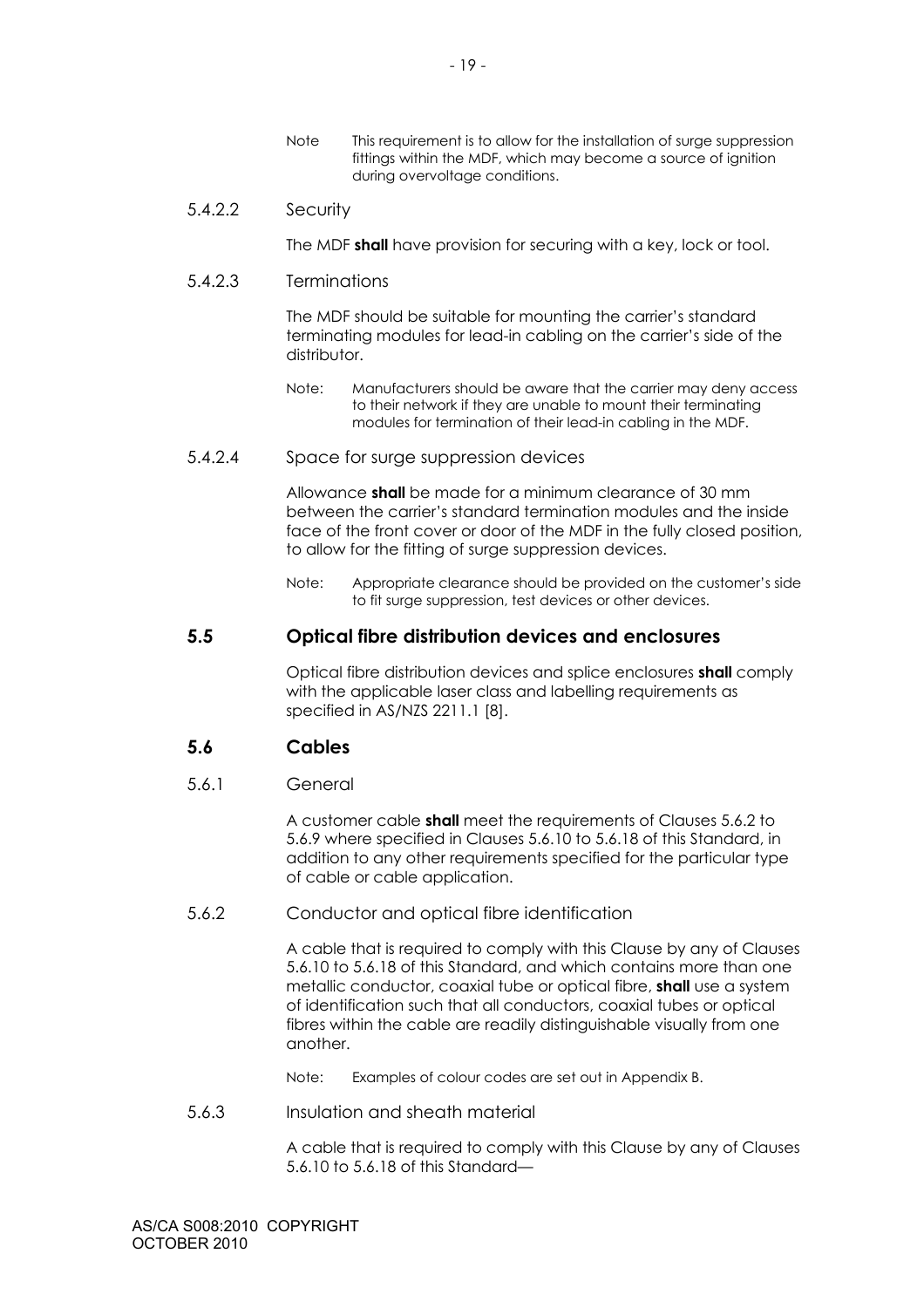- (a) **shall** use insulation and sheath materials suitable for telecommunications purposes;
- (b) where PVC insulation or sheath materials are used, they **shall** comply with the requirements of Table 1 or 2, as applicable; and
- (c) where non-PVC insulation or sheath materials are used, they **shall** comply with the requirements of AS 1049 [2] for-
	- (i) Tensile Strength Test (Aged/Unaged);
	- (ii) Elongation Test (Aged/Unaged); and
	- (iii) Shrinkback Tests for that particular type of insulation and sheath.

## 5.6.4 Flammability

A cable that is required to comply with this Clause by AS/ACIF S009 [20] or by any of Clauses 5.6.10 to 5.6.18 of this Standard **shall** pass the combustion propagation test of Method 5.6 including Appendix A and B of AS 1660.5.6 [5].

# 5.6.5 UV resistance

A cable that is required to comply with this Clause by AS/ACIF S009 [20] or by any of Clauses 5.6.10 to 5.6.18 of this Standard **shall** meet the requirements of AS 1049 [2] for cables exposed to UV radiation.

Note: Underground cable is likely be exposed to UV radiation (sunlight) at points where it enters or exits the ground or if a pit or access hole cover is dislodged or damaged for an extended period.

*Compliance is assessed by the manufacturer's declaration stating the basis of the declaration, which may include known properties of the material used.* 

| Property                           | Value                                                        | <b>Conditions</b>                       | <b>Test method</b>   |
|------------------------------------|--------------------------------------------------------------|-----------------------------------------|----------------------|
| Tensile Strength                   | 13 MPa (minimum)                                             | Unaged                                  | AS 1049.2 Appendix E |
| Elongation at Break                | 100% (minimum)                                               | Unaged                                  | AS 1049.2 Appendix E |
| Elongation at break<br>after aging | 50% (minimum) of<br>initial.                                 | After aging, at<br>100 °C for 120 h     | AS 1049.2 Appendix E |
| Volatile loss                      | $20 g/m2$ (maximum)                                          | After aging, at<br>80 °C for 120 h      | AS 1049.2 Appendix Q |
| Volume resistivity                 | $400$ G $\Omega$ m (minimum)<br>$0.4$ G $\Omega$ m (minimum) | at 23 $^{\circ}$ C<br>at 60 $\degree$ C | AS 1049.2 Appendix Z |

| Table 1'                           |
|------------------------------------|
| <b>PVC insulation requirements</b> |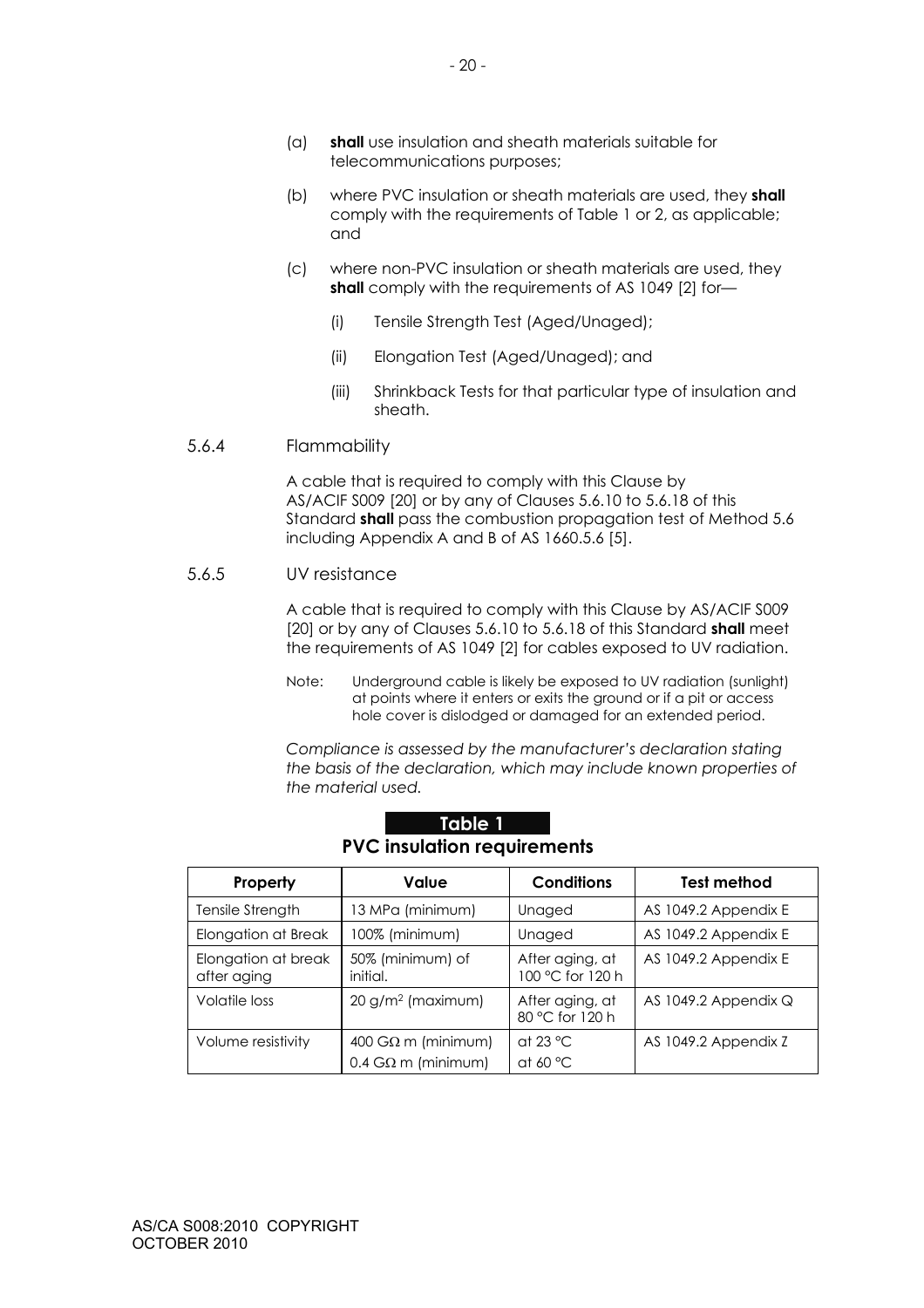# **Table 2 PVC sheath requirements**

| Property                           | Value                        | <b>Conditions</b>                  | Test method          |
|------------------------------------|------------------------------|------------------------------------|----------------------|
| Tensile Strength                   | 12 MPa (minimum)             | Unaged                             | AS 1049.2 Appendix E |
| Elongation at Break                | 100% (minimum)               | Unaged                             | AS 1049.2 Appendix E |
| Elongation at break<br>after aging | 75% (minimum) of<br>initial. | After aging at<br>100 °C for 120 h | AS 1049.2 Appendix E |
| Volatile loss                      | $20 g/m2$ (maximum)          | After aging at<br>80 °C for 120 h  | AS 1049.2 Appendix Q |

## 5.6.6 Metallic conductors

#### 5.6.6.1 Conductor composition

Where a cable is required to comply with this Clause by any of Clauses 5.6.10 to 5.6.18 of this Standard, any metallic conductors, other than—

- (a) copper-clad steel used as an inner conductor in coaxial cable; or
- (b) copper-clad aluminium with a centre conductor greater than 2 mm used as an inner conductor in coaxial cable;

are to meet the following requirements. Each metallic conductor—

- (1) **shall** be either plain or plated copper;
- (2) may be either a single, solid conductor or multi-stranded;
- (3) **shall** have a DC resistance less than the values given in Table 3; and
- (4) should have a plain or tinned finish.
- 5.6.6.2 Electrical withstand voltage

A multi-conductor cable that is required to comply with this Clause by any of Clauses 5.6.10 to 5.6.18 of this Standard, when tested at a frequency of 50 Hz on at least 1 m length;

- (a) **shall** be able to withstand the appropriate AC voltage levels and test method listed in Table 4, without breakdown for a period of 60 s or a period of 2 s as stated; and
- (b) for Test 2 and 3, all cables/cordages **shall** comply to the Table 4 limits using the test specified in AS/NZS 3191 [12] Table 2.1, test number 8(a), and using test method referred in Clause 3.5.1 of AS/NZS 1660.3 [4].
- Note: Alternatively, the test may be performed using a DC potential equal to the peak voltage of the prescribed AC voltage.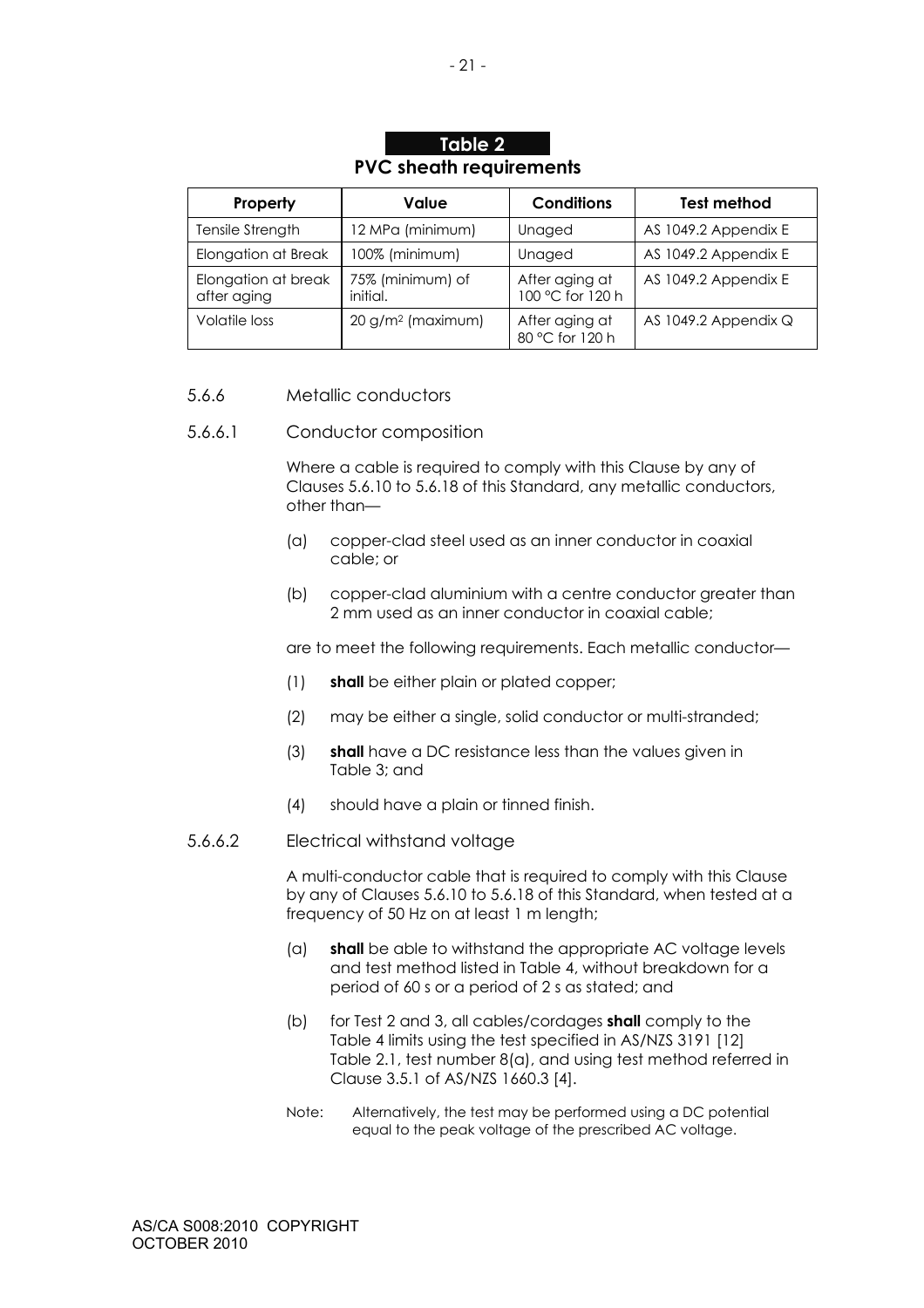# **Table 3 Conductor resistance**

| Wire type                                 | <b>Resistance</b><br>$\Omega$ /km @ 20°C |
|-------------------------------------------|------------------------------------------|
| Single strand of plain annealed copper    | $24/d^2$                                 |
| Single strand of plated annealed copper   | $26/d^2$                                 |
| Bunched strands of plain or plated copper | $28/N.d^2$                               |

where: *N* is the number of strands

 *d* is nominal diameter of individual strands or solid single strand in millimetres

- Note 1: The DC resistance is based on the diameter of the strand, or in the case of multi stranded conductors, on the number of strands and the diameter of the individual strands.
- Note 2: The recommended conductor diameter for copper conductors is in the range 0.4 mm to 0.9 mm.

# **Table 4 Cable withstand voltages**

| Test<br>number | High voltage test                                                                                                                | Cordage<br>(kV a.c.)           | <b>Indoor</b><br>cable<br>(kV a.c.) | Outdoor<br>cable<br>(kV a.c.) |
|----------------|----------------------------------------------------------------------------------------------------------------------------------|--------------------------------|-------------------------------------|-------------------------------|
|                | Conductor to core<br>Test voltage applied between each<br>conductor and all remaining<br>conductors and to shield if applicable. | $0.7$ (or<br>$1.7$ for $2 s$ ) | 1.5                                 | 2.0                           |
| $\overline{2}$ | Core to sheath<br>Test voltage applied between all<br>conductors bunched together and<br>sheath exterior or SWA if applicable.   | $0.7$ (or<br>$1.7$ for $2 s$ ) | 3.0                                 | 4.5                           |
| 3              | Shield to sheath (where applicable)<br>Test voltage applied between shield<br>and sheath exterior.                               | 1.5                            | 3.0                                 | 4.5                           |

# 5.6.6.3 Mutual capacitance

Where a cable is required to comply with this Clause by any of Clauses 5.6.10 to 5.6.18 of this Standard, the following requirements are to be met:

- (a) The maximum mutual capacitance between the two wires forming a pair measured at any frequency in the range 800 Hz to 1000 Hz **shall not** exceed the relevant value given in Table 5.
- (b) The measurement, referred to in Clause 5.6.6.3(a) **shall** be performed on a minimum cable length of 100 m, in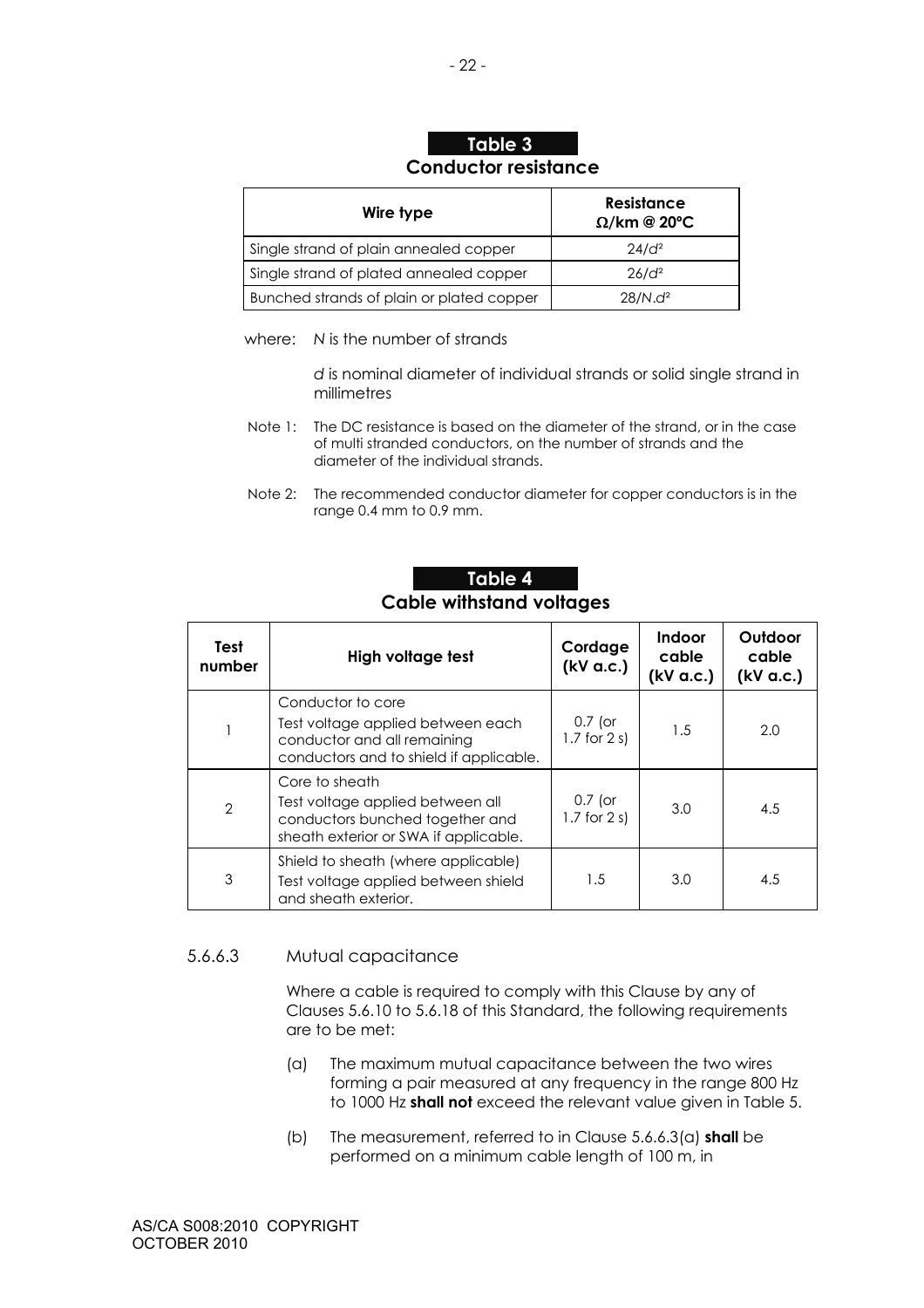accordance with Clause 5.4 of IEC 60189-1 [22] except as varied in Clause 5.6.6.3(c) below.

(c) The mutual capacitance **shall** be corrected to a length of 1000 m by application of the following equation:

*L* Value corrected to 1000 m length = measured value  $\times\frac{1000}{1000}$ 

where: *L* is the length in metres of the cable under test

## 5.6.6.4 Capacitance unbalance

Where a cable is required to comply with this Clause by any of Clauses 5.6.10 to 5.6.18 of this Standard, the following requirements are to be met:

- (a) The maximum capacitance unbalance between pairs measured at any frequency in the range 800 Hz to 1000 Hz **shall not** exceed the relevant value given in Table 5.
- (b) During the measurement referred to in Clause 5.6.6.4(a), all conductors, other than those under test and the metallic shield (where applicable) **shall** be connected to earth.
- (c) The measurement **shall** be performed on a minimum cable length of 100 m, in accordance with Clause 5.5 of IEC 60189-1 [22] except as varied in Clause 5.6.6.4(e) below.
- (d) The capacitance unbalance between two pairs of wires with one pair designated 'A' and 'B' and the second pair designated 'C' and 'D' is given by the following expression:

 $(W + Y) - (X + Z)$ 

where: *W* is the capacitance between the 'A' and 'C' wires

*Z* is the capacitance between the 'A' and 'D' wires

*X* is the capacitance between the 'B' and 'C' wires

*Y* is the capacitance between the 'B' and 'D' wires

(e) The capacitance unbalance **shall** be corrected to a length of 500 m by application of the following equation:

500 Value corrected to 500 m length =  $\frac{\text{measured value}}{\text{measured}}$ 

where: *L* is the length in metres of the cable under test

### 5.6.6.5 Insulation resistance

Where a cable is required to comply with this Clause by any of Clauses 5.6.10 to 5.6.18 of this Standard, the minimum insulation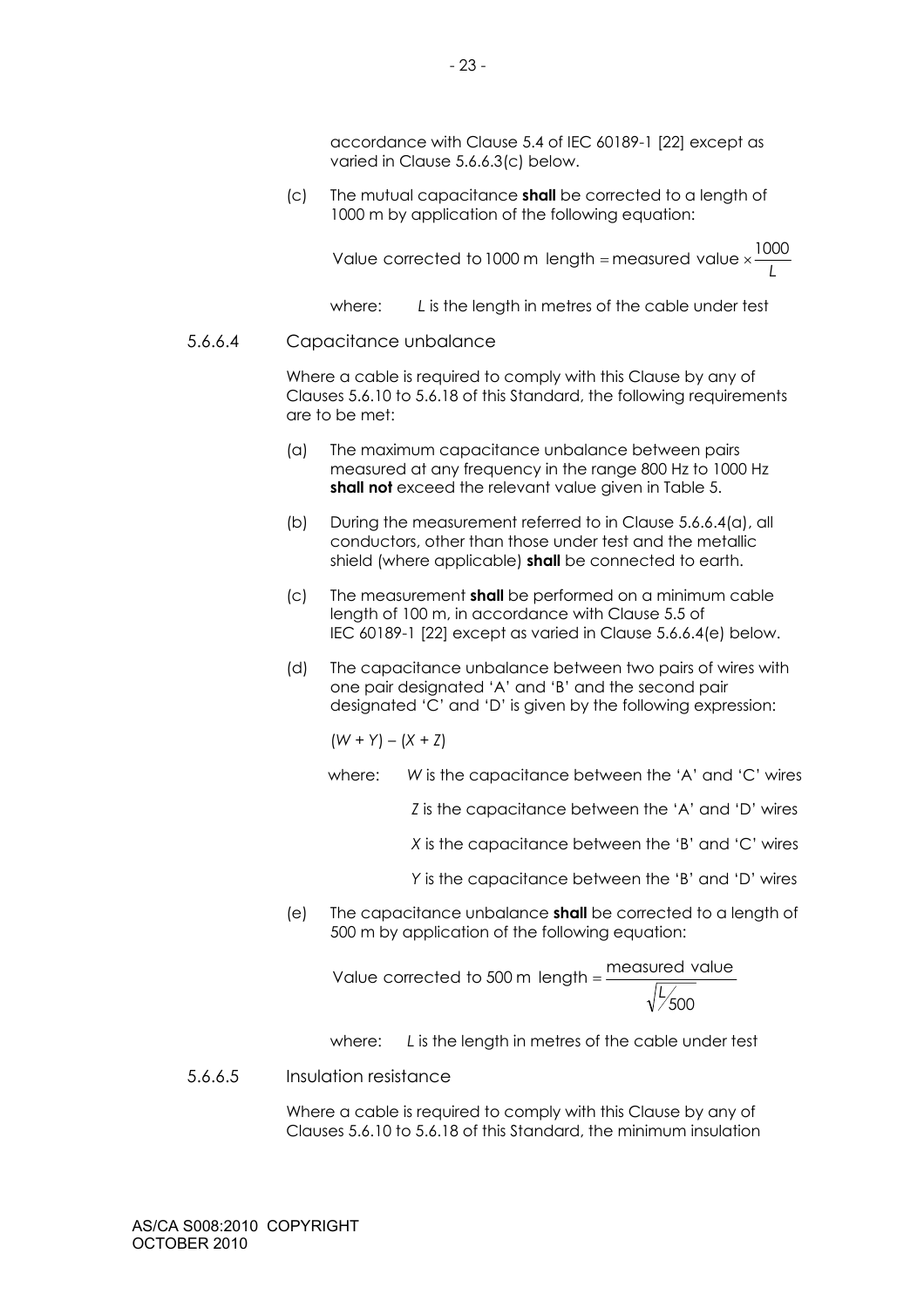resistance between any two conductors forming a pair, a quad or a coaxial tube—

- (a) **shall not** be less than the relevant value given in Table 5;
- (b) the measurement **shall** be made on a minimum length of 100 m of cable or cordage at a potential of 500 V d.c. ±50 V d.c. and the reading taken after the application of the voltage for 60 s; and
- (c) the insulation resistance **shall** be corrected to a length of 1000 m by application of the following equation:

*1000* Value corrected to 1000 m length = measured value  $\times \frac{L}{\sqrt{2}}$ 

where: *L* is the length in metres of the cable under test

# **Table 5 Metallic cable performance parameters**

| Cable<br>parameter                                                | <b>Units</b>                            | Cordage | Indoor cable and<br>jumper wire |                                  | Outdoor<br>cable<br>underground  |
|-------------------------------------------------------------------|-----------------------------------------|---------|---------------------------------|----------------------------------|----------------------------------|
| Maximum<br>mutual                                                 |                                         |         | Unshielded twisted pair<br>80   | 52                               | 49                               |
| capacitance<br>in telephone<br>cable                              | nF/km                                   |         | Shielded or parallel<br>120     | 52                               | 49                               |
| Maximum<br>capacitance<br>unbalance                               | pF<br>(corrected<br>to 500 m<br>length) |         | 2 pair/star quad cable<br>1000  | 2 pair/star<br>quad cable<br>500 | 2 pair/star quad<br>cable<br>500 |
| pair to pair in<br>telephone<br>cable                             |                                         |         |                                 | > 2 pair cable<br>300            | > 2 pair cable<br>150            |
| Minimum<br>insulation<br>resistance for<br>all metallic<br>cables | $M\Omega$ .km                           | 100     | 1,000                           | 10,000                           | 10,000                           |

#### 5.6.7 Metallic shield

Where a cable is required to comply with this Clause by any of Clauses 5.6.10 to 5.6.18 of this Standard—

- (a) any shield provided in the cable **shall** be electrically continuous; and
- (b) where a foil shield is employed, a drain wire **shall** be placed in continuous contact with the metallic surface of the shield to ensure electrical continuity.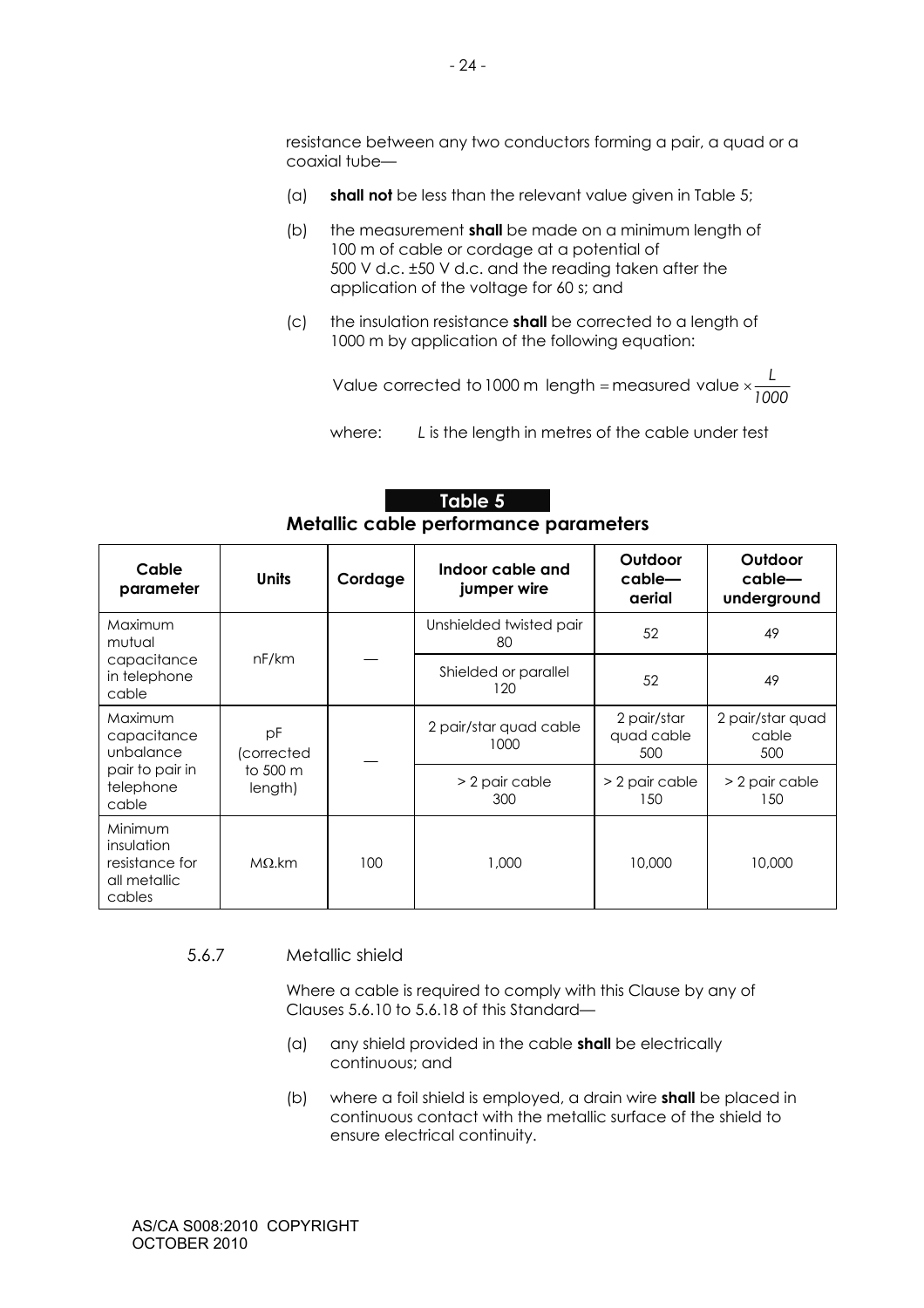Note: Annex J of AS/NZS 60950.1 [19] gives recommendations for avoiding certain combinations of metals that could lead to corrosion.

#### 5.6.8 Water penetration test

A cable that is required to comply with this Clause by AS/ACIF S009 [20] or by any of Clauses 5.6.10 to 5.6.18 of this Standard **shall** comply with the requirements for Water Penetration specified in Clause 25, Method –F5B of IEC 60794-1-2 [28].

- Note 1: Water penetration refers to the effectiveness of a cable in restricting the longitudinal movement of water or moisture along the core. This requirement is primarily intended to localise any water penetration to minimise the adverse effect on cable performance and to prevent water or moisture leaking into joints and terminations that may cause corrosion problems.
- Note 2: Additionally, cable installed underground should have a highdensity compound sheath material (such as polyethylene) that provides an adequate barrier to moisture entry to the cable core. The addition of a lapped metal tape ('moisture barrier') and/or grease or gel within the core ('filled' or 'flooded' cable) provides even higher protection against moisture entry.
- Note 3: Cable susceptible to ant/termite attack or that is buried directly in the ground without conduit should be of a type that provides additional mechanical protection against abrasion and insects such as a nylon jacket with an optional sacrificial jacket.
- Note 4: Not all cables marketed as 'outdoor' or 'indoor/outdoor' cables meet the water penetration requirements for underground use. Manufacturers should clearly identify products intended to be installed underground.

*Compliance testing for water penetration using method –F5B can be conducted without the bending pre-conditioning of the cable under test.* 

#### 5.6.9 Integral bearer or strengthener

A cable that is intended for aerial use may contain an integral bearer or strengthener. Where an integral bearer/strengthener is provided:

- (a) The cable sheath **shall** fit closely over, but not adhere to, the bearer/strengthener.
	- Note: The sheath over the integral bearer/strengthener may be of cottage-loaf (i.e. figure-of-eight) construction.
- (b) The strength of the bearer/strengthener **shall** be sufficient to carry the load of the cable under the specified conditions.
- (c) The specified conditions referred to in Item (b) **shall** be stated in a product data sheet.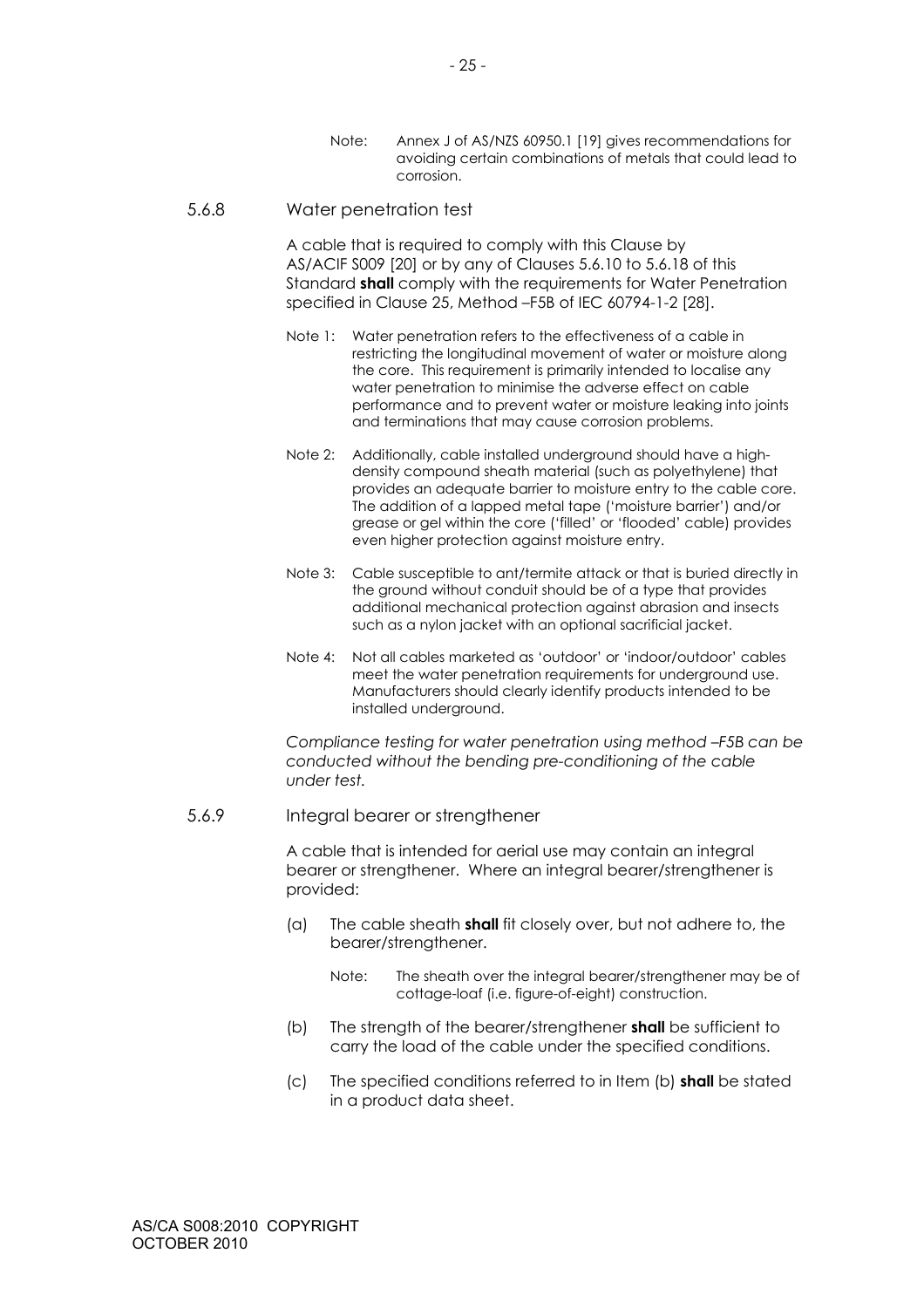- (d) The product data sheet **shall** state the maximum allowable span, tension, sag, wind speed, ambient temperature range, and other parameters applicable to its use.
	- Note: Some of the data should be provided in the form of a table specifying, for example, allowable tension/sag values at various span lengths and temperatures.

## 5.6.10 Cable with specific attributes

Where a cable is claimed to have specific attributes, such as rodent or termite resistance or armouring strength, evidentiary documentation **shall** be made available on request to support the claim.

*Compliance is assessed by the manufacturer's declaration stating the basis of the declaration, which may include known properties of the materials used.* 

- 5.6.11 Metallic paired cable
- 5.6.11.1 General requirements

Metallic paired cable, other than cordage, a cord or a special application cable, **shall** comply with the following Clauses:

- 5.6.2 Conductor and optical fibre identification
- 5.6.3 Insulation and sheath material
- 5.6.4 Flammability (if intended for use within a building)
- 5.6.5 UV resistance (if intended for use external to a building, including underground)
- 5.6.6.1 Conductor composition
- 5.6.6.2 Electrical withstand voltage
- 5.6.6.3 Mutual capacitance (if intended for use as a telephone cable)
- 5.6.6.4 Capacitance unbalance (if intended for use as a telephone cable)
- 5.6.6.5 Insulation resistance
- 5.6.7 Metallic shield (if applicable)
- 5.6.8 Water penetration test (if intended for use underground)
- 5.6.9 Integral bearer or strengthener (if intended for aerial use without a separate catenary support)

# 5.6.11.2 Construction

A cable intended to carry a frequency of 300 Hz or greater **shall** be shielded or of twisted pair construction.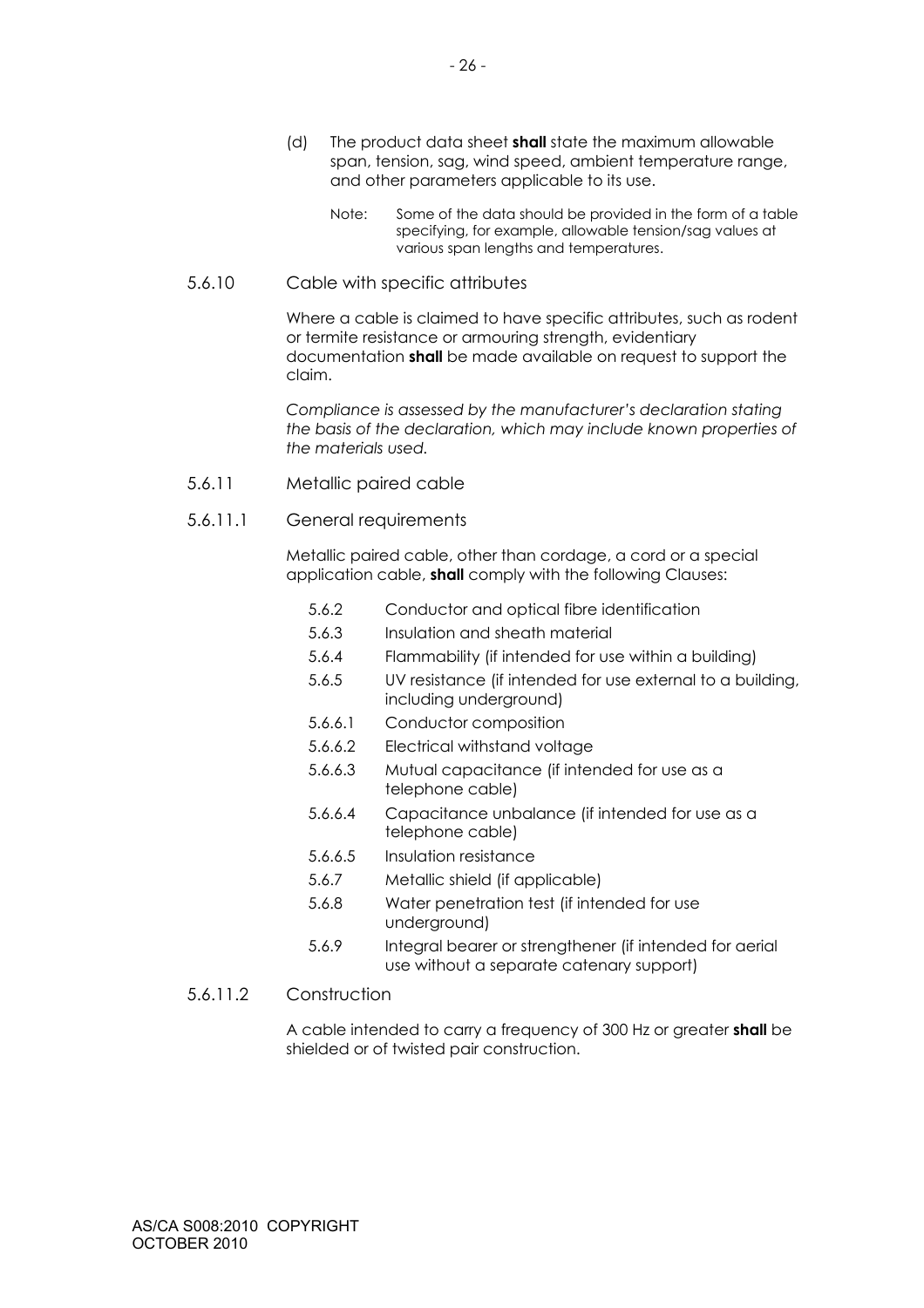5.6.12 Cordage with metallic conductors

## 5.6.12.1 General requirements

Cordage with metallic conductors **shall** comply with the following Clauses:

- 5.6.2 Conductor and optical fibre identification
- 5.6.3 Insulation and sheath material
- 5.6.4 Flammability
- 5.6.5 UV resistance (if intended for use external to a building)
- 5.6.6.1 Conductor composition
- 5.6.6.2 Electrical withstand voltage
- 5.6.6.3 Mutual capacitance (if intended for use as telephone cordage)
- 5.6.6.4 Capacitance unbalance (if intended for use as telephone cordage)
- 5.6.6.5 Insulation resistance
- 5.6.7 Metallic shield (if applicable)
- 5.6.12.2 Conductor composition

Conductors in metallic cordage should be of stranded or tinsel conductor construction when frequent movement of the cordage is anticipated.

- 5.6.13 Cords with metallic conductors
- 5.6.13.1 General requirements

A cord with metallic conductors **shall** comply with the following Clauses:

- 5.6.2 Conductor and optical fibre identification
- 5.6.4 Flammability
- 5.6.5 UV resistance (if intended for use external to a building)
- 5.6.6.1 Conductor composition
- 5.6.6.2 Electrical withstand voltage
- 5.6.6.5 Insulation resistance
- 5.6.7 Metallic shield (if applicable)
- 5.6.13.2 Cords exceeding a length of 10 m

A cord with metallic conductors that exceeds a length of 10 m **shall** comply with Clause 5.6.13.1 and the following Clauses:

- 5.6.3 Insulation and sheath material
- 5.6.6.3 Mutual capacitance (if intended for use as a telephone cord)
- 5.6.6.4 Capacitance unbalance (if intended for use as a telephone cord)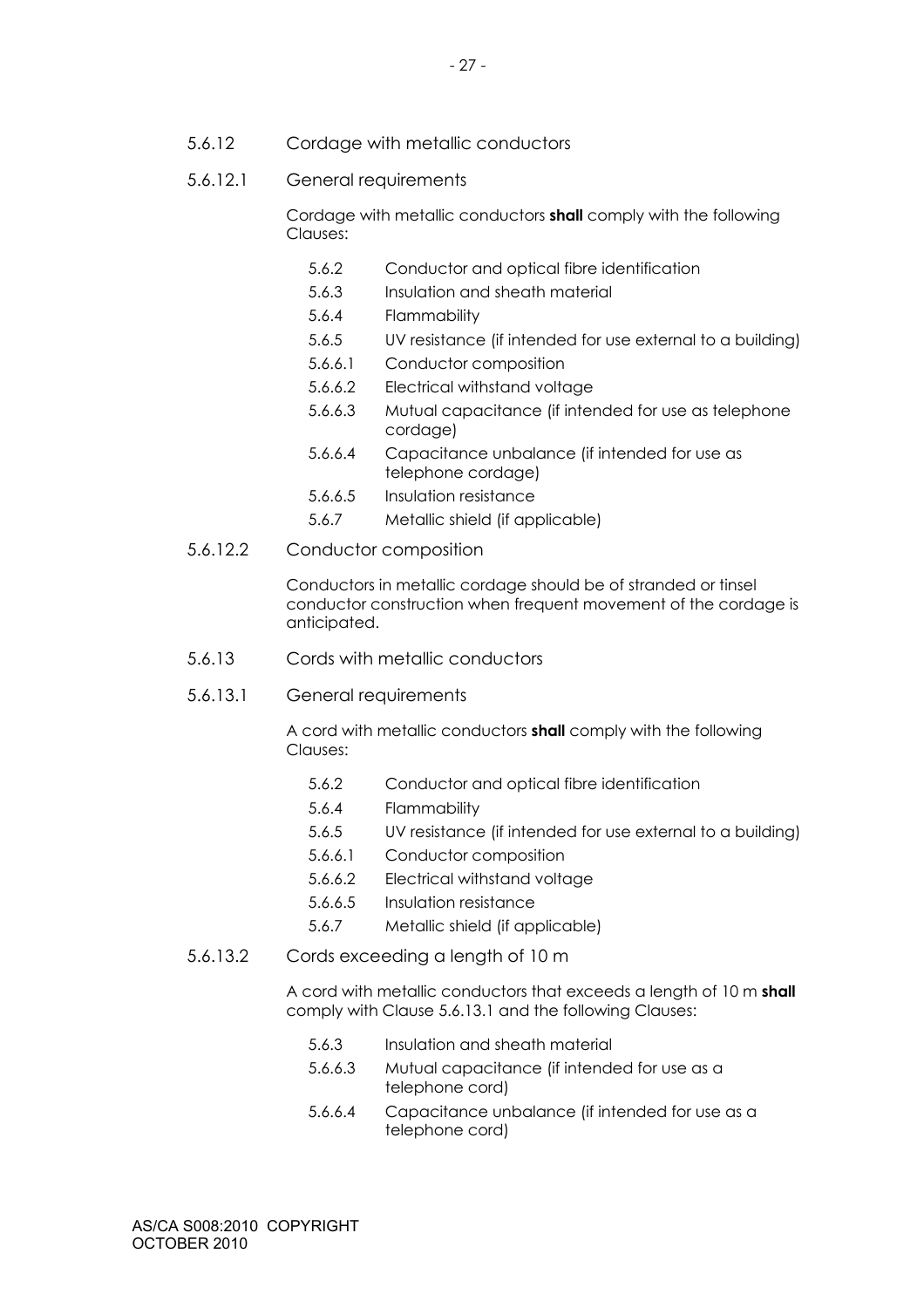5.6.13.3 Cord anchorage or strain relief

A cord with metallic conductors—

- (a) **shall** be secured in any plug or socket connected to a cord by an appropriate anchorage or strain relief; and
- (b) when subjected to a force of 45 N gradually applied between the cord and the plug or socket for a period of 60 s, the cord **shall not** be longitudinally displaced by more than 2 mm, nor show any appreciable strain at the connection.
	- Note: For measurement of longitudinal displacement, a mark is made on the cord approximately 20 mm from the cord anchorage or other suitable point before the test. The displacement of the mark is measured 60 s after the removal of the force from the cord.
- 5.6.14 Metallic jumper wire and jumper cable
- 5.6.14.1 General requirements

Metallic jumper wire and jumper cable **shall** comply with the following Clauses:

- 5.6.2 Conductor and optical fibre identification
- 5.6.3 Insulation and sheath material
- 5.6.4 Flammability
- 5.6.6.1 Conductor composition
- 5.6.6.2 Electrical withstand voltage
- 5.6.6.5 Insulation resistance
- 5.6.7 Metallic shield (if applicable)
- 5.6.14.2 Twist rate

Metallic jumper wire and cable **shall** have a minimum of 13 twists/metre in each pair.

- 5.6.15 Coaxial cable
- 5.6.15.1 General requirements

Coaxial cable **shall** comply with the following Clauses:

- 5.6.2 Conductor and optical fibre identification (if applicable, i.e. contains more than one coaxial tube)
- 5.6.3 Insulation and sheath material
- 5.6.4 Flammability (if intended for use within a building)
- 5.6.5 UV resistance (if intended for use external to a building, including underground)
- 5.6.6.1 Conductor composition
- 5.6.6.2 Electrical withstand voltage
- 5.6.6.5 Insulation resistance
- 5.6.7 Metallic shield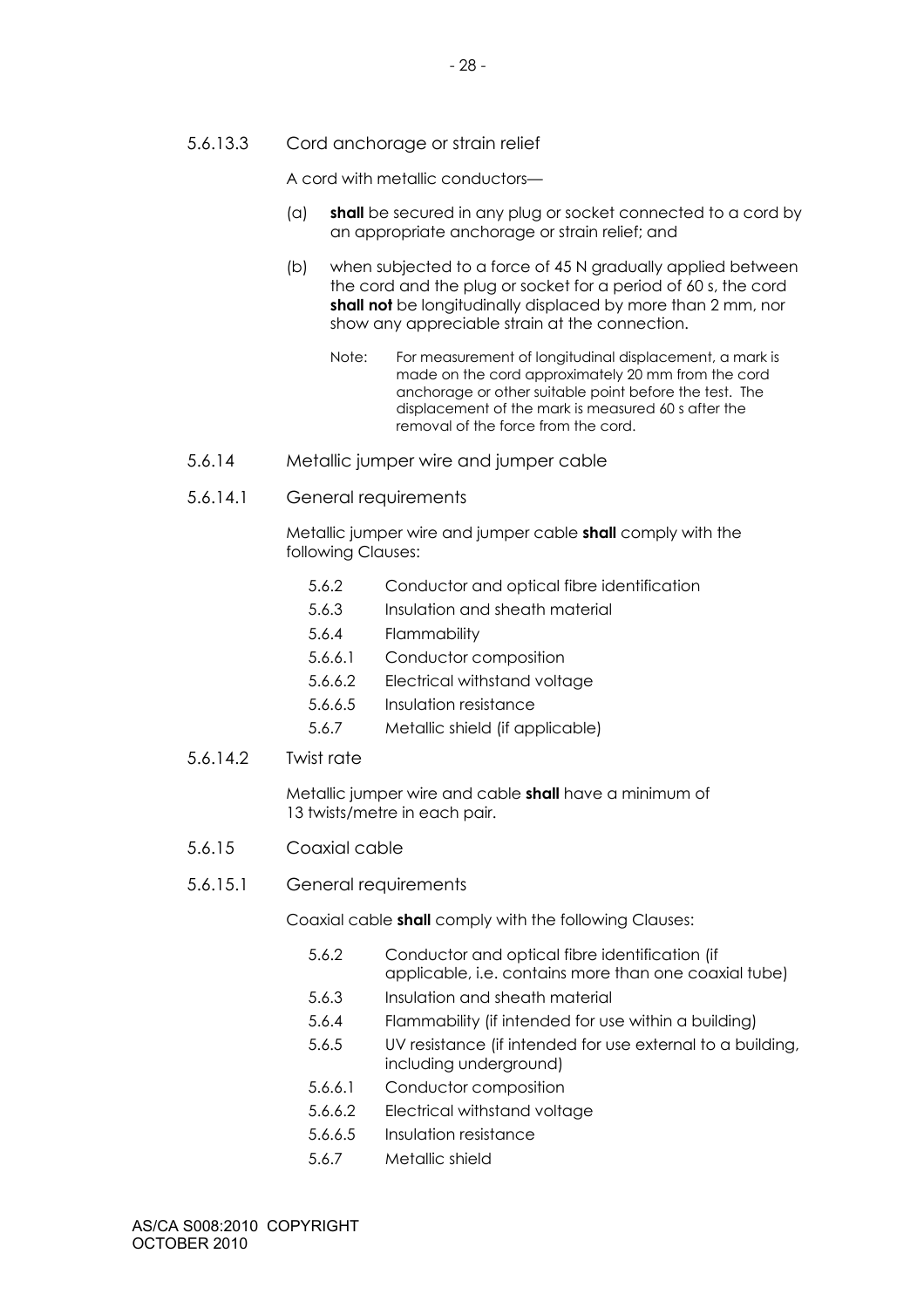Note: Coaxial cable intended for underground use is not required to meet the water penetration test of Clause 5.6.8 but should be of the 'flooded' type.

## 5.6.15.2 Velocity ratio

The velocity ratio, determined according to Clause 13 of IEC 60096-1 [21], **shall** be a minimum of 0.65.

## 5.6.15.3 Characteristic impedance

The characteristic impedance, measured according to Clause 14 of IEC 60096-1 [21], **shall** be  $Z_0 \pm Z_0/25$ , where  $Z_0$  is the nominal characteristic impedance specified by the manufacturer.

## 5.6.15.4 Attenuation

The attenuation should be less than or equal to that specified by the manufacturer at 200 MHz when measured in accordance with Clause 16 of IEC 60096-1 [21].

## 5.6.16 Optical fibre cable

## 5.6.16.1 General requirements

Optical fibre cable, other than a blown fibre tube system, **shall** comply with the following Clauses:

- 5.6.2 Conductor and optical fibre identification
- 5.6.3 Insulation and sheath material (sheath requirement only)
- 5.6.4 Flammability (if intended for use within a building)
- 5.6.5 UV resistance (if intended for use external to a building, including underground)
- 5.6.8 Water penetration test (if intended for use underground)
- 5.6.9 Integral bearer or strengthener (if intended for aerial use without a separate catenary support)
- 5.6.16.2 Fibre requirements

Multimode and single-mode fibres **shall** meet the relevant requirements of IEC 60793-2 [26].

#### 5.6.16.3 Mechanical and environmental performance

The supplier **shall** make available to the customer, on request, a Product Data Sheet as per the appropriate procedures in IEC 60794-1-1 [27], specifying the mechanical and the environmental performance of a particular cable design.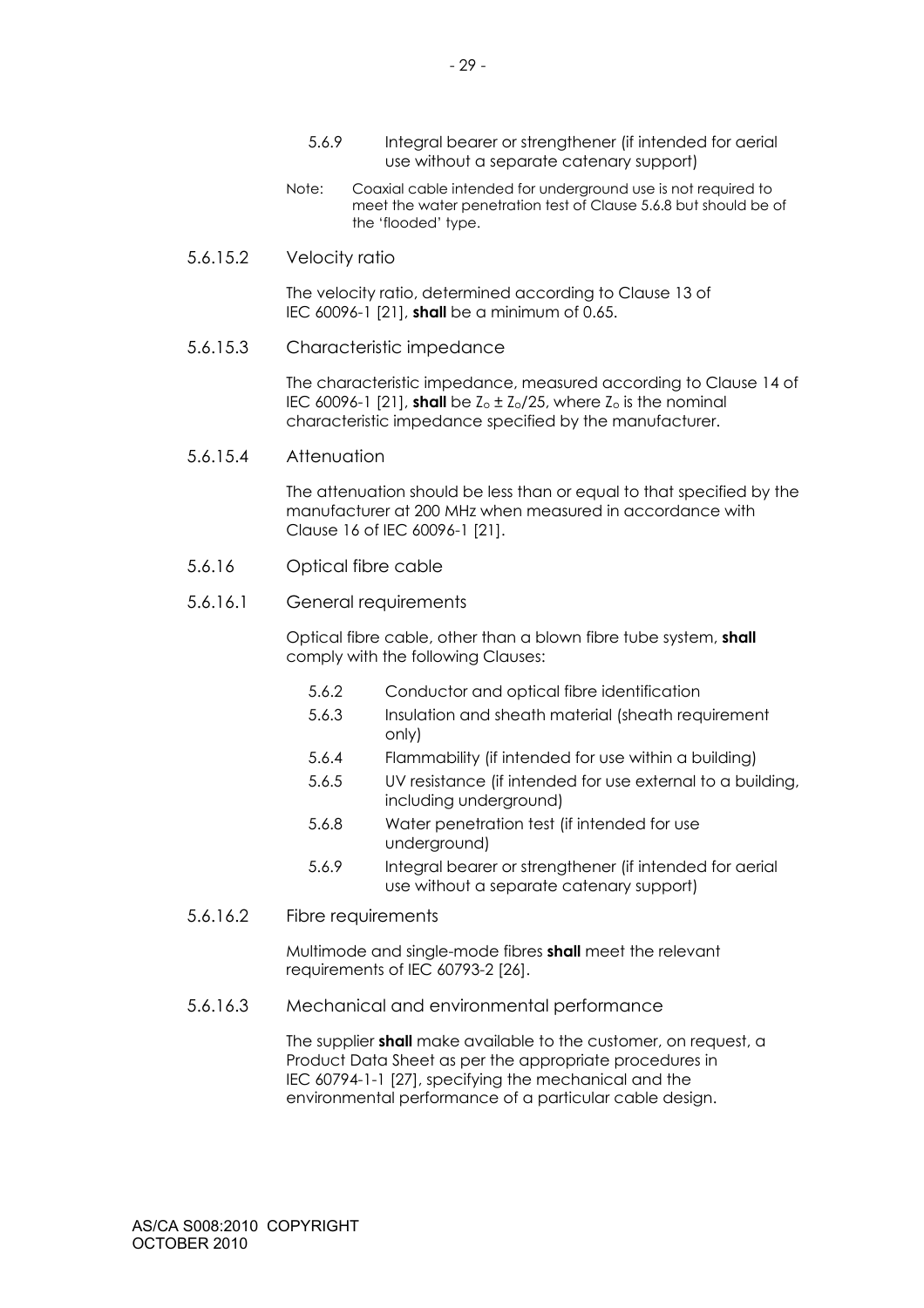## 5.6.16.4 Optical fibre cords

Optical fibre cordage **shall** be secured in any plug or socket by an appropriate anchorage or strain relief so that when subjected to a force of 45 N gradually applied between the cordage and the plug or socket for a period of 60 s, the cordage **shall not** be longitudinally displaced by more than 2 mm, nor show any appreciable strain at the connection.

Note: For measurement of longitudinal displacement, a mark is made on the cordage approximately 20 mm from the cordage anchorage or other suitable point before the test and the displacement of the mark is measured while the cord is subjected to the pull.

## 5.6.17 Blown fibre tube systems

## 5.6.17.1 General requirements

A blown fibre tube system **shall** comply with the following Clauses:

- 5.6.2 Conductor and optical fibre identification
- 5.6.3 Insulation and sheath material
- 5.6.4 Flammability (if intended for use within a building)
- 5.6.5 UV resistance (if intended for use external to a building, including underground)
- 5.6.9 Integral bearer or strengthener (if intended for aerial use without a separate catenary support)
- Note: A blown fibre tube system has characteristics that are distinct from those of conventional cable and is therefore exempt from the water penetration test of Clause 5.6.8 when used underground.
- 5.6.17.2 Outer tube or sheath

The outer tube or sheath of an underground blown fibre tube system **shall** comply with the requirements of IPX8 of AS 60529 [16].

- 5.6.18 Special application cables
- 5.6.18.1 Compliance

A cable intended for a special application and intended for use in a cabling system connected to a carrier's network **shall**—

- (a) comply with Clauses 5.6.18.2 and 5.6.18.3; and
- (b) have insulation, sheath and jacket material that complies with AS 1049.1 [2] when tested to AS 1049.2 [2].

#### 5.6.18.2 General requirements

A special application cable installed within a building **shall** comply with Clause 5.6.4.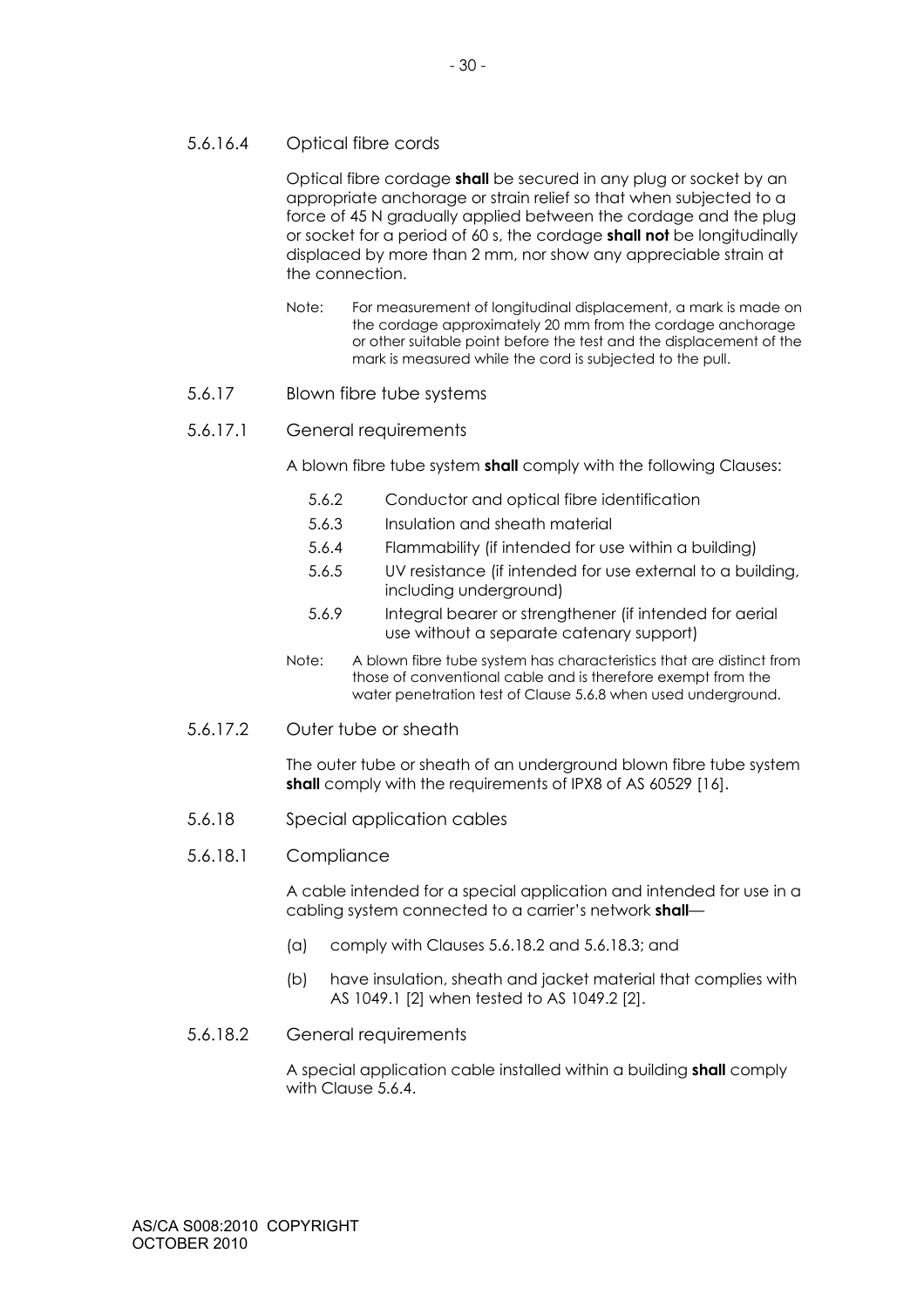## 5.6.18.3 Cable with metallic conductors

A special application cable with metallic conductors—

- (a) **shall** comply with the testing requirements of the relevant Standard, in order of priority, from Australian/New Zealand Standard or ISO/IEC Standard or other national published Standard applicable to that particular type of cable, as listed by way of example in Table 6, to meet the requirements for its intended use; or
- (b) where Clause 5.6.18.3(a) is not applicable—
	- (i) the cable should comply with the following Clauses of this Standard:
		- 5.6.6.1 Conductor composition;
		- 5.6.6.2 Electrical withstand voltage;
		- 5.6.6.5 Insulation resistance;
		- 5.6.7 Metallic shield (if applicable); and
	- (ii) where the cable is intended to be used as a telephone cable, it **shall** comply with the following Clauses of this Standard:
		- 5.6.6.3 Mutual capacitance;
		- 5.6.6.4 Capacitance unbalance.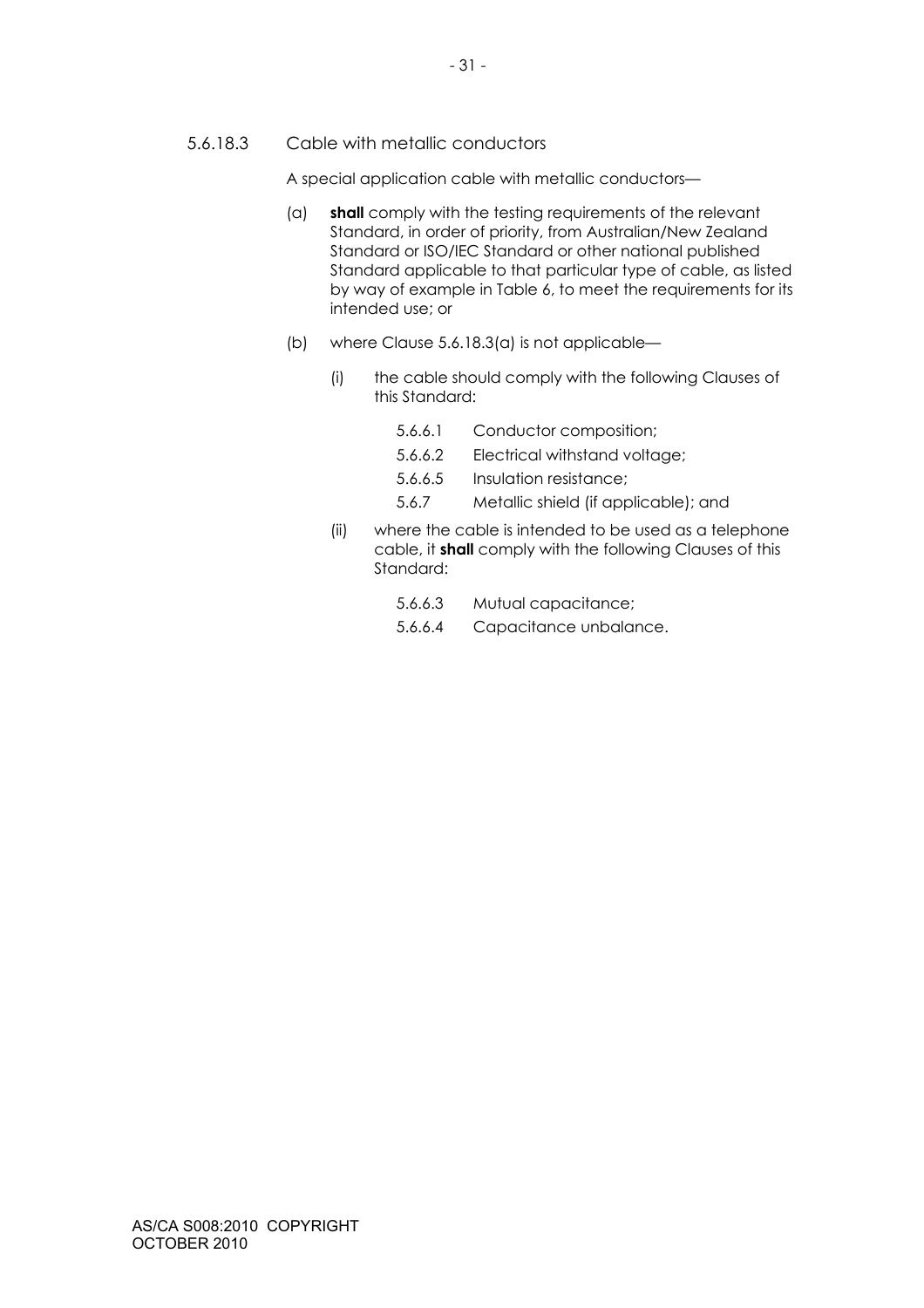# **Table 6**

# **Australian Standards applicable for cables used in special applications**

| Cable type                                                                                                         | <b>Standard to be</b><br>tested to | <b>Name of Standard</b>                                                                                          | <b>Additional notes</b>                                                                                                                                                                           |
|--------------------------------------------------------------------------------------------------------------------|------------------------------------|------------------------------------------------------------------------------------------------------------------|---------------------------------------------------------------------------------------------------------------------------------------------------------------------------------------------------|
| <b>Multicore control cables</b><br>(Screened and<br>unscreened polymeric<br>insulated multicore<br>control cables) | AS/NZS 5000.3 [15]                 | Electrical cables -<br>polymeric insulated.<br>Multicore control cables                                          | Intended for use in control,<br>supervisory, protection and<br>instrumentation circuits. This<br>Standard does not apply to<br>cables that are used solely for<br>telecommunications<br>purposes. |
| <b>Twisted pair control</b><br>cables<br>(Screened polyethylene<br>(PE) insulated twisted<br>pair control cables)  | AS/NZS 2373 [9]                    | <b>Twisted Pair Control</b><br>Cables                                                                            | Intended for use in control,<br>supervisory, protection and<br>instrumentation circuits. This<br>Standard does not apply to<br>cables that are used solely for<br>telecommunications<br>purposes. |
| Fire resistant or<br>retardant rated cable<br>(with polymeric<br>materials)                                        | AS/NZS 5000.1 [13]                 | Electric cables-Polymeric<br>insulated. For working<br>voltages up to and<br>including 0.6/1 kV                  | This Standard does not apply<br>to specialised polymeric<br>insulated cables for which<br>there are separate AS/NZS                                                                               |
|                                                                                                                    | AS/NZS 5000.2 [14]                 | Electric cables-Polymeric<br>insulated. For working<br>voltages up to and<br>including 450/750 V                 | Standards, e.g. flexible lift<br>control cables, neutral<br>screened cables, and aerial<br>bundled cables.                                                                                        |
| Pyro MIMS (mineral-<br>insulated metal<br>sheathed) cables<br>(with copper<br>conductors and<br>sheaths)           | AS/NZS 60702 [18]                  | Approval and test<br>specification-<br>Terminations and glands<br>for mineral-insulated<br>metal-sheathed cables | Often used in<br>telecommunications<br>installations to connect the<br>fire alarm panel to the<br>carrier's network.                                                                              |
| <b>Reeling and trailing</b><br>cables                                                                              | AS/NZS 1802 [6]                    | Electric cables-Reeling<br>and trailing-For<br>underground coal mining<br>purposes                               | For underground mining<br>purposes.                                                                                                                                                               |
| Flexible cord,<br>unscreened PVC<br>insulated, multicore,<br>sheathed or<br>unsheathed                             | AS/NZS 3191 [12]                   | <b>Flexible Cords</b>                                                                                            | Often used in Fire Alarm<br>situations between fire alarm<br>panel and warning devices.                                                                                                           |
| <b>Other applications</b>                                                                                          |                                    |                                                                                                                  |                                                                                                                                                                                                   |
| Hybrid cables                                                                                                      | The relevant Standard for the non- | telecommunications component of the cable                                                                        | The equivalent of double<br>insulation is to be provided<br>between any power<br>component and the<br>telecommunications<br>component of the cable                                                |
| Other cables                                                                                                       | Clause 5.6.18.3 of this Standard   |                                                                                                                  |                                                                                                                                                                                                   |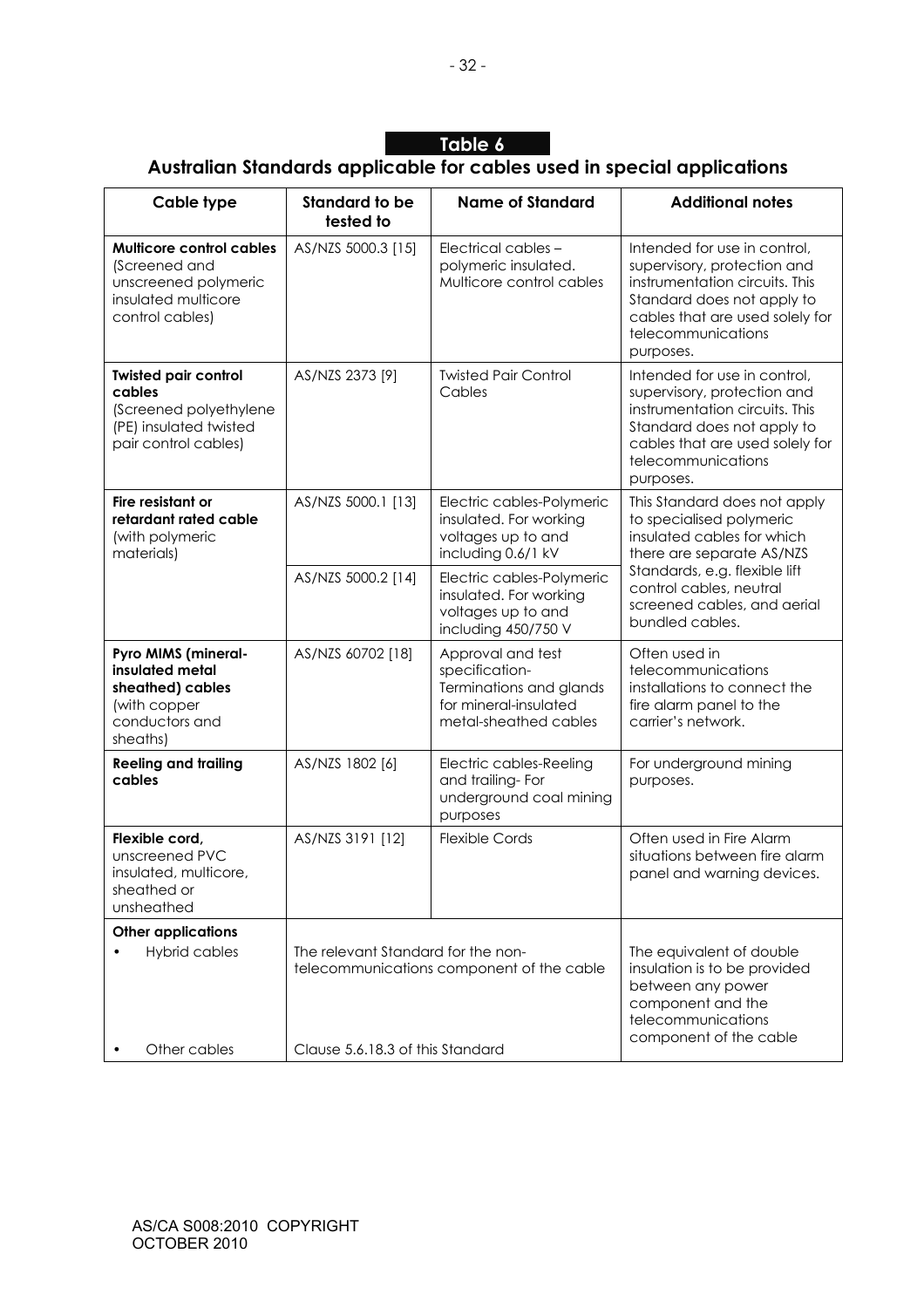- 5.7.1 General
- 5.7.1.1 Insulation resistance

The insulation resistance between any two points which are required to be electrically insulated **shall** be a minimum of 100 MΩ. The insulation resistance measurement is to be made after 500 V  $\pm$  50 V d.c. has been applied for a period of 60 s.

*Compliance with Clause 5.7.1.1 should be checked using the method specified in IEC 60512-3-1 [24].* 

- 5.7.1.2 Contact resistance
- 5.7.1.2.1 Insulation Displacement contacts

The contact resistance of the interface between a single insulated solid or stranded conductor and a single Insulation Displacement (ID) contact in connecting hardware other than the types of plugs and sockets covered in Clauses 5.7.2, 5.7.3 and 5.7.4 **shall** comply with the requirements of IEC 60352-4 [23] Clause 12.3.1, including Table 2 of that Clause.

5.7.1.2.2 Plug and socket connection

For connectors using a plug and socket, including the connection of shield or drain-wire conductors, other than the types of plugs and sockets described in Clauses 5.7.2, 5.7.3 and 5.7.4, the interface resistance of the overall mated connection or shield connection **shall not** exceed 50 mΩ when measured between the cord terminated on the plug and the cable terminated on the socket using the test method described in Clause 12.3.1 of IEC 60352-4 [23].

- Note: Appendix J of AS/NZS 60950.1 [19] gives recommendations for avoiding certain combinations of different metals, the combination of which could lead to corrosion.
- 5.7.1.3 Electric strength

Electrically conductive elements normally at telecommunications network voltage (TNV) **shall** comply with Clause 6.2.2 (Voltage proof) of IEC 60603-7 [25].

5.7.1.4 Protection against contact with exposed circuits

Connectors, plugs and sockets with metallic conductors and shields **shall** comply with the probe test of Clause 6.2.1(b) (Separation requirements) of AS/NZS 60950.1 [19].

5.7.1.5 Weather resistance

Plugs and sockets intended for use in situations exposed to weather and damp areas **shall** have a minimum degree of protection of IPX3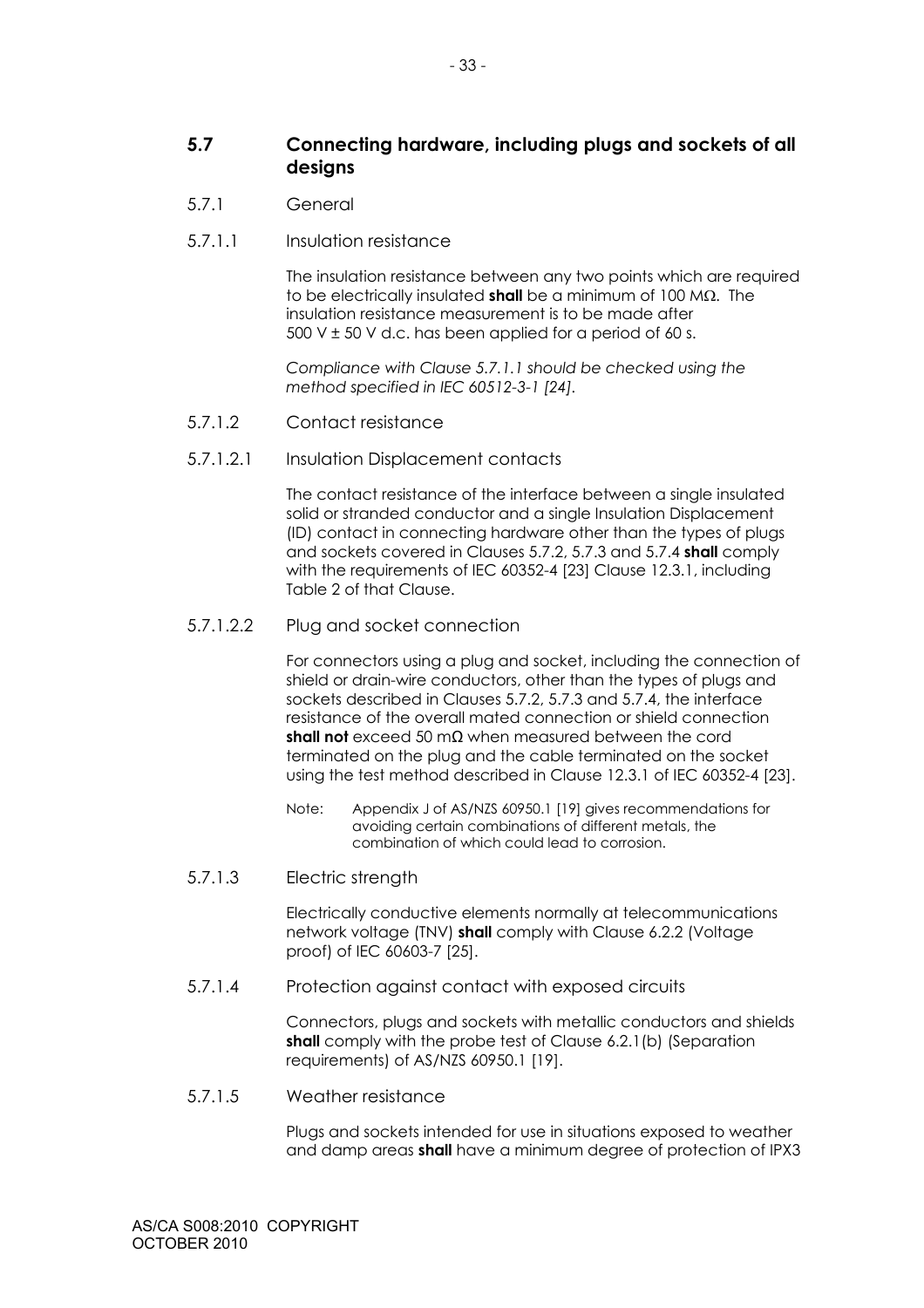against the ingress of water when tested in accordance with AS 60529 [16].

*Compliance with Clause 5.7.1.5 should be checked with a plug both inserted into and removed from the socket.* 

5.7.1.6 Access to cable terminations

All telecommunications terminations **shall** be enclosed or located to prevent unintentional contact with voltages other than SELV by a person who is not doing cabling work (e.g. an end-user).

- Note: It is permissible to allow end-users to come into personal contact with SELV circuits although this should be prevented where practicable.
- 5.7.1.7 Prohibited arrangements

A connecting device's faceplate for telecommunications wiring **shall not** incorporate a low voltage fixed socket-outlet or switch.

- Note: This is also a prohibited arrangement under AS/NZS 3112 [11].
- 5.7.2 Eight (8) position modular plugs and sockets

In addition to the general requirements of Clause 5.7.1, eight (8) position modular plugs and sockets **shall** comply with the following Clauses of IEC 60603-7 [25]:

- 6.4.2 Voltage proof
- 6.4.3 Current temperature derating
- 6.4.4 Initial contact resistance
- 6.6.1 Mechanical operation (Cycle)
- 6.6.2 Effectiveness of a connector coupling device
- 5.7.3 Six (6) position modular plugs and sockets

Six (6) position modular plugs and sockets **shall**—

- (a) be mechanically designed according to CFR FCC 47— 68.500(a) and (b) [29]; and
- (b) in addition to the general requirements of Clause 5.7.1, **shall** comply with the following Clauses of IEC 60603-7 [25]:
	- 6.4.2 Voltage proof
	- 6.4.3 Current temperature derating
	- 6.4.4 Initial contact resistance
	- 6.6.1 Mechanical operation (Cycle)
	- 6.6.2 Effectiveness of a connector coupling device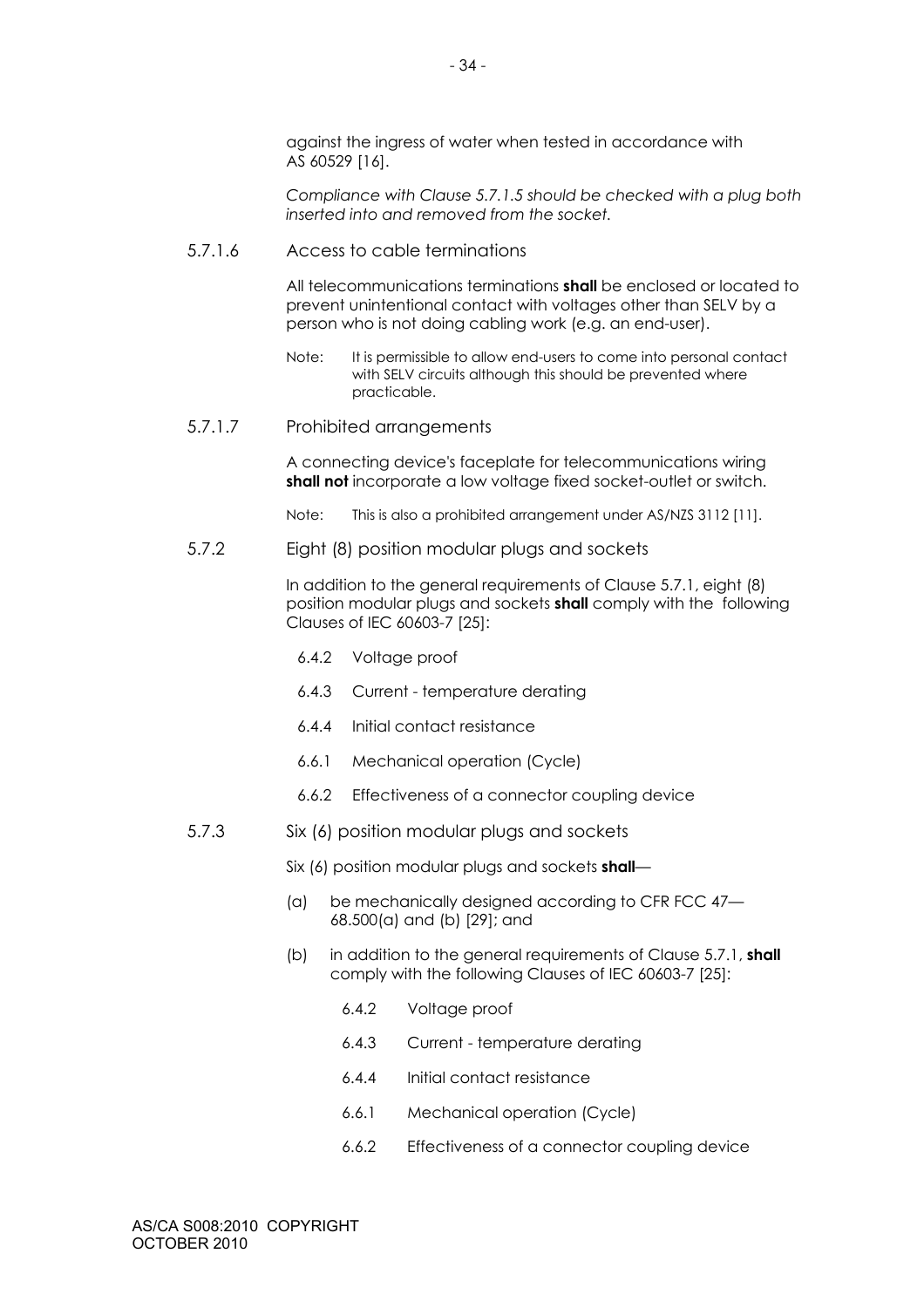5.7.4 600 series plugs and sockets

600 series sockets are not supported for new installations.

600 series plugs and sockets manufactured to support existing installations **shall** comply with Appendix A.

# **5.8 Cabling products for underground and aerial installations**

#### 5.8.1 Pits

The following requirements apply to pits:

- (a) The mechanical integrity of pits **shall not** be adversely affected by long-term exposure to moisture and sunlight (UV radiation).
- (b) When subjected to two single drop tests, one on the bottom and one on the side, from a height of 3 m onto a 3 mm thick steel plate, the pit **shall not** fracture.
- (c) When subjected to a vertically applied compressive load of 5 kN centrally applied by a 100 mm x 100 mm plate the pit shall maintain its structural integrity.
- (d) When subjected to a horizontally applied compressive force of 5 kN applied over the area of the larger side, the pit will maintain its structural integrity and **shall not** suffer from distortion of the rim.
- (e) Entry holes for conduits should be capable of being sealed to prevent siltation of the pit.
- (f) The pit cover **shall** be legibly and permanently labelled with the word 'Communications' or 'Comms', to distinguish it from pits of other services.

*Compliance with Clause 5.8.1(a) should be checked on the basis of known properties of the materials used.* 

*Compliance with Clauses 5.8.1(c) and (d) should be checked with the pit lid in place, any joint supports included and cable entry knockouts removed.* 

5.8.2 Underground joint/termination enclosures

The following requirements apply to underground joint/termination enclosures:

- (a) Underground enclosures **shall** provide protection of the joint or termination of at least IPX8 in accordance with AS 60529 [16], with test conditions to simulate normal conditions of use.
- (b) The test **shall** be carried out with a depth of 500 mm of water for a duration of 24 hours.
- (c) Enclosures which are re-openable **shall** be opened and closed 10 times prior to the test.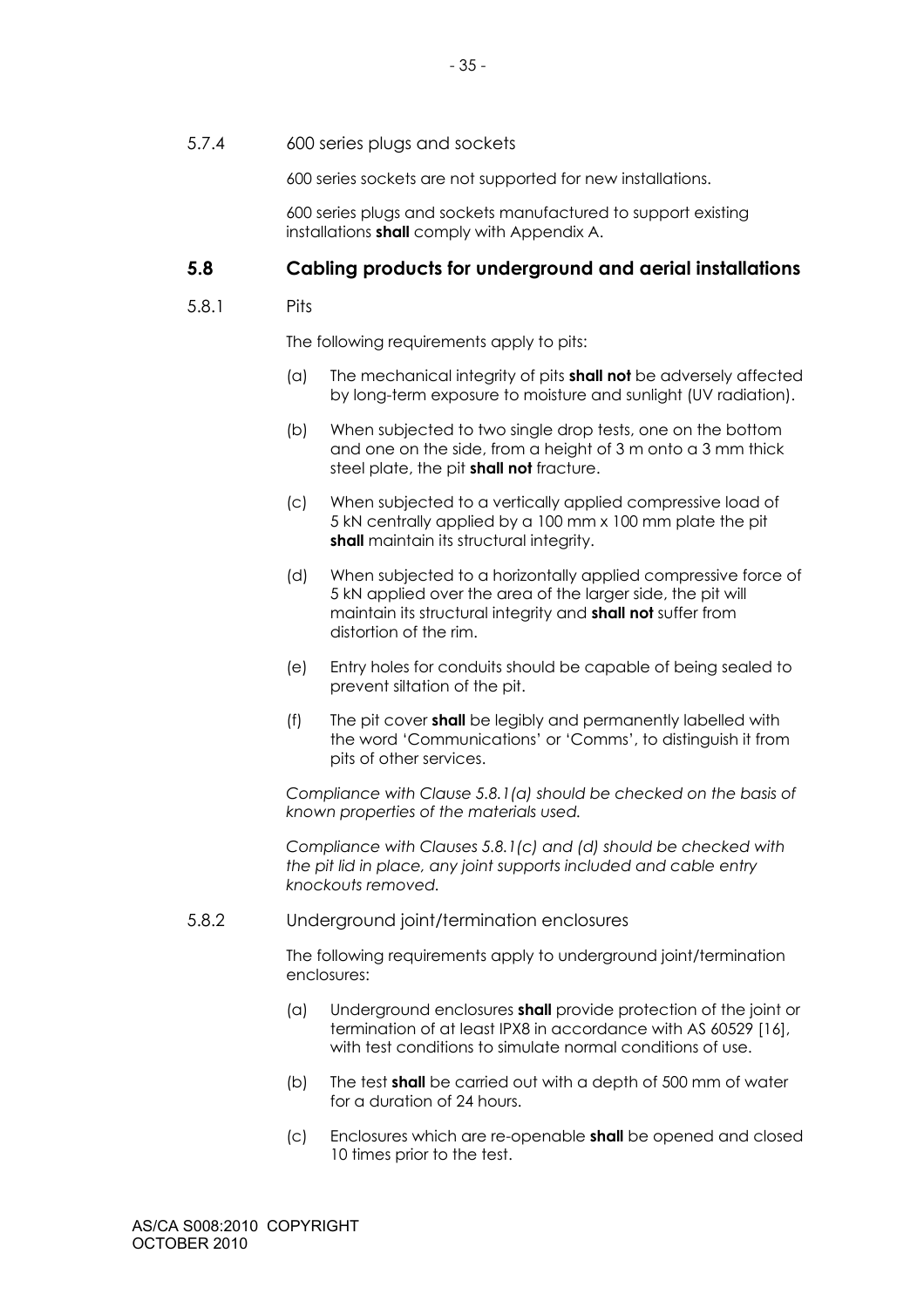- Note: For testing purposes, cable may be required to be supplied by the manufacturer.
- 5.8.3 Underground and aerial cable terminations

Underground and aerial terminations **shall** comply with Clauses 5.7.1.1 to 5.7.1.4.

#### 5.8.4 Pillars and cabinets

The following requirements apply to pillars and cabinets:

(a) The mechanical integrity of pillars and cabinets **shall not** be adversely affected by long-term exposure to moisture and sunlight (UV radiation).

*Compliance with Clause 5.8.4(a) should be checked on the basis of known properties of the materials used.* 

- (b) Pillars and cabinets **shall** provide protection of at least IPX3 in accordance with AS 60529 [16] after opening and closing 10 times prior to the test.
- (c) Provision **shall** be made for locking pillars and cabinets.
- (d) Terminations within pillars and cabinets **shall** comply with Clauses 5.7.1.1 to 5.7.1.4.
- (e) Pillars and cabinets should be legibly and permanently labelled to distinguish them from those used for other services.

#### 5.8.5 Aerial joint/termination enclosures

The following requirements apply to aerial joint/termination enclosures:

- (a) Aerial enclosures **shall** provide protection of the joint or termination of at least IPX3 in accordance with AS 60529 [16].
- (b) Enclosures that are re-openable **shall** be opened and closed 10 times prior to the test.
- (c) Covers of aerial enclosures should be removable to allow access to terminations when installed.
- (d) Aerial enclosures **shall** provide double insulation from internal terminations to 240 V a.c. grade in accordance with AS/NZS 60950.1 [19].
- (e) The mechanical integrity of aerial enclosures **shall not** be adversely affected by long-term exposure to weather and sunlight (UV radiation).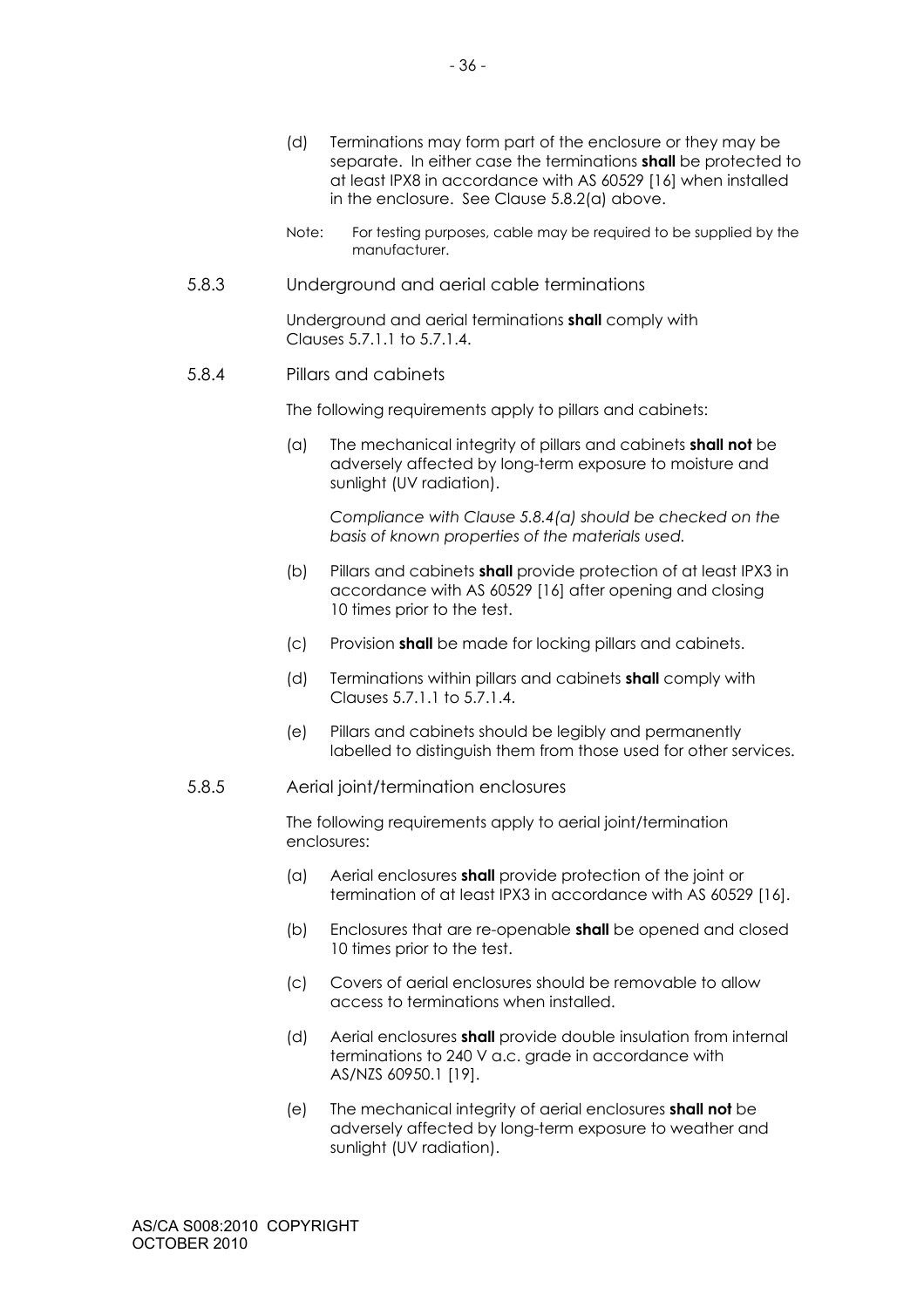*Compliance with Clause 5.8.5(e) should be checked is assessed on the basis of known properties of the materials used.* 

- (f) Terminations may form part of the aerial enclosure or may be separate. In either case the terminations **shall** be protected to at least IPX3 in accordance with AS 60529 [16] when installed in the enclosure.
	- Note: Terminations in aerial enclosures also need to comply with Clauses 5.7.1.1 to 5.7.1.4.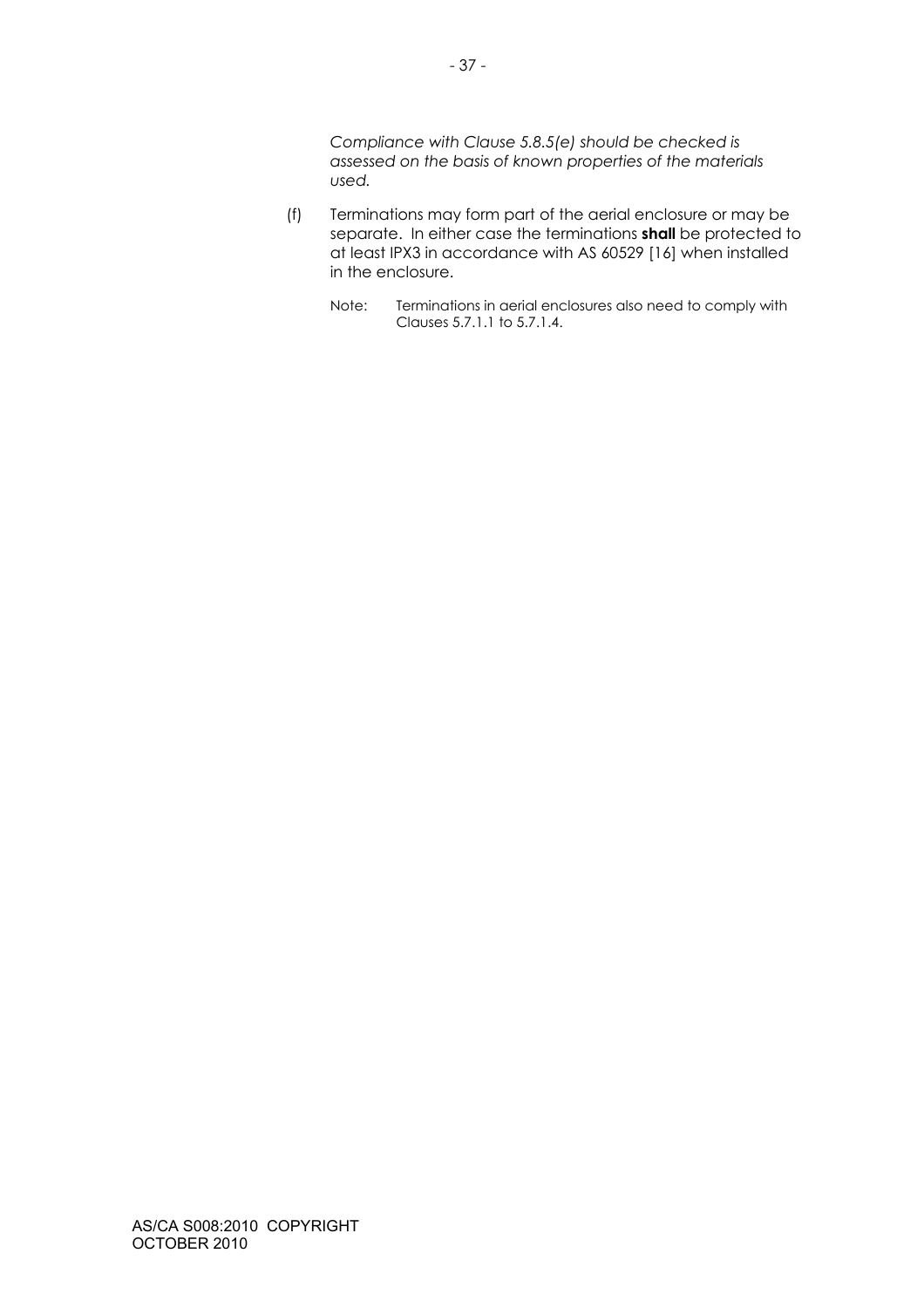# **APPENDIX A** (Normative) **600 SERIES PLUGS AND SOCKETS**

# **A.1 General**

600 series sockets are not supported for new installations. See Clause 5.7.4 of this Standard.

600 series plugs and sockets that are manufactured to support existing installations **shall** comply with this Appendix A.2 to A.5.

Note: Appendix C of AS/ACIF S009 [20] provides more information about 600 series sockets.

# **A.2 Contact composition**

Contact metal **shall** be composed of solid Monel Alloy 400 in accordance with the standard composition of nickel copper alloy type NA 13.

# **A.3 Mechanical compatibility**

Sockets should be designed to accept one or more of the 600 series plugs. The nominal mating dimensions of 600 series plugs and sockets **shall** be in accordance with Figure A1.

Note: Sockets may incorporate switching facilities that operate on the insertion and withdrawal of the plug.

# **A.4 Connections**

Plugs and sockets **shall** have, as a minimum, electrical connections corresponding to contacts 2 and 6 in accordance with Figure A1.

# **A.5 Resistance of plug/socket combination**

With the plug inserted into the socket, the maximum resistance between the cord terminated onto the plug and the cable terminated onto the socket **shall not** exceed 50 m $\Omega$  when tested with an applied voltage not exceeding 50 mV d.c. and an applied current not exceeding 100 mA.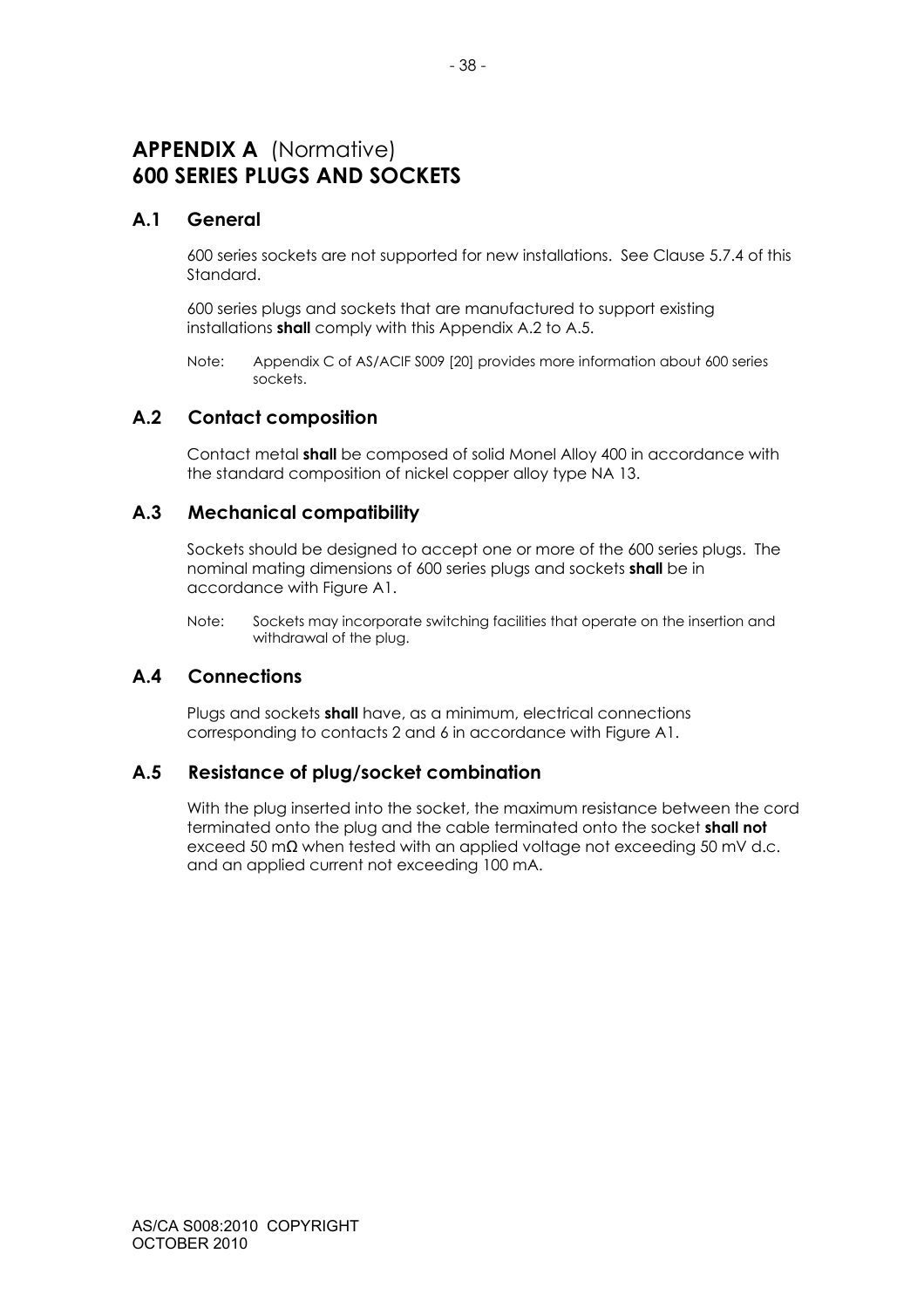











Note 1: On both views, the cover has been removed for clarity.

Note 2: Dimensions are in mm.

**Figure A1 Mating dimensions for 600 series plugs and sockets**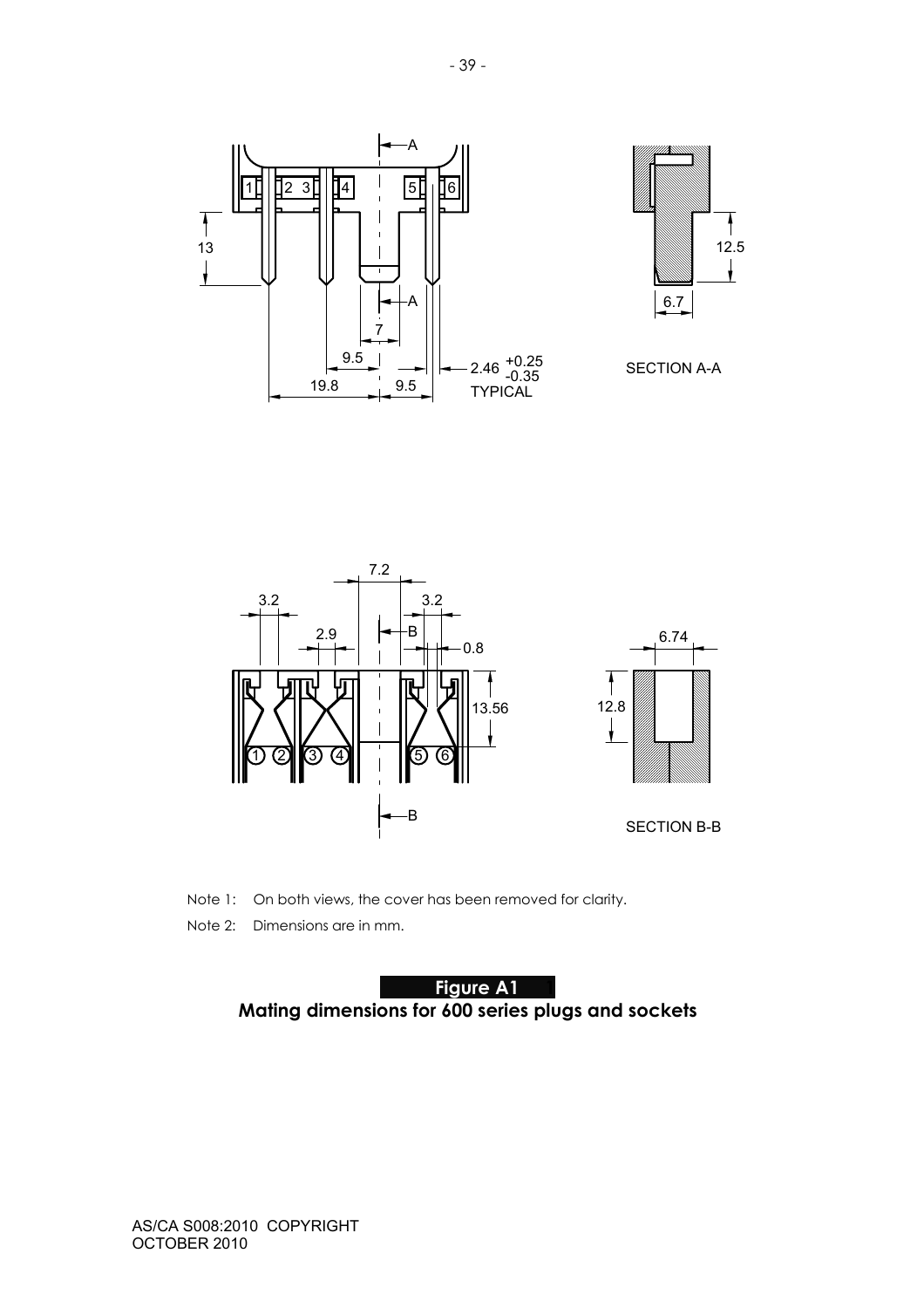# **APPENDIX B** (Informative) **CABLE COLOUR CODES**

Common colour codes for various types of cable are described in AS/ACIF S009 [20] Tables B1 to B7. These tables are reproduced here to provide continuity between the Standards. Cable manufacturers usually follow these colour codes. Cables are required to use some method of coding that enables pairs and conductors to be visually distinguishable from one another (refer to Clause 5.6.2 of this Standard) but it is not mandatory for cable manufacturers to follow these colour codes.

| Table B1 |                                                      |
|----------|------------------------------------------------------|
|          | 2-pair (quad) and 3-pair telephone cable colour code |

| <b>Pair Number</b> | <b>Colours</b> |
|--------------------|----------------|
|                    | White          |
|                    | Blue           |
| 2                  | Red            |
|                    | <b>Black</b>   |
| 3                  | Orange         |
|                    | Green          |

# **Table B2 1-pair to 5-pair cable colour code**

| Pair number                                        | <b>Colour code variations</b> |              |                |  |
|----------------------------------------------------|-------------------------------|--------------|----------------|--|
|                                                    | White                         | White-Blue   | White-Blue *   |  |
|                                                    | Blue                          | Blue         | Blue-White *   |  |
| 2                                                  | White                         | White-Orange | White-Orange * |  |
|                                                    | Orange                        | Orange       | Orange-White * |  |
| 3                                                  | White                         | White-Green  | White-Green *  |  |
|                                                    | Green                         | Green        | Green-White *  |  |
| 4                                                  | White                         | White-Brown  | White-Brown *  |  |
|                                                    | <b>Brown</b>                  | <b>Brown</b> | Brown-White *  |  |
| 5                                                  | White                         | White-Grey   | White-Grey *   |  |
|                                                    | Grey                          | Grey         | Grey-White *   |  |
| * The first-named colour is the predominant colour |                               |              |                |  |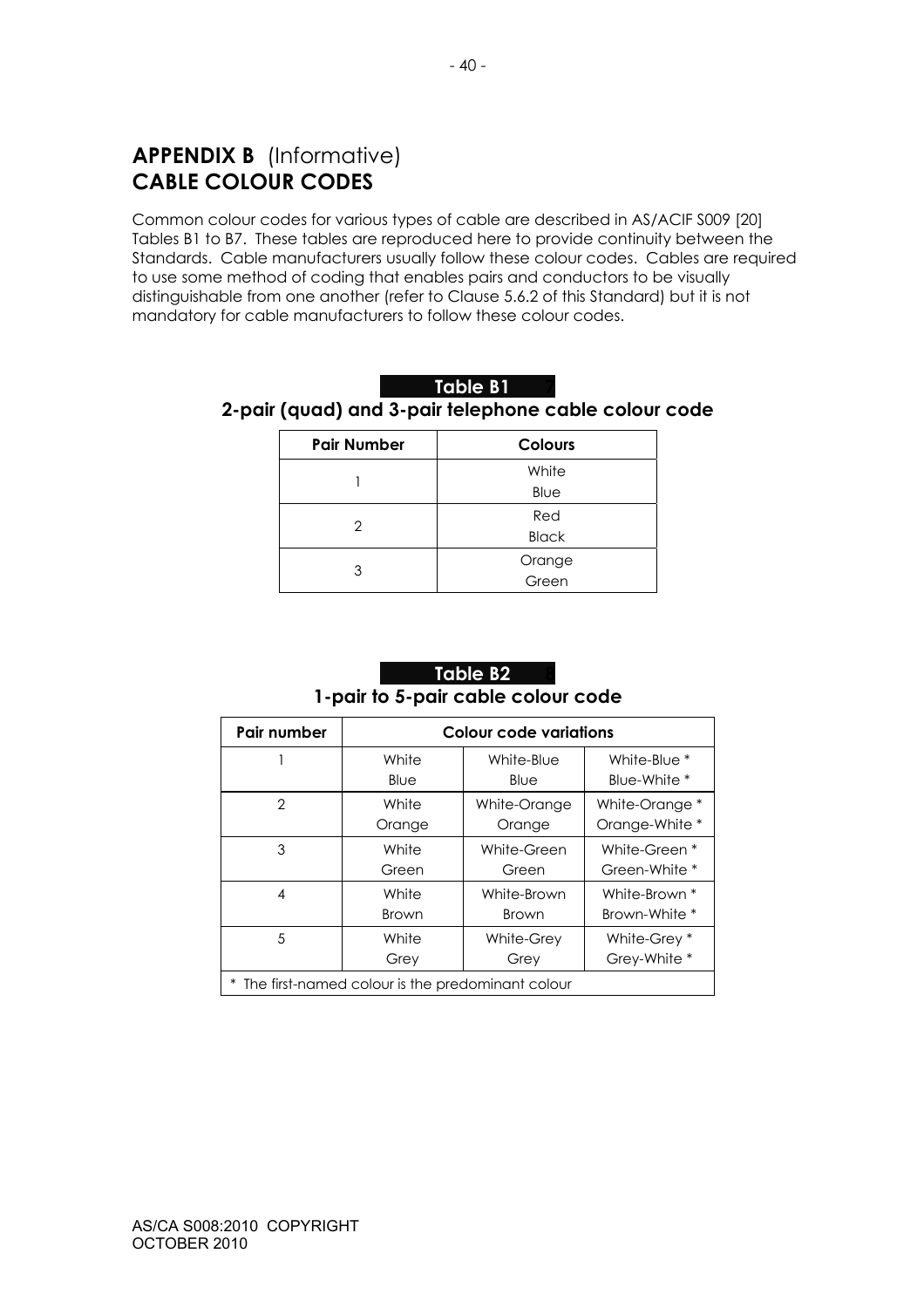| Pair number    | A Leg $(L+)$ | $B$ Leg (L-)       |  | Pair range    | Mate colour  |
|----------------|--------------|--------------------|--|---------------|--------------|
|                | White        | Blue               |  |               |              |
| $\overline{2}$ | White        | Orange             |  | $1 - 20$      | White        |
| 3              | White        | Green              |  |               |              |
| $\overline{4}$ | White        | <b>Brown</b>       |  |               |              |
| 5              | White        | Grey               |  |               |              |
| 6              | White        | <b>Blue-White</b>  |  | $21 - 40$     | Yellow       |
| $\overline{7}$ | White        | <b>Blue-Orange</b> |  |               |              |
| 8              | White        | <b>Blue-Green</b>  |  |               |              |
| 9              | White        | Blue-Brown         |  |               |              |
| 10             | White        | <b>Blue-Grey</b>   |  | $41 - 60$     | <b>Black</b> |
| 11             | White        | Orange-White       |  |               |              |
| 12             | White        | Orange-Green       |  |               |              |
| 13             | White        | Orange-Brown       |  |               |              |
| 14             | White        | Orange-Grey        |  | 61-80         | Violet       |
| 15             | White        | Green-White        |  |               |              |
| 16             | White        | Green-Brown        |  |               |              |
| 17             | White        | Green-Grey         |  |               |              |
| 18             | White        | Brown-White        |  | 81-100<br>Red |              |
| 19             | White        | <b>Brown-Grey</b>  |  |               |              |
| 20             | White        | Grey-White         |  |               |              |

| lTable B3' |                                                           |
|------------|-----------------------------------------------------------|
|            | Colour code for 5-pair to 100-pair cables (20-pair units) |

Note: These cables are normally constructed using layer stranding, with the pair count sequence commencing from the centre and progressing through successive outer layers.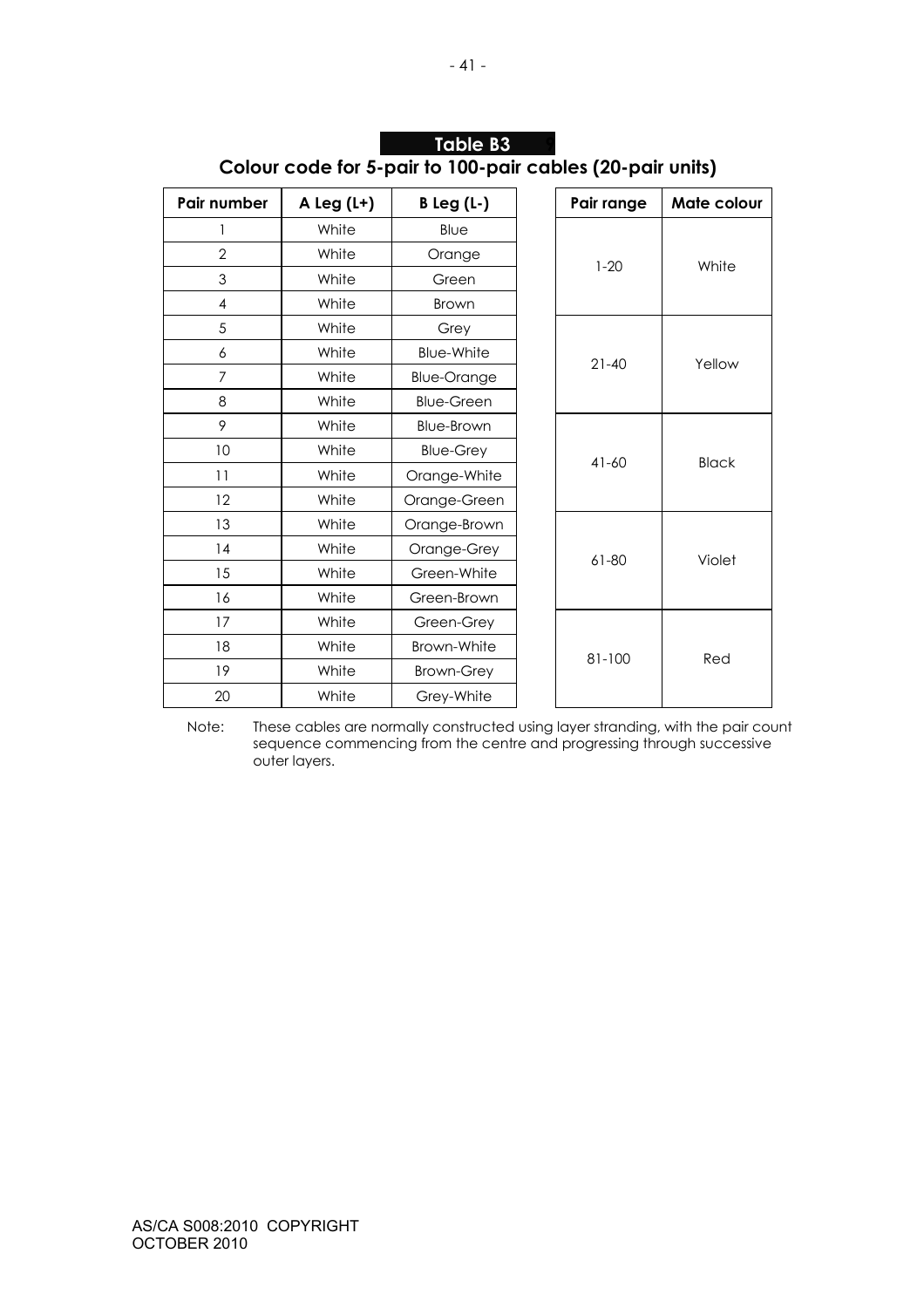| Pair number              | Mate         | Colour       | Pair range | <b>Whipping colour</b> |
|--------------------------|--------------|--------------|------------|------------------------|
| 1                        | White        | Blue         |            |                        |
| $\overline{2}$           | White        | Orange       |            |                        |
| 3                        | White        | Green        |            |                        |
| $\overline{\mathcal{A}}$ | White        | <b>Brown</b> | $1 - 25$   | Blue                   |
| 5                        | White        | Grey         |            |                        |
| $\boldsymbol{6}$         | Red          | Blue         |            |                        |
| $\overline{7}$           | Red          | Orange       |            |                        |
| 8                        | Red          | Green        |            |                        |
| 9                        | Red          | <b>Brown</b> | $26 - 50$  |                        |
| 10                       | Red          | Grey         |            | Orange                 |
| 11                       | <b>Black</b> | Blue         |            |                        |
| 12                       | <b>Black</b> | Orange       |            |                        |
| 13                       | <b>Black</b> | Green        |            |                        |
| 14                       | <b>Black</b> | Brown        |            | Green                  |
| 15                       | <b>Black</b> | Grey         | 51-75      |                        |
| 16                       | Yellow       | Blue         |            |                        |
| 17                       | Yellow       | Orange       |            |                        |
| 18                       | Yellow       | Green        |            |                        |
| 19                       | Yellow       | Brown        |            |                        |
| 20                       | Yellow       | Grey         |            |                        |
| 21                       | Violet       | Blue         |            |                        |
| 22                       | Violet       | Orange       | 76-100     | Brown                  |
| 23                       | Violet       | Green        |            |                        |
| 24                       | Violet       | <b>Brown</b> |            |                        |
| 25                       | Violet       | Grey         |            |                        |

# **Table B4 Colour code for 25-pair to 100-pair cables (25-pair units)**

Note 1: 50 to 100 pair cables are constructed with 25 pair sub-units and coloured whipping.

Note 2: The mate conductor may include a thin band of the corresponding colour, while the coloured conductor may have a thin band of the corresponding mate colour.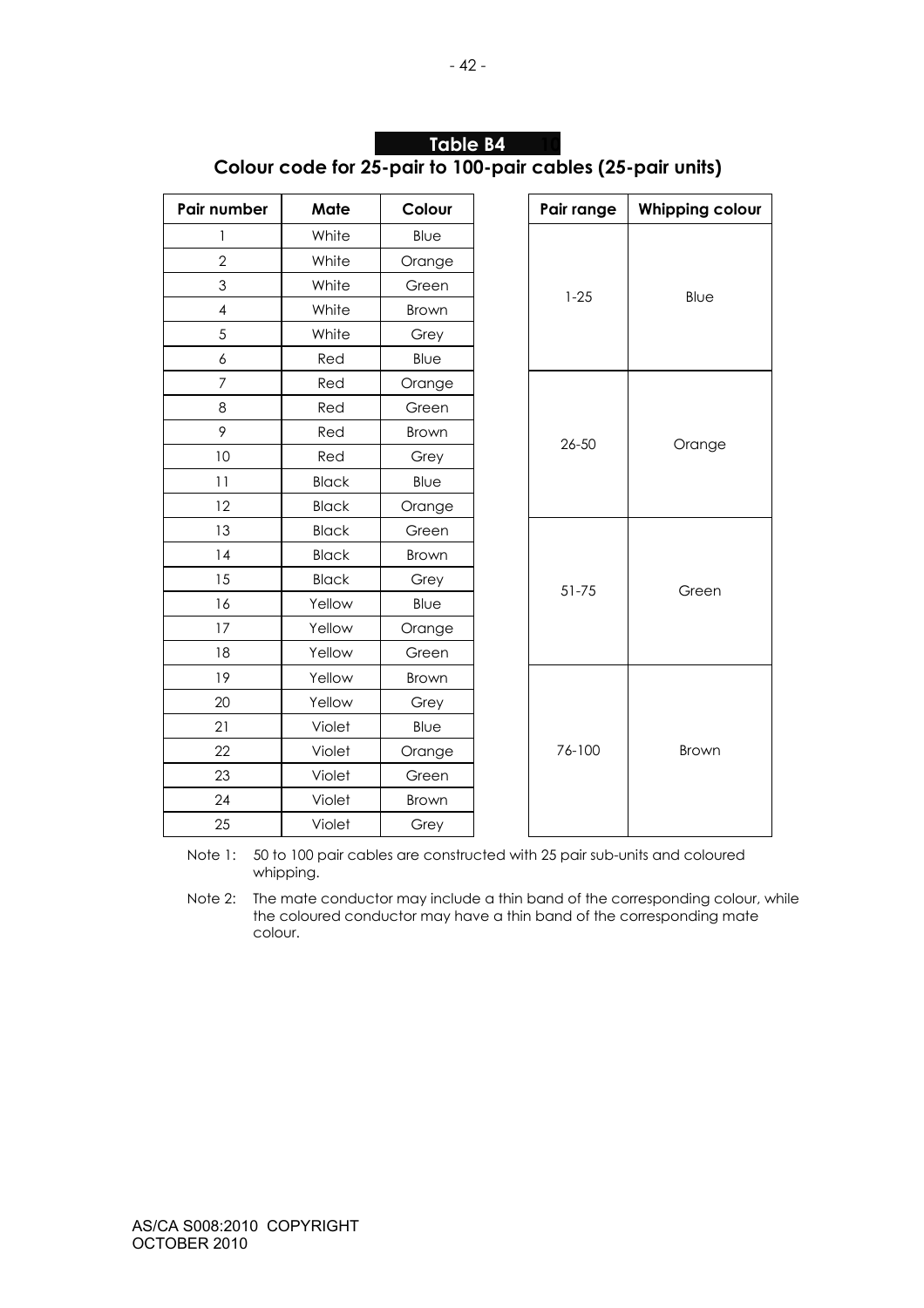# **Table B5 Colour code for 5-pair to 100-pair cables (10-pair units)**

| Pair number    | A Leg $(L+)$ | $B$ Leg (L-) | Pair range | <b>Whipping colour</b> |
|----------------|--------------|--------------|------------|------------------------|
|                | White        | Blue         | $1 - 10$   | Blue                   |
| $\overline{2}$ | White        | Orange       | $11 - 20$  | Orange                 |
| 3              | White        | Green        | $21 - 30$  | Green                  |
| $\overline{4}$ | White        | <b>Brown</b> | $31 - 40$  | <b>Brown</b>           |
| 5              | White        | Grey         | $41 - 50$  | Grey                   |
| 6              | Red          | Blue         | $51 - 60$  | Blue-White             |
| 7              | Red          | Orange       | $61 - 70$  | Orange-White           |
| 8              | Red          | Green        | 71-80      | Green-White            |
| 9              | Red          | <b>Brown</b> | 81-90      | Brown-White            |
| 10             | Red          | Grey         | 91-100     | Grey-White             |

| Pair range | <b>Whipping colour</b> |
|------------|------------------------|
| $1 - 10$   | Blue                   |
| 11-20      | Orange                 |
| 21-30      | Green                  |
| $31 - 40$  | Brown                  |
| $41 - 50$  | Grey                   |
| 51-60      | <b>Blue-White</b>      |
| 61-70      | Orange-White           |
| 71-80      | Green-White            |
| 81-90      | Brown-White            |
| 91-100     | Grey-White             |

# **Table B6 Colour code for 5-pair to 200-pair cables (10-pair units)**

| Pair number    | A Leg (L+) | $B$ Leg (L-) | Pair range  | <b>Whipping colour</b> |
|----------------|------------|--------------|-------------|------------------------|
| 1              | White      | Blue         | $1 - 10$    | Blue-White             |
|                |            |              | $11 - 20$   | Orange-White           |
| $\overline{2}$ | White      | Orange       | $21 - 30$   | Green-White            |
|                |            |              | $31 - 40$   | Brown-White            |
| 3              | White      | Green        | $41 - 50$   | Grey-White             |
|                |            |              | $51 - 60$   | Blue-Blue              |
| $\overline{4}$ | White      | <b>Brown</b> | 61-70       | Orange-Orange          |
|                |            |              | 71-80       | Green-Green            |
| 5              | White      | Grey         | 81-90       | Brown-Brown            |
|                |            |              | $91 - 100$  | Grey-Grey              |
| 6              | Red        | Blue         | 101-110     | White-White            |
|                |            |              | 111-120     | Red-Red                |
| $\overline{7}$ | Red        | Orange       | 121-130     | Yellow-Yellow          |
|                |            |              | 131-140     | Violet-Violet          |
| 8              | Red        | Green        | $141 - 150$ | <b>Black-Black</b>     |
|                |            |              | 151-160     | <b>Blue-Red</b>        |
| 9              | Red        | <b>Brown</b> | 161-170     | Orange-Red             |
|                |            |              | 171-180     | Green-Red              |
| 10             | Red        | Grey         | 181-190     | <b>Brown-Red</b>       |
|                |            |              | 191-200     | Grey-Red               |

| Pair range  | <b>Whipping colour</b> |  |  |
|-------------|------------------------|--|--|
| $1 - 10$    | <b>Blue-White</b>      |  |  |
| $11-20$     | Orange-White           |  |  |
| 21-30       | Green-White            |  |  |
| $31 - 40$   | Brown-White            |  |  |
| 41-50       | Grey-White             |  |  |
| $51 - 60$   | Blue-Blue              |  |  |
| 61-70       | Orange-Orange          |  |  |
| 71-80       | Green-Green            |  |  |
| 81-90       | Brown-Brown            |  |  |
| $91 - 100$  | Grey-Grey              |  |  |
| 101-110     | White-White            |  |  |
| 111-120     | Red-Red                |  |  |
| 121-130     | Yellow-Yellow          |  |  |
| $131 - 140$ | Violet-Violet          |  |  |
| 141-150     | <b>Black-Black</b>     |  |  |
| 151-160     | <b>Blue-Red</b>        |  |  |
| 161-170     | Orange-Red             |  |  |
| 171-180     | Green-Red              |  |  |
| 181-190     | Brown-Red              |  |  |
| 191-200     | Grey-Red               |  |  |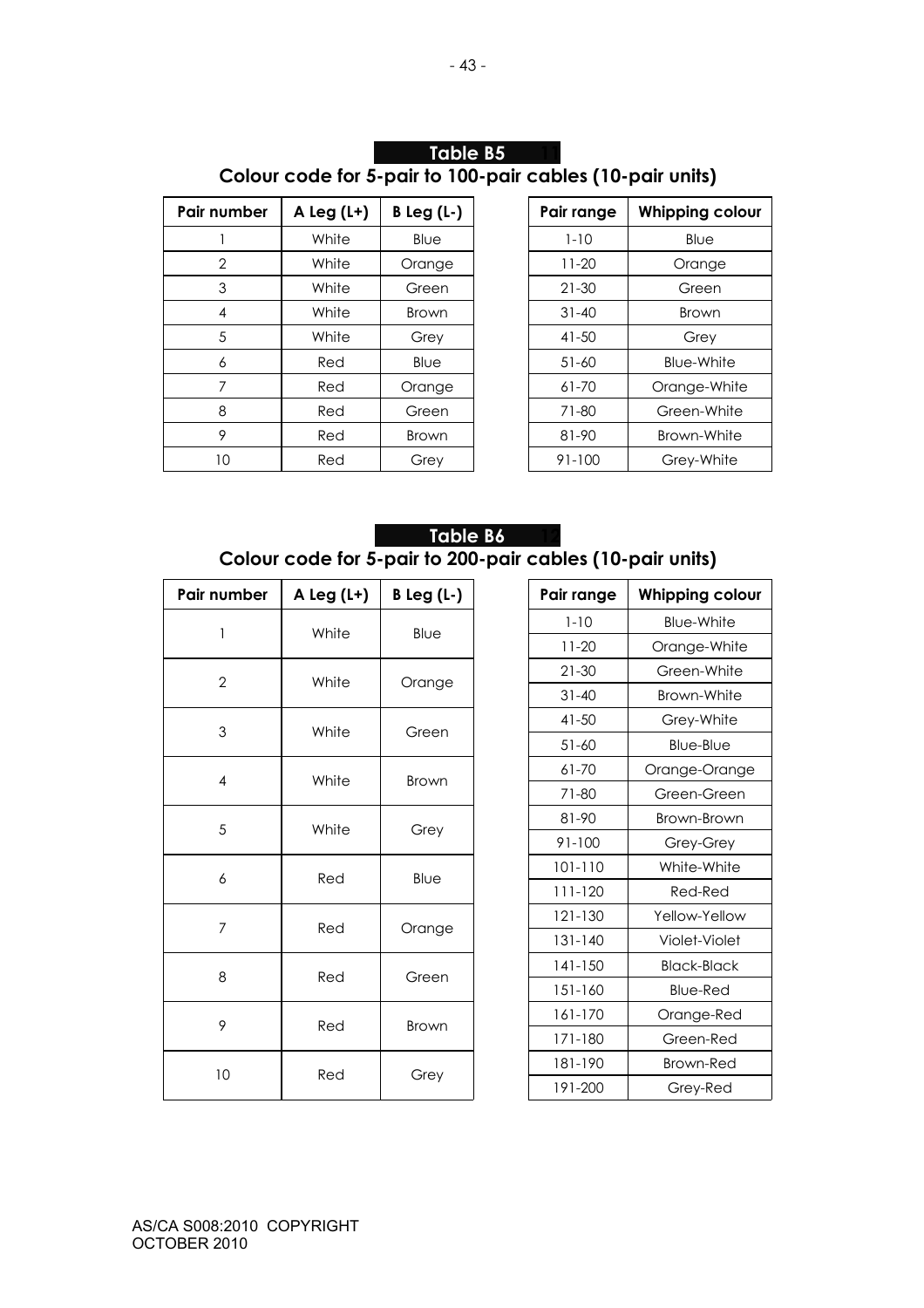| <b>Fibre number</b>      | Colour       |
|--------------------------|--------------|
| 1                        | Blue         |
| $\mathbf{2}$             | Orange       |
| 3                        | Green        |
| $\overline{\mathcal{A}}$ | <b>Brown</b> |
| 5                        | Grey         |
| 6                        | White        |
| 7                        | Red          |
| 8                        | <b>Black</b> |
| 9                        | Yellow       |
| 10                       | Violet       |
| 11                       | Pink         |
| 12                       | Aqua         |

# **Table B7 Optical fibre colour code**

Note 1: This colour code applies to both loose tube and tight buffered fibre.

Note 2: For stranded (multiple) loose tube constructions, the tube colour sequence is the same as the fibre colour sequence.

Note 3: Units containing more than 12 fibres can be identified by combining the basic twelve colours sequence with an added identification (e.g. ring marking, dashed mark, tracer or coloured unit binders).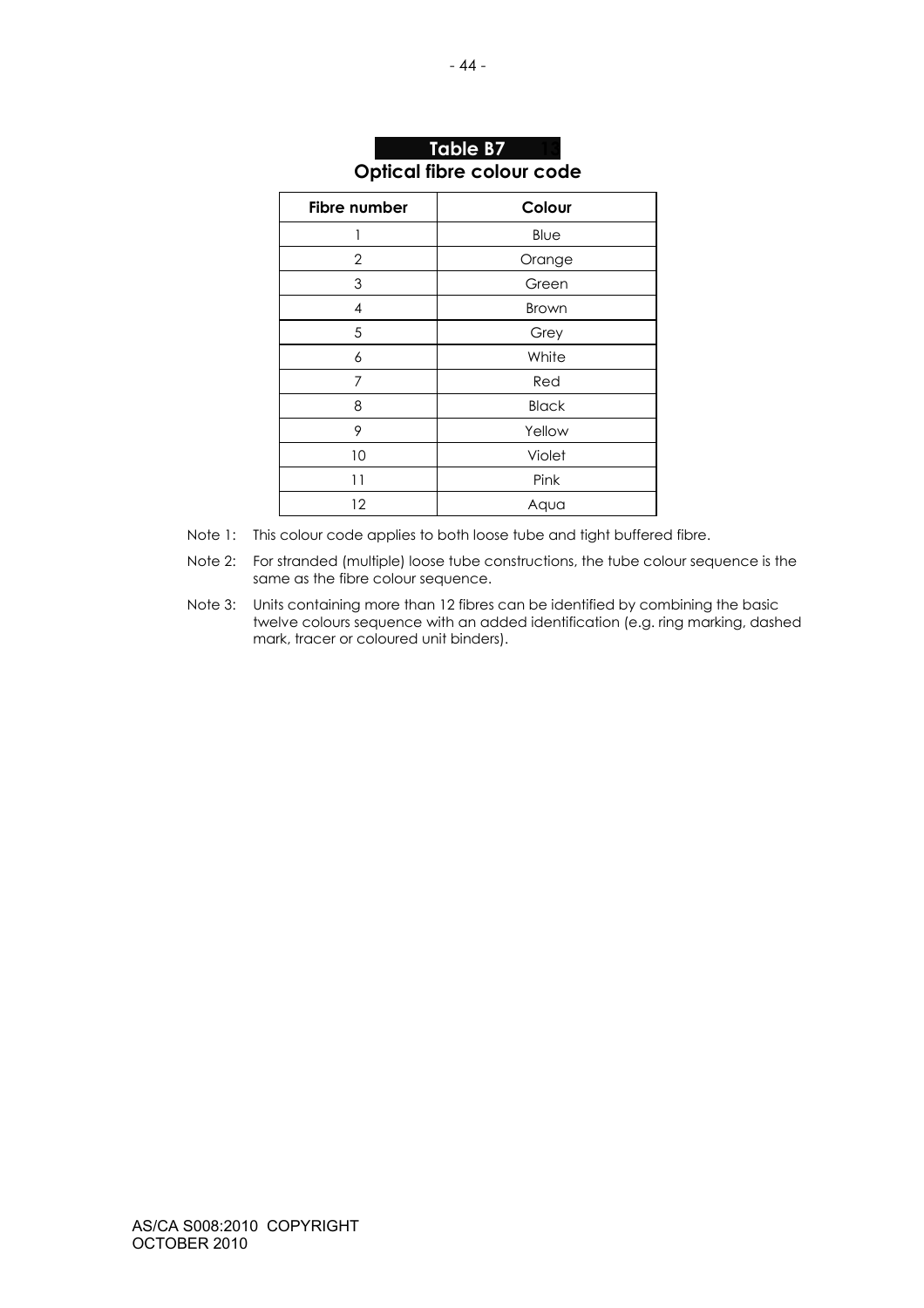# **6 PARTICIPANTS**

The Working Committee responsible for the revisions made to this Standard consisted of the following organisations:

| Organisation                                                | Membership |
|-------------------------------------------------------------|------------|
| Australian Communications and Media<br>Authority            | Non-voting |
| Clipsal                                                     | Voting     |
| Electrical and Communications<br>Association                | Non-voting |
| International Testing and Certification<br>Services (ITACS) | Voting     |
| ADC Krone                                                   | Voting     |
| Optus                                                       | Voting     |
| Prysmian                                                    | Voting     |
| Telstra                                                     | Voting     |

This Working Committee was chaired by Mike Johns of Communication Alliance, who also provided project management support.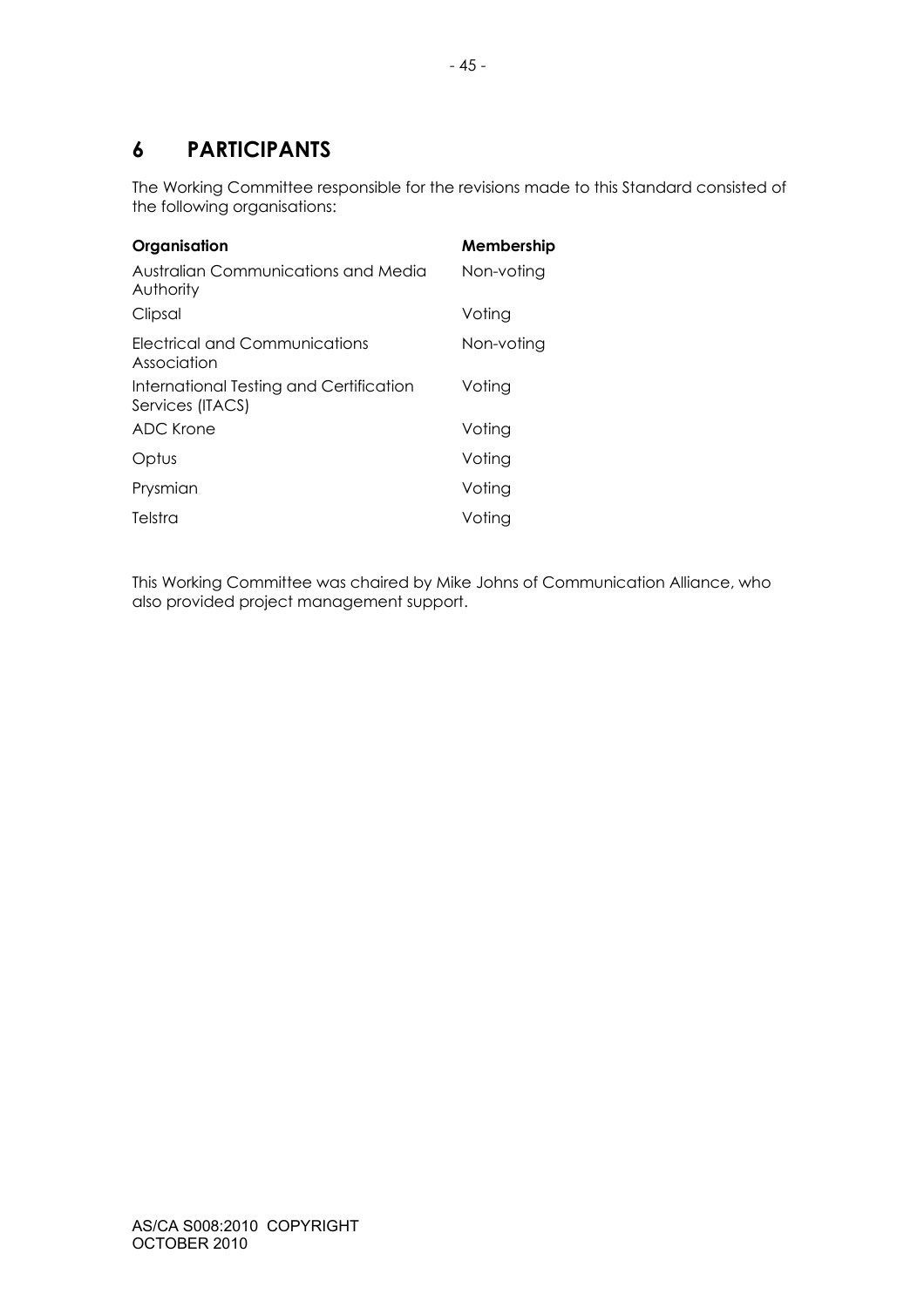AS/CA S008:2010 COPYRIGHT OCTOBER 2010

NOTES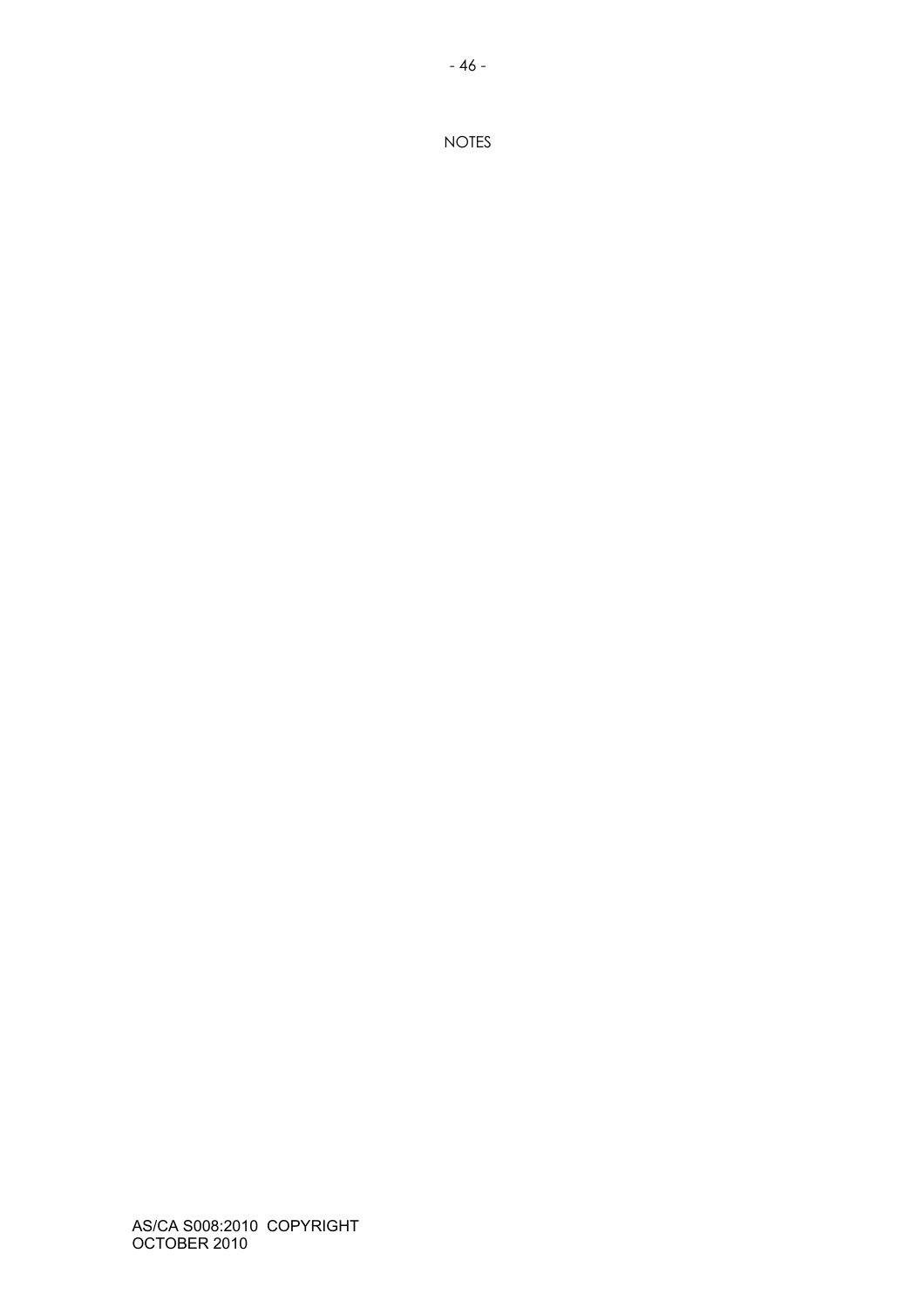Communications Alliance was formed in 2006 to provide a unified voice for the Australian communications industry and to lead it into the next generation of converging networks, technologies and services.

In pursuing its goals, Communications Alliance offers a forum for the industry to make coherent and constructive contributions to policy development and debate.

Communications Alliance seeks to facilitate open, effective and ethical competition between service providers while ensuring efficient, safe operation of networks, the provision of innovative services and the enhancement of consumer outcomes.

It is committed to the achievement of the policy objective of the Telecommunications Act 1997 - the greatest practicable use of industry self-regulation without imposing undue financial and administrative burdens on industry.